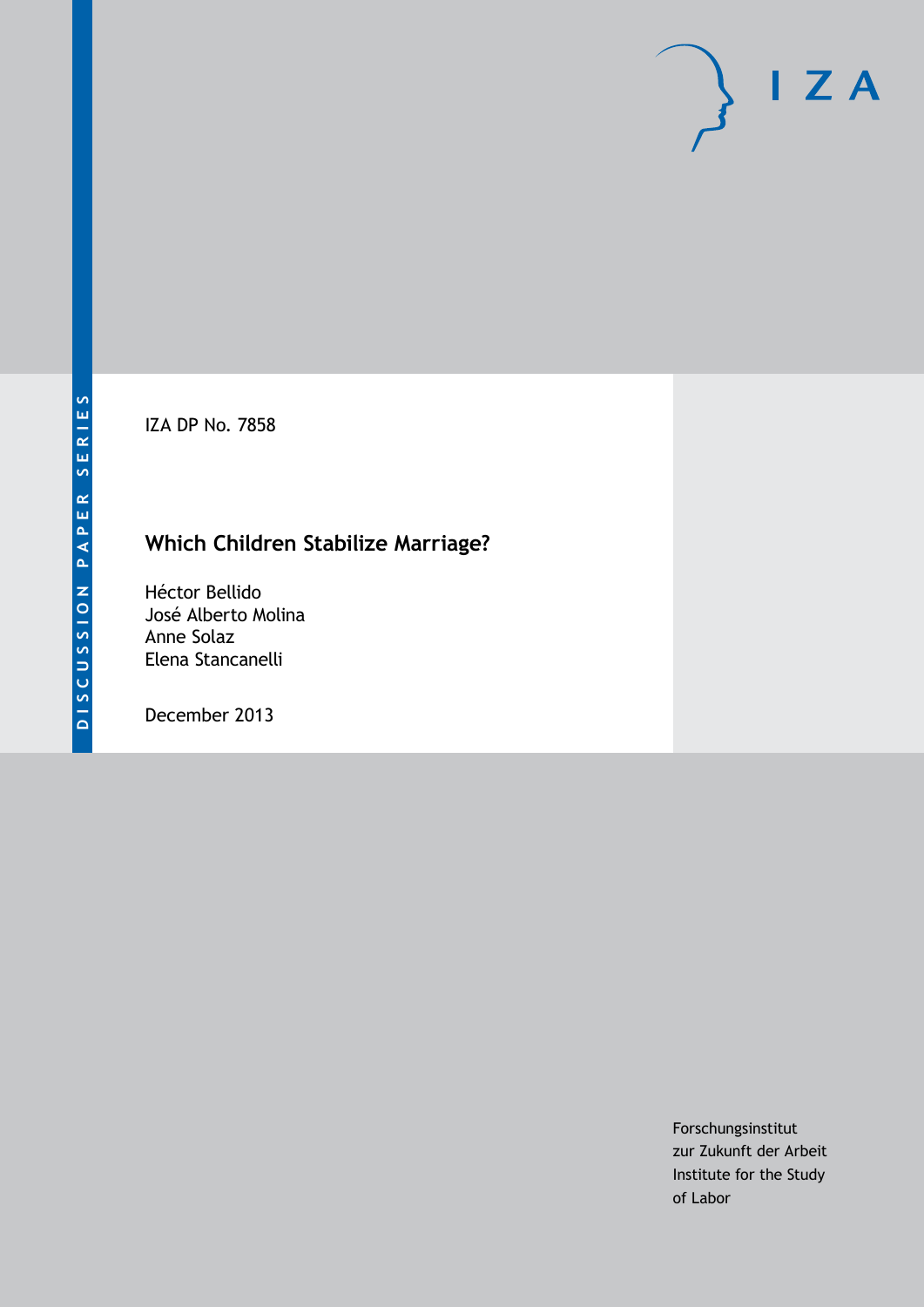# **Which Children Stabilize Marriage?**

### **Héctor Bellido**

*University of Zaragoza*

## **José Alberto Molina**

*University of Zaragoza and IZA*

### **Anne Solaz**

*Institut National d´Études Démographiques (INED)*

### **Elena Stancanelli**

*CNRS Centre d'Économie de la Sorbonne, Paris School of Economics and IZA*

### Discussion Paper No. 7858 December 2013

IZA

P.O. Box 7240 53072 Bonn **Germany** 

Phone: +49-228-3894-0 Fax: +49-228-3894-180 E-mail: [iza@iza.org](mailto:iza@iza.org)

Any opinions expressed here are those of the author(s) and not those of IZA. Research published in this series may include views on policy, but the institute itself takes no institutional policy positions. The IZA research network is committed to the IZA Guiding Principles of Research Integrity.

The Institute for the Study of Labor (IZA) in Bonn is a local and virtual international research center and a place of communication between science, politics and business. IZA is an independent nonprofit organization supported by Deutsche Post Foundation. The center is associated with the University of Bonn and offers a stimulating research environment through its international network, workshops and conferences, data service, project support, research visits and doctoral program. IZA engages in (i) original and internationally competitive research in all fields of labor economics, (ii) development of policy concepts, and (iii) dissemination of research results and concepts to the interested public.

<span id="page-1-0"></span>IZA Discussion Papers often represent preliminary work and are circulated to encourage discussion. Citation of such a paper should account for its provisional character. A revised version may be available directly from the author.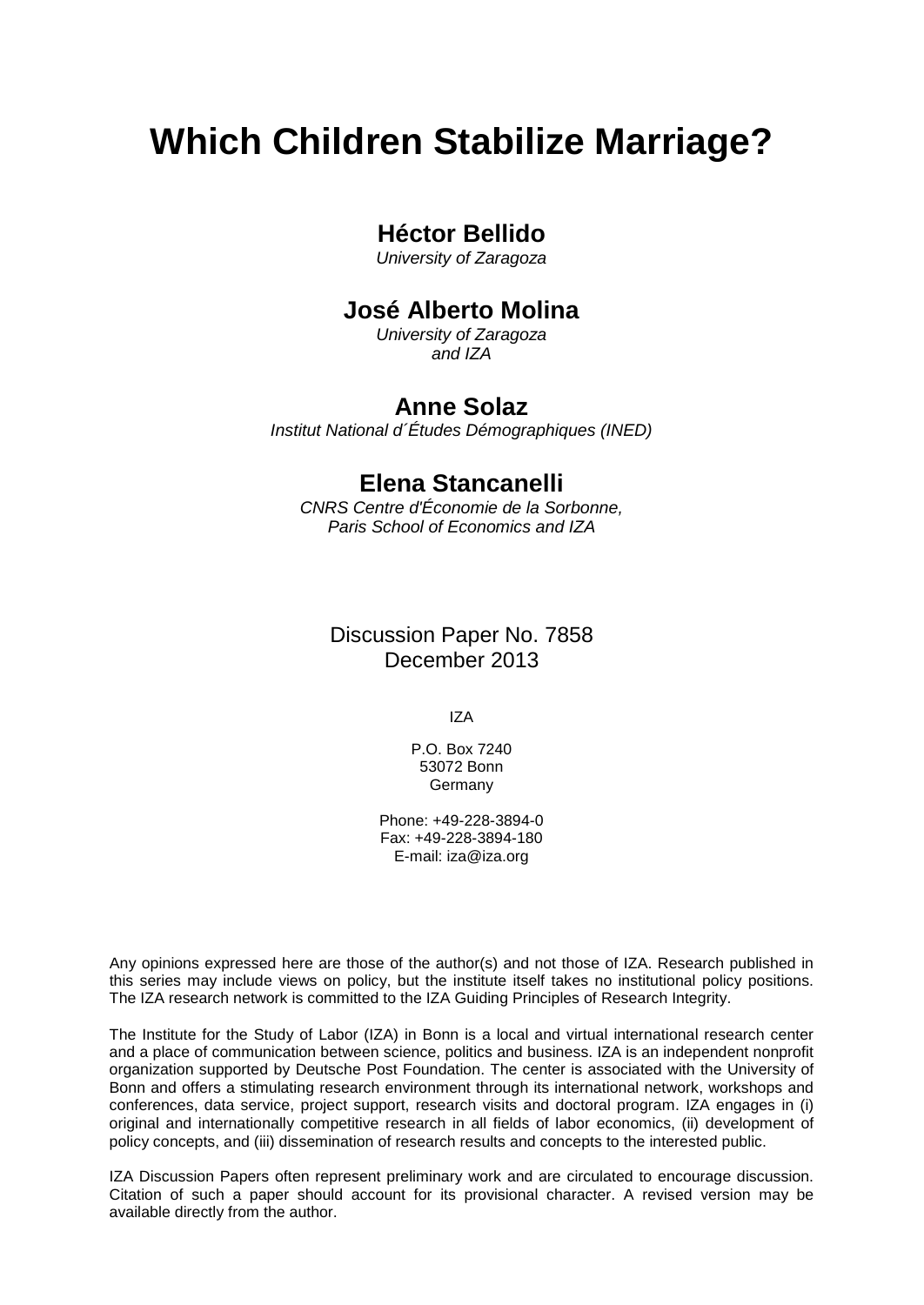IZA Discussion Paper No. 7858 December 2013

# **ABSTRACT**

# **Which Children Stabilize Marriage?[1](#page-1-0)**

Children can be considered as a marriage-specific investment that increases the value of the marriage, making a divorce more costly. We exploit the richness of pre- and post-marital information from the National Longitudinal Survey of Youth 79, for the United States, to investigate the relation between fertility and marriage instability. In our model of marriage breakdown, we use the number of siblings of the respondent and, alternatively, multiple births, to instrument the number of children conceived during first marriage. Our results indicate that the presence of children significantly reduces the probability of marital disruption. In addition, the younger the children, the greater the deterrent effect. In contrast, we conclude that children conceived before first marriage increase the risk of marital disruption. Finally, the higher the parents' level of education, the larger the positive effect of fertility on marital stability.

JEL Classification: J12, J13, J19

Keywords: children, marriage, divorce, IV approach

Corresponding author:

José Alberto Molina Department of Economic Analysis University of Zaragoza Gran Vía 2 50005 Zaragoza **Spain** E-mail: [jamolina@unizar.es](mailto:jamolina@unizar.es)

 $1$  The authors are grateful for financial support from the Science, Technology and University Department of the Government of Aragon (grant reference number B094/09), and the Spanish Ministry of Economics (Project ECO2012-34828) as well as the Institut National d´Études Demographiques (INED). This paper was partially written while José Alberto Molina was Visiting Fellow at the Department of Economics of Boston College (U.S.), to which he would like to express his thanks for the hospitality and facilities provided. The usual disclaimers are applied. The responsibility for their analysis and conclusions presented in this article belongs solely to the authors.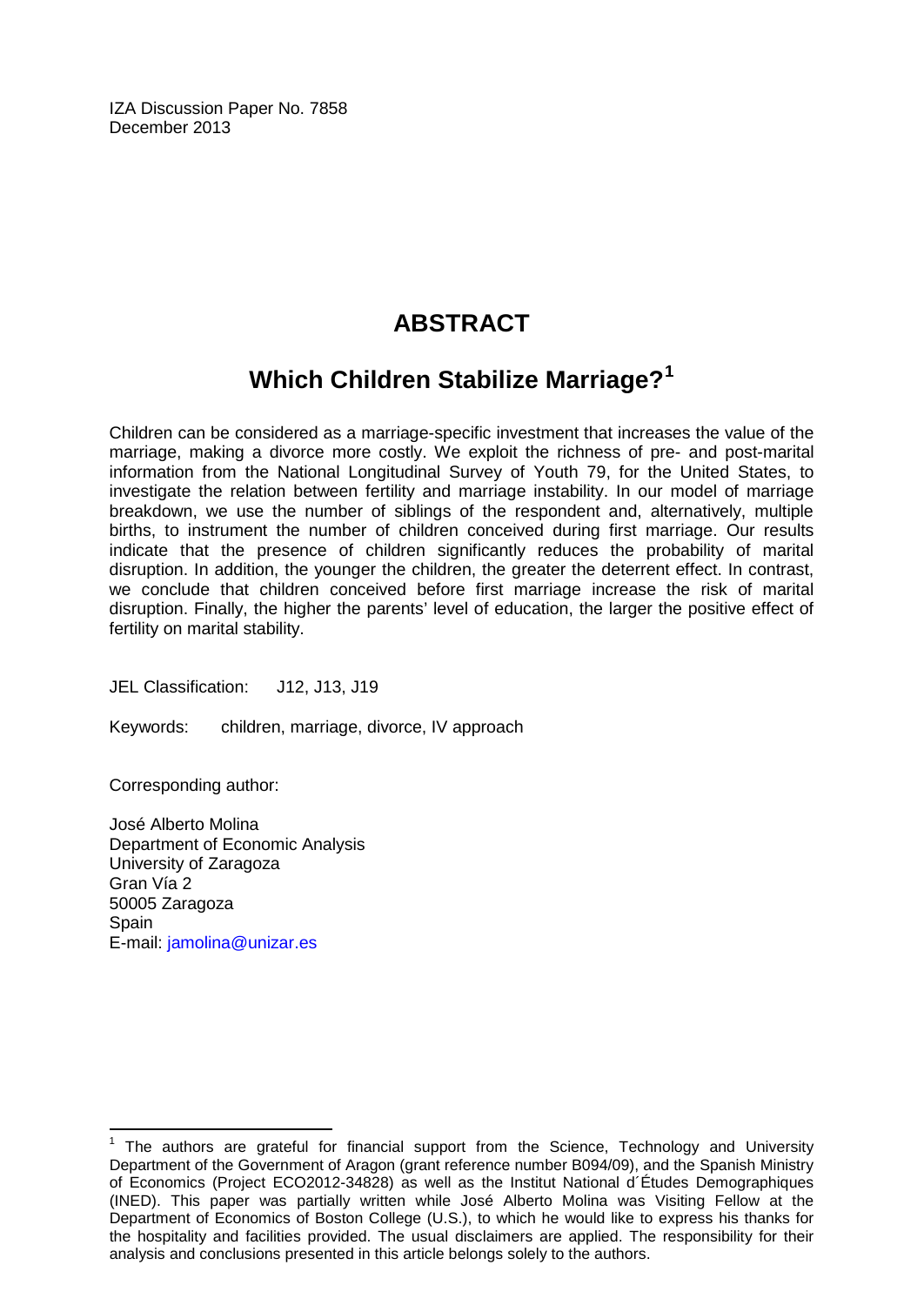#### 1. - INTRODUCTION

Over the last five decades, divorce in the United States has undergone dramatic changes. The divorce rate increased dramatically from the early 1960s to the early 1980s, and then began a steady decline (see Figure 1).<sup>2</sup> This goes together with upward trends in the number of singleparent families, in cohabitation rates, and in the mean age at first marriage, and with a continuing decline in the number of traditional families, consisting of a breadwinner-husband and a homemaker-wife (Gruber 2004; Wolfers 2006). On the other hand, the average population under 18 years old - per household or per family – also dropped sharply from the early 1960s to the early 1980s, then stabilized and even grew slightly, suggesting that these trends may be correlated.<sup>[3](#page-3-0)</sup> In this paper, we analyze the impact of the number of children conceived during first marriage on the risk of marital disruption of the couple, adopting an instrumental variable approach.<sup>[4](#page-3-1)</sup> If children represent a marriage-specific investment, then the greater the number of children, the less likely the event of divorce. However, since happier marriages may also lead to more children, all other things being equal, it is important to instrument fertility when modelling the probability of divorce, in order to deal with endogeneity concerns. We study the negative effect of children on their parents' divorce probability, focusing particularly on whether they are conceived before or after marriage, on their age, and on whether they are raised by educated parents, or not. To that end, we exploit the many waves available to date of the National Longitudinal Survey of Youth 1979 (NLSY79), which enables us to observe individuals from their early childhood onwards, until they first marry, have children and, eventually, divorce.

This issue is important for welfare purposes. Prior research has shown that divorce leads to negative child outcomes (see, for a review, Amato 2004) in terms of worse academic, emotional, and health outcomes (Evenhouse and Reilly 2004; Fronstin et al. 2001; Gruber 2004), in addition to having negative economic, well-being, and health effects for the divorcees

 $\overline{\phantom{a}}$ 

<span id="page-3-2"></span> $2$  The Crude Divorce Rate - defined as the annual number of divorces per 1,000 mid-year population - began to increase by the year 1960, reaching its maximum value of 5.27 in 1981. From that point, this indicator leveled off to 3.5 divorces per 1,000 in the year 2007. Data come from several issues of the UN Demographic Yearbook and the [Organization](http://www.investorwords.com/3504/organization.html) for [Economic](http://www.investorguide.com/definition/economic.html) Cooperation and Development (OECD).

<span id="page-3-0"></span><sup>&</sup>lt;sup>3</sup> See data from the U.S. Census Bureau.

<span id="page-3-1"></span><sup>&</sup>lt;sup>4</sup> Children conceived during first marriage do not include those children who were born during the first eight months of marriage, or before the marriage took place.

The marital dissolution can be reported by declaring that the marital status is separated or divorced. However, since every person in our sample is married, not cohabiting, and the marital status "separated" normally is the threshold of legal divorce, we make no distinction, following Chan and Halpin (2002).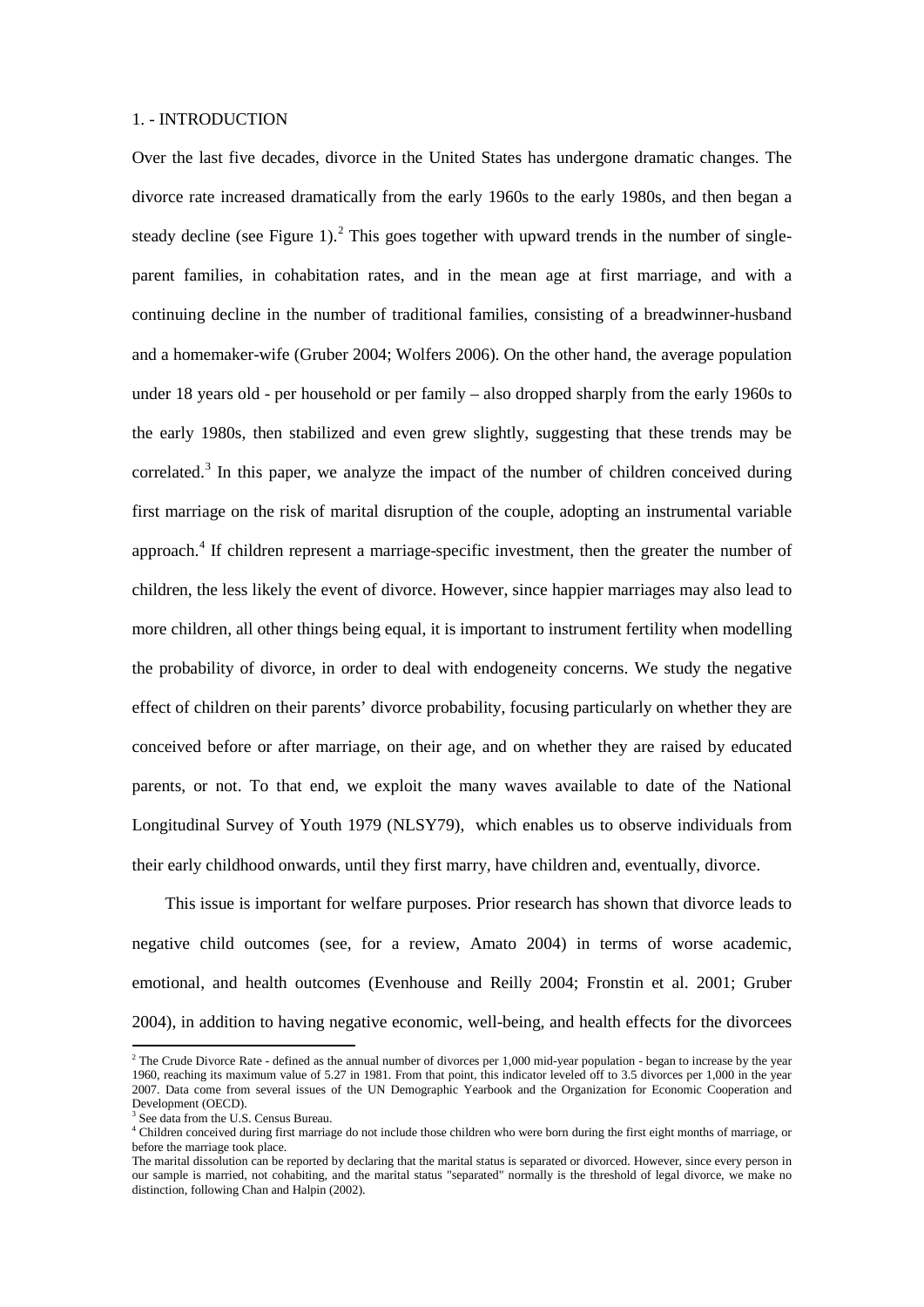themselves (see, for example, Amato 2004; Ananat and Michaels 2008; Williams and Dunne-Bryant 2006). Since parents are quite likely to anticipate at least some of these adverse effects, their propensity to divorce may be reduced, relative to childless couples. Thus, the number of children may serve as a deterrent to marital disruption. In this paper, we investigate this possibility.

Our results show that children conceived during first marriage reduce the risk of marital dissolution, when we consider the potential endogeneity of fertility. In contrast, children conceived out of wedlock increase the probability of divorce. Moreover, we produce new evidence for the hypothesis that the effect of the number of children conceived during first marriage on the risk of marital disruption varies depending on the educational level of their parents. We find that more educated parents are less likely to divorce, for a given fertility scenario, confirming Becker´s view that children are a marriage-specific investment (Becker 1981) and thus, they are more valuable to more educated parents (see also Black et al. 2005; Currie and Moretti 2003 on the relation between parent education and the "value" of children) and presumably, wealthier parents. Our conclusions are not affected when we specify different models (duration, fixed effects), nor when we adopt different specifications to test the robustness of our estimates.

The remainder of this paper is structured as follows. Section 2 presents a short literature review of the effect of children on the risk of marital dissolution. Section 3 presents our empirical strategy. In Section 4, we describe the data. The results of our estimations follow in Section 5. The last section sets out our conclusions.

#### 2. - LITERATURE REVIEW

The influence of children on marital stability has been previously analyzed. Andersson (1997), using data from Sweden, finds that children reduce the risk of divorce, especially when they are young, but this effect disappears from the third child onwards, irrespective of the age of the children. Similar conclusions are drawn by Cherlin (1977), who finds that, in the US, children have a deterrent effect on the dissolution of marriage only when they are very young.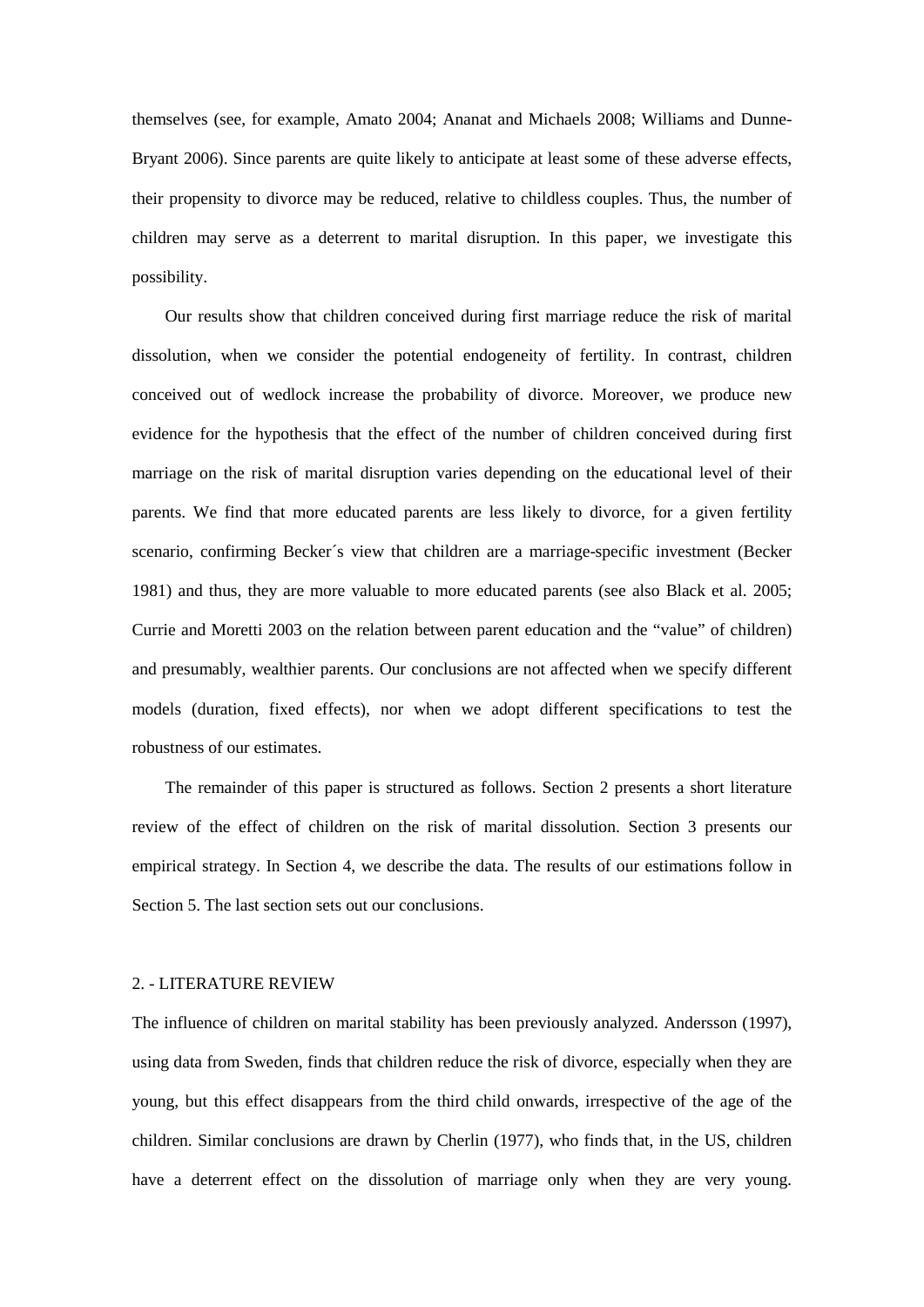Remarkably, Chan and Halpin (2002), using data for Britain, show that the effect of children on marital stability turned from positive to negative during the 1980s. However, these studies did not explicitly consider the potential endogeneity of children in the marital stability model. Indeed, according to Becker (1981), children represent marriage-specific investments, and as such, they would reduce the risk of marital disruption. However, happier couples are also more likely to have more children, while couples closer to divorce are less likely to conceive children (Myers 1997). Earlier studies addressed the potential endogeneity issue by taking a simultaneous equation approach, often coming to controversial conclusions. Waite and Lillard (1993), using data for the US, conclude that the first child contributes to marital stability, whereas subsequent children have the opposite effect. Steele et al. (2005) find that young children have a stabilizing effect on marital relations, in contrast to older children, who increase the chances that a couple divorces. Koo and Janowitz (1983) conclude that the effect of fertility on divorce is insignificant. Svarer and Verner (2008), applying a timing-of-event method and using a bivariate duration model, conclude that children increase the risk of marital disruption. Finally, Vuri (2001) uses an instrumental variable approach to model the effect of fertility instrumented with the gender of the two previous children - on divorce, finding that children have a positive impact on the risk of marital disruption.

As can be seen, there is controversial, and conflicting, evidence regarding the effect of the number of children on marital disruption. Our paper adds to the existing literature by exploiting the richness of information collected by the NLSY79 to more thoroughly investigate the relationship between the number of children conceived during first marriage and first marriage break-up.

#### 3. - EMPIRICAL STRATEGY

Let us specify a divorce model as follows:

$$
Divorce_{it+1} = \beta_1 Children_{it} + \beta_2 X_{it} + \alpha_i + \varepsilon_{it}
$$
 (1)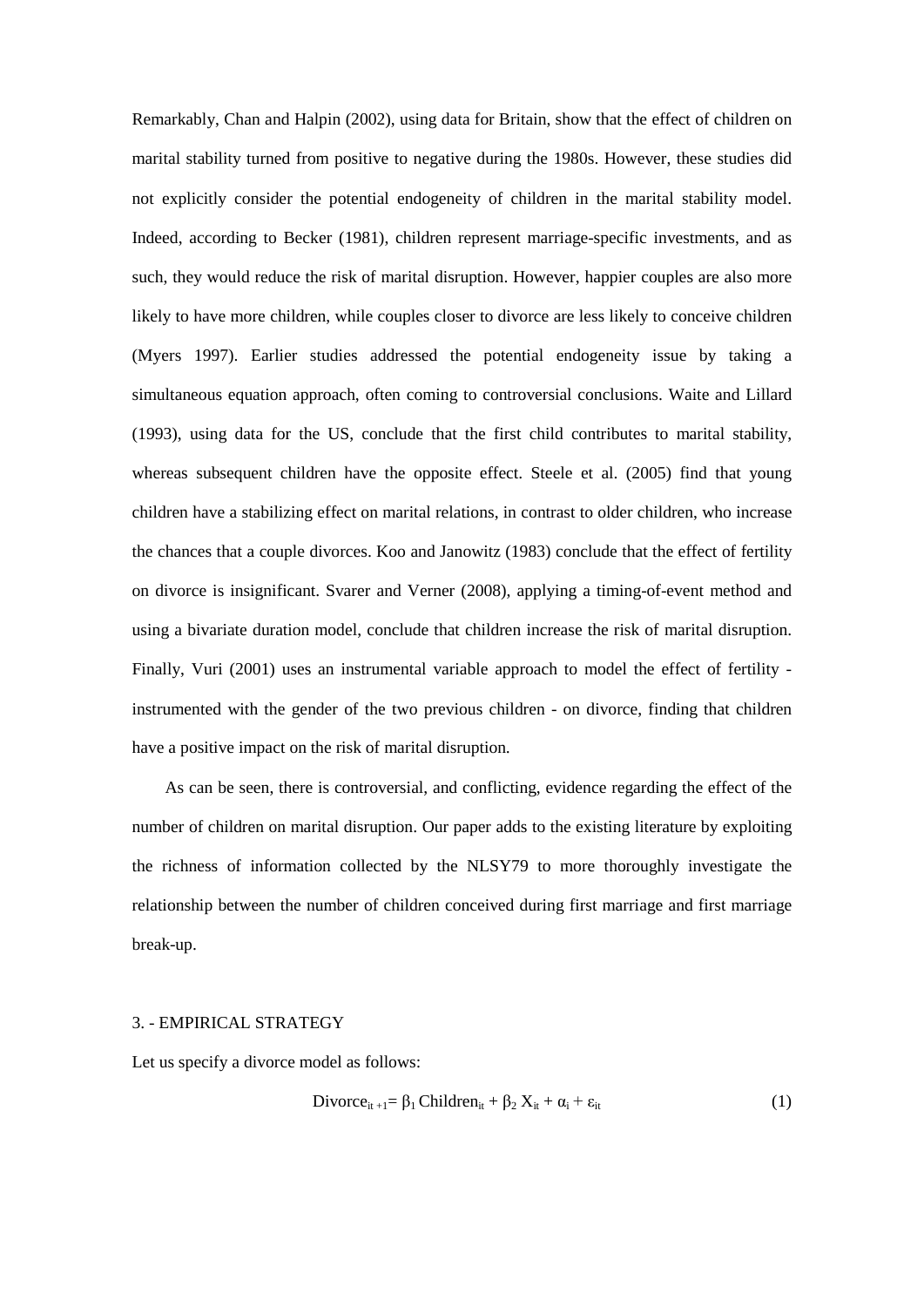where Divorce $_{it+1}$  is a dummy variable that takes value 1 if individual *i* suffers a marital disruption in year  $t+1$ <sup>[5](#page-3-2)</sup>. In our estimates, the variable of interest is Children<sub>it</sub>, defined as the number of children conceived during first marriage by individual *i* until year *t*, and  $X_{it}$  is a vector of characteristics widely considered as standard determinants of the risk of marital disruption, such as age, level of education, and region of residence.  $\alpha_i$  is the unknown intercept for each individual in our database, capturing individual unobserved heterogeneity (as, for example, negative attributes that would make someone a less attractive long-term partner), and  $\varepsilon_{it}$  is the error term.<sup>[6](#page-6-0)</sup> We control for the individual characteristics in year t for a divorce decision taken in year t+1, in order to be able to ensure that the covariates are pre-determined with respect to the decision of marital disruption (see also the discussion below).

However, as pointed out earlier, we need to account for the potential endogeneity of the number of children in this model (see Section 1). Therefore, we specify a two-stage least squares model in which we instrument the number of children conceived during first marriage. As usual under this approach, the instruments need to be correlated with the variable suspected to be endogenous - the number of children conceived during first marriage - but exogenous with respect to the dependent variable -the risk of marital disruption. This requires that the instruments are not correlated with the error term in equation (2). Thus, we estimate the following equations:

$$
\text{Divorce}_{it+1} = \gamma_1 \text{ Children}_{it} + \gamma_2 \text{ X}_{it} + \lambda_{it} \tag{2}
$$

$$
Children_{it} = \theta_1 IV_{it} + \theta_2 X_{it} + \mu_{it}
$$
 (3)

where Divorce<sub>it+1</sub> is a dummy variable that takes value 1 if individual  $i$  suffers a marital disruption in year *t+1*. Again, we control for the individual characteristics in year t for a divorce

**.** 

We revisit the definition of the variable divorce below, by expanding its explanation.

<span id="page-6-1"></span><span id="page-6-0"></span><sup>&</sup>lt;sup>6</sup> Since divorce laws vary by state, (Cáceres-Delpiano and Giolito 2008), and they have an impact on the probability of divorce (Friedberg 1998; Wolfers 2006), we control for the area of residence. Non-American researchers do not have access to information on the place of residence. As can be read on the web page of the Bureau of Labor Statistics: "To protect respondent confidentiality, the NLS public-use files do not include geographic variables such as state, county, and metropolitan area" http://www.bls.gov/nls/nlsfaqs.htm#anch25; "The Bureau of Labor Statistics (BLS) only grants access to geocode files for researchers in the United States who agree in writing to adhere to the BLS confidentiality policy and whose projects further the mission of BLS and the NLS program to conduct sound, legitimate research in the social sciences. *Applications from abroad cannot be accepted*." http://www.bls.gov/nls/nlsfaq2.htm#anch32. However, we use the geographical information available to us in the data which divides the U.S. territory into four regions: North East, North Central, South, and West, with North East being the reference region in the analysis.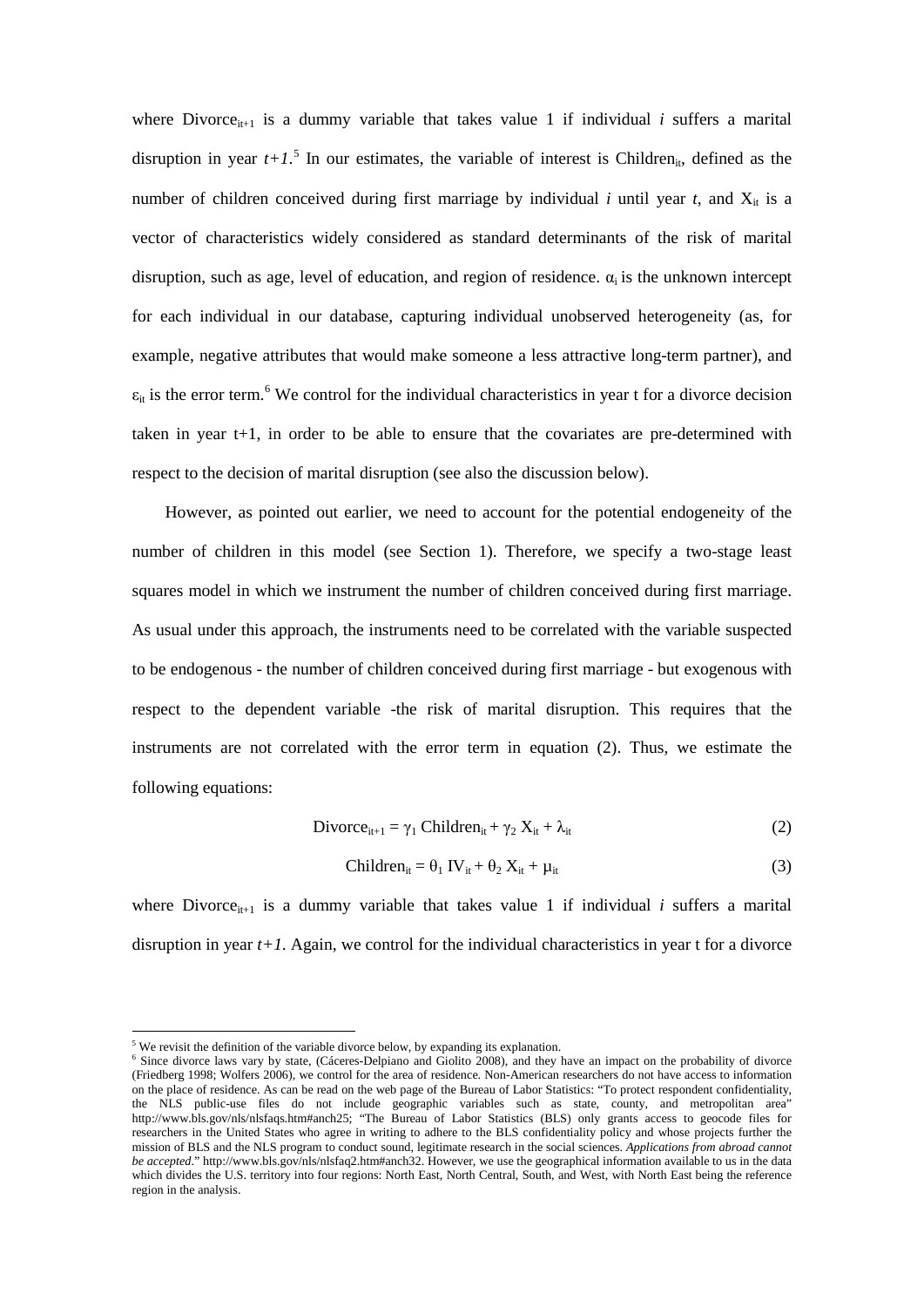decision made in year  $t+1$ , Children<sub>it</sub> indicates the number of children conceived during the marriage, and  $X_{it}$  is a set of personal, household, and partner characteristics of individual "i".

We explore two different options that meet the requirements to be valid instruments. First, we create a series of dummy variables for the number of siblings of the individual, for no siblings (the reference group), only one, two, three, or four or more siblings. The notion behind these variables is that individuals are likely to replicate the fertility behavior of their parents (as documented, for example, in Axinn et al. 1994; Booth and Kee 2006). Alternatively, we use as instrument for fertility the presence of a multiple birth during first marriage, and we construct a dummy variable that takes value 1 if the respondent has twins, triplets, or more.<sup>[7](#page-6-1)</sup> We expect that the presence of an unplanned child (as a consequence of a multiple birth) is not related to the probability of marital disruption (Jacobsen et al.  $2001$ ).<sup>[8](#page-7-0)</sup>

#### 4. - DATA AND VARIABLES

 $\overline{\phantom{a}}$ 

We use data from the National Longitudinal Survey of Youth 1979 (NLSY79), a well-known and widely-researched USA survey that began sampling, in 1979, 12,686 young men and women born between 1957 and 1965 (thus, aged between 14 and 22 years old in 1979, the year of the first wave). These individuals were interviewed each following year until 1994, and from then onwards, every two years (in even-numbered years). The survey collects detailed information on individual marital and fertility histories, family background, educational experience, labor market behavior, health issues, and assets and incomes, among many other factors. We checked whether sample selection bias is caused by attrition in this survey panel data. We used a probit on the probability of participating in the subsequent wave, finding that individuals in intact households have the same chances to participate in the following waves as divorced individuals.

We focus on first marriages and consider individuals from the first marriage onwards. Thus, we select a sample of individuals who were at least 21 years old when they first married,

<sup>&</sup>lt;sup>7</sup> Cáceres-Delpiano (2012) also uses the presence of a multiple birth as an instrumental variable for family size.

<span id="page-7-0"></span><sup>&</sup>lt;sup>8</sup> Although the exogeneity of such an instrument is debatable, individuals may be able to anticipate their chances of having a multiple birth, for example due to various types of fertility treatments or inherited genes, minimizing its impact on marital stability.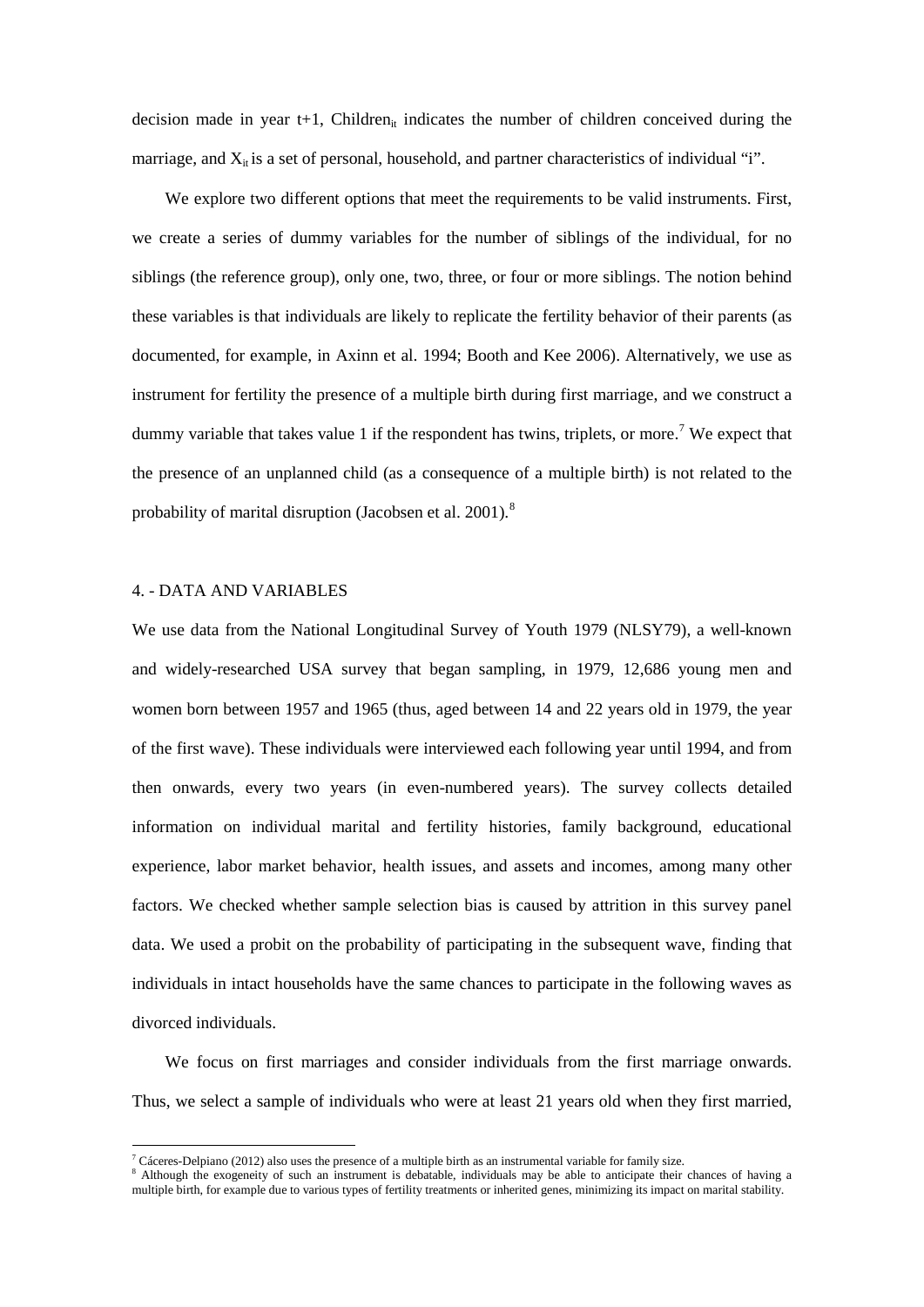since marrying earlier most often applies to individuals without college education, and we are interested in studying the relation between fertility, divorce, and education. However, we also experiment by including all first marriages in the sample (see Section 4). We dropped higher order marriages from the analysis, as well as those individuals whose first marriage ends with the death of the spouse (these were very rare cases).

Our dependent variable is a dichotomous indicator of whether the individual is still married, or divorced. The covariates are measured from the prior year to ensure that they are pre-determined with respect to the moment of the decision of marital disruption. Otherwise, the covariates could have already suffered variations due to a divorce experienced in the same year, since information is only collected once per year. The number of children only includes those conceived during the first marriage. Therefore, children born before or during the first 8 months of marriage are considered to be conceived out of marriage and are not included.<sup>[9](#page-7-0)</sup>

Our sample includes 5,622 individuals in their first marriage. Table 1 presents the summary statistics for this sample, while Table 1.1 shows similar descriptives for the two subsamples, of divorcees, and individuals in intact marriages. Among the first subsample, the mean age at first marriage is 24.5 while the mean age at divorce is almost 32. For the subsample of intact marriages, the average age at first marriage is very similar, at 25.1 years old. Individuals in an intact marriage relationship have an average of 0.42 more children than those whose marriage ended – of course, this may be simply due to the fact that we may observe them longer as they did not divorce during the sample period. In addition, those who remain married during the observation period have a higher level of education. The percentage of blacks among those who remain married is 10 points lower than among those who experience marital disruption.

#### 5. - RESULTS OF ESTIMATION

<span id="page-8-0"></span>**.** 

While the presence of children in a marriage acts as a deterrent to marital disruption, it is also likely that couples with more marital problems - who are thus more likely to divorce - have a

<sup>&</sup>lt;sup>9</sup> We have re-estimated our main estimates excluding those individuals with children conceived before or during the first eight months of marriage. Results are quite similar.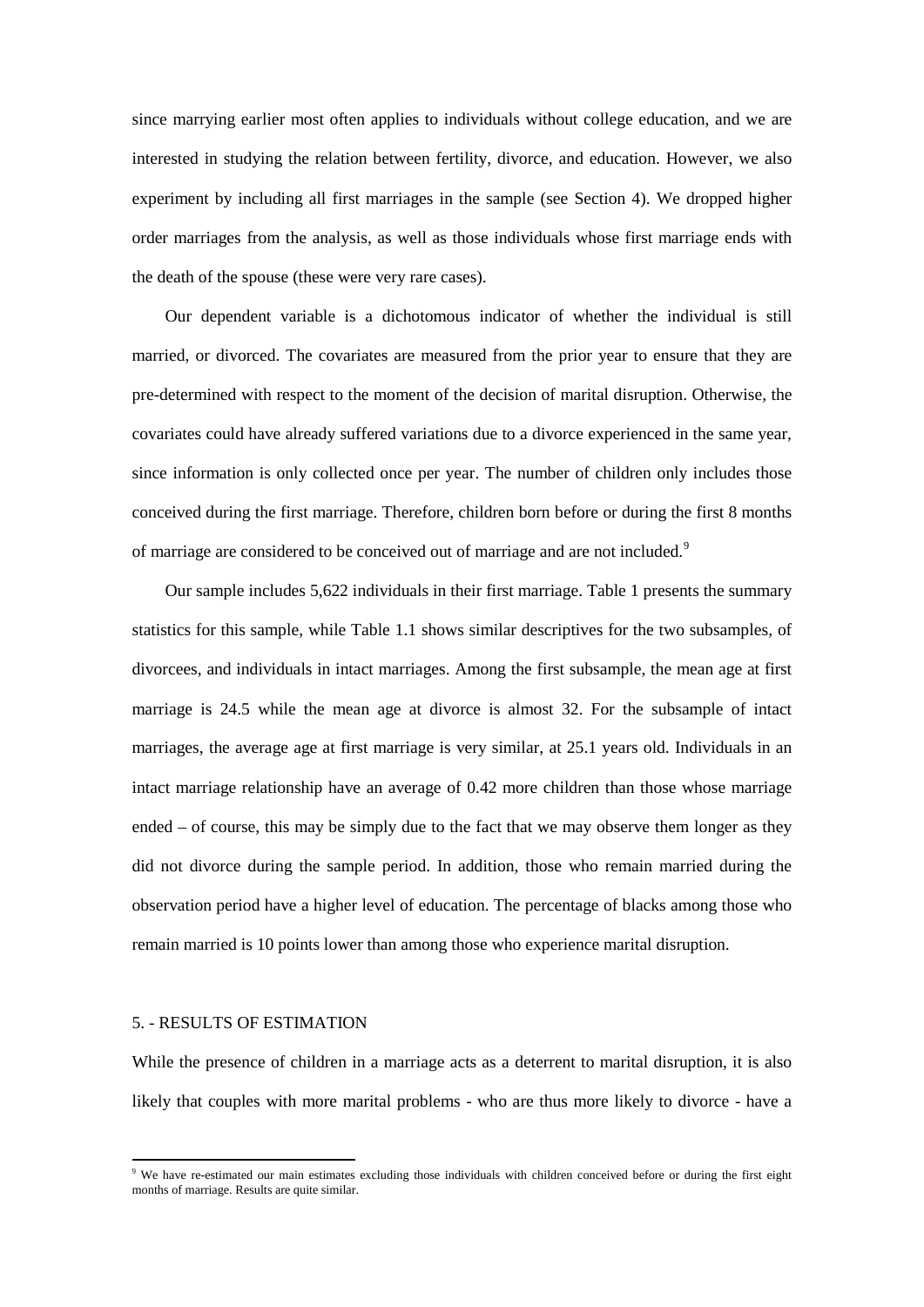lower probability of having children. To deal with this endogeneity concern, we apply an instrumental variable approach. We add to the existing literature on divorce by exploiting a new set of instruments drawn from the NLSY79 survey.

We create two different sets of variables. First, we use five dummies indicating whether the individual has no siblings, or has one, two, three, or four or more siblings (see earlier for discussion). Second, we use a dummy for whether the respondent had a multiple birth during first marriage (see the earlier discussion). We also include both sets of instruments in the same regression.

As expected, a greater number of siblings and the presence of a multiple birth during first marriage are both positively related to fertility during first marriage. Results of this first step are shown in Table A of Appendix  $A^{10}$  $A^{10}$  $A^{10}$ .

Columns (1), (2) and (3) of Table 2 show the results of the IV model using the number of siblings, the presence of a multiple birth, and both sets of instruments together, respectively, to instrument the number of children conceived during first marriage in our model of the probability of divorce.<sup>[11](#page-9-0)</sup>

For all sets of instruments, the effect of the number of children conceived during first marriage on the probability of marital disruption is negative and significant at the 1% level. With respect to the other covariates, we find a U-shaped inverse relationship between age and the risk of marital disruption. The probability of divorce is significantly larger in couples where the husband is more than five years older than the wife. Individuals who married younger are also more likely to break up. With respect to the level of education, the higher the level, the lower the probability of marital disruption. Individuals who lived in a household without the father when they were younger are more likely to end their marriage than the others, all other things being equal. The probability of marriage disruption increases with higher risk attitudes

**.** 

 $10$  As a first step, we regress the variable suspected to be endogenous - number of children conceived during first marriage - using the same set of explanatory variables as in our baseline estimates of the probability of marital disruption, but now including a set of excluded instruments correlated with the variable suspected to be endogenous and indep

<span id="page-9-1"></span><span id="page-9-0"></span><sup>&</sup>lt;sup>11</sup> We test the validity of our instruments by applying a test of over-identifying restrictions, whose null hypothesis is that the excluded instruments are valid instruments, i.e., uncorrelated with the error term and correctly excluded from the estimated equation. Following this strategy, we confirm the validity of our instruments.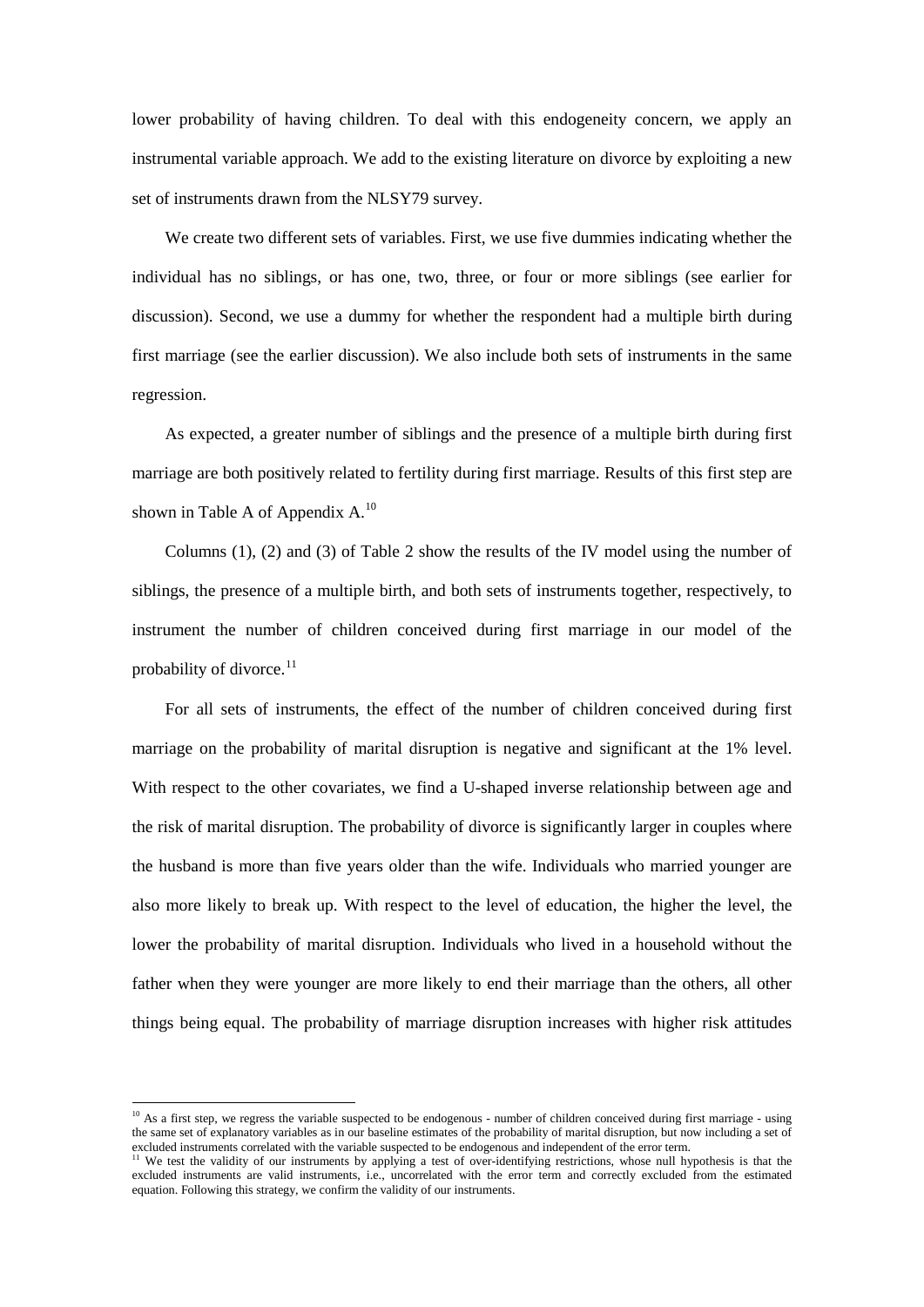during youth (measured by the variable for being charged with any illegal activity), with children conceived before first marriage, or with being black.

#### ROBUSTNESS CHECKS

We checked whether our estimates are sensitive to the definition of fertility, the sample selection cut, and the inclusion of other covariates not included earlier in our main model due to certain endogeneity concerns (see Tables 3 to 7).

First, we include in the sample those individuals who married very young (before age 21). This leads to a sample of 8,303 individuals. The estimates of the model for this larger sample are given in Table 3. We find that children conceived during first marriage are a deterrent to marital disruption, and this variable is significant at the 1% level. The effect of the remaining covariates on the probability of marital disruption is also very similar to the findings from the main specification.

Next, we experiment with an alternative definition of fertility. Steele et al. (2005) and Waite and Lillard (1991) conclude that the effect of children as a deterrent to marital disruption is stronger when they are younger. To test for this hypothesis, we redefine fertility to include only those children conceived during first marriage who are younger than 10 years old, and, alternatively, only those younger than 6 years old. The results for these alternative specifications are presented in Table 4. For all sets of instruments, the younger the children conceived during first marriage, the greater their deterrent effect on marital disruption. Specifically, the deterrent effect of children under 10 increases between 13% and 21% with respect to all children conceived during first marriage, depending on the instruments used. When we only consider children under 6 the increase in the deterrent effect ranges from 26% to 53%. This is in line with earlier work in the area.

Some of the existing literature on the causes of marital disruption focuses on the disruptive effect of children conceived before the current marriage, a variable that we had excluded from our baseline regression. We now redefine the variable fertility to include those children conceived before first marriage. We expect to find a decrease in the deterrent effect of children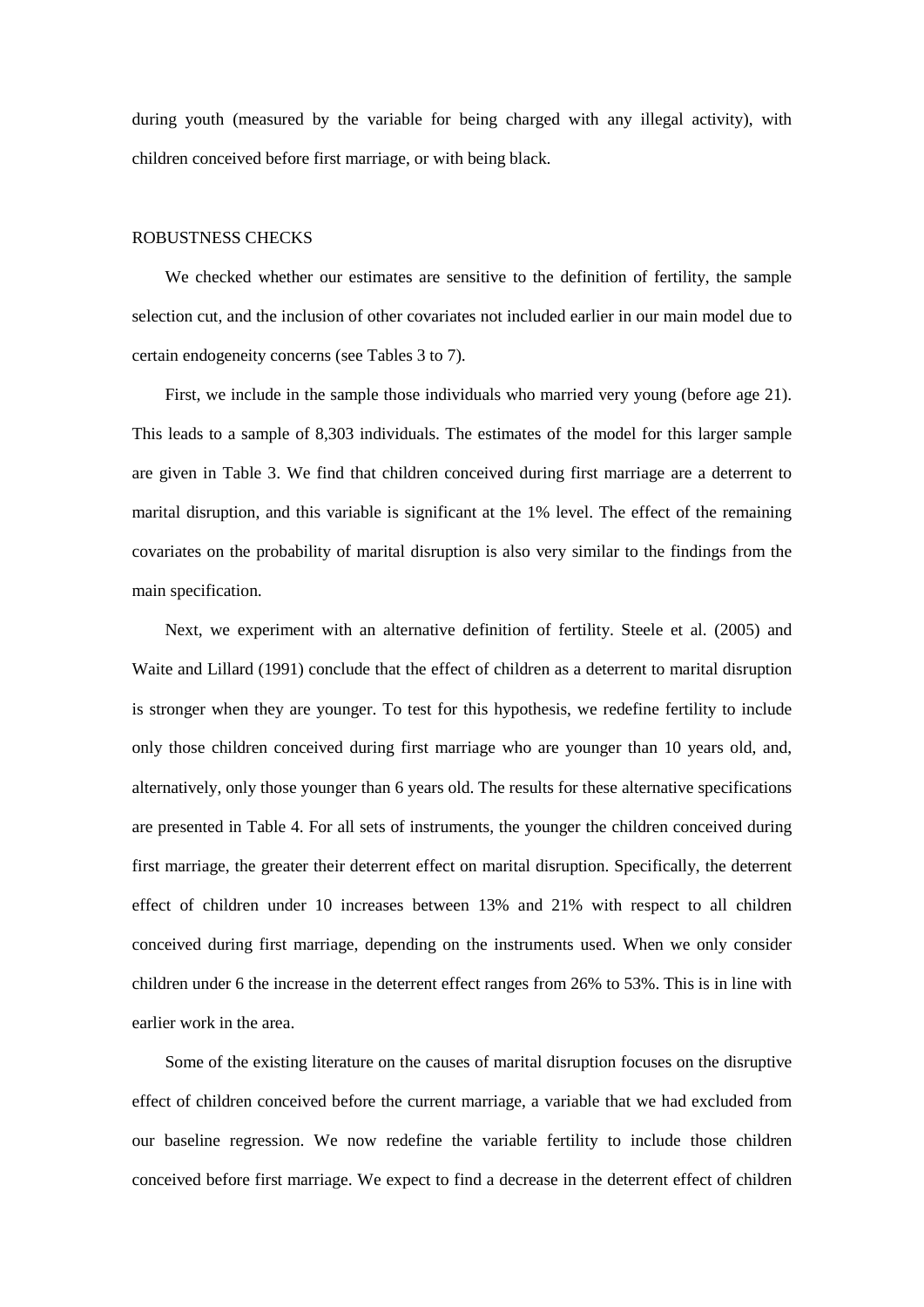on the probability of marriage disruption, relative to that obtained in our baseline estimates, in which we had only included children conceived during first marriage.

Table 5 shows that the variable measuring the number of children is still inversely related to the risk of marital disruption and statistically significant for all the instrumental variables used. However, the magnitude of the effect decreases, as expected. Specifically, the reduction in the deterrent effect of children to marital disruption ranges from 33% to 43%, depending on the instruments used.

In Table 6, we include the variables indicating the number of children conceived during first marriage and before first marriage, separately. Both variables are potentially endogenous to the risk of marital disruption. [12](#page-9-1) For this reason, we include in this specification additional instruments for children conceived before the first marriage.

We use information on the age at which respondents had their first sexual intercourse, since the earlier the sexual initiation, the greater the risk of becoming pregnant, and therefore, of having a child before first marriage (Miller and Heaton 1991). Specifically, we include a set of dummies to indicate whether the respondent had his/her first sexual intercourse before the age of 16 years, between 16 and 18 years, after 18 years, or had never had sex by the years 1983- 1985, when respondents were between 21 and 28 years old (the question about first sexual intercourse is only available in those waves). We select these intervals of age since the mean age of first intercourse after menarche for women aged 15-44 was 17.4 in 2002, and the mean age of first intercourse for men aged 15-44 is 17.0, also in 2002 (Chandra et al. 2005; Martínez et al. 2006).

Results are presented in Table 6. We find a negative effect of children conceived during first marriage on the risk of marriage disruption. In contrast, children conceived before first marriage have a positive effect on marital dissolution. Moreover, the instruments included for children conceived before first marriage have the expected effect. The fact of having had first sexual intercourse before age 16 has a positive and statistically significant effect on the probability of conceiving children before the first marriage, as does the fact of having had first

<span id="page-11-0"></span> $\overline{\phantom{a}}$ 

 $12$  Children conceived before first marriage induce the so-called shotgun marriages, which are less likely to last.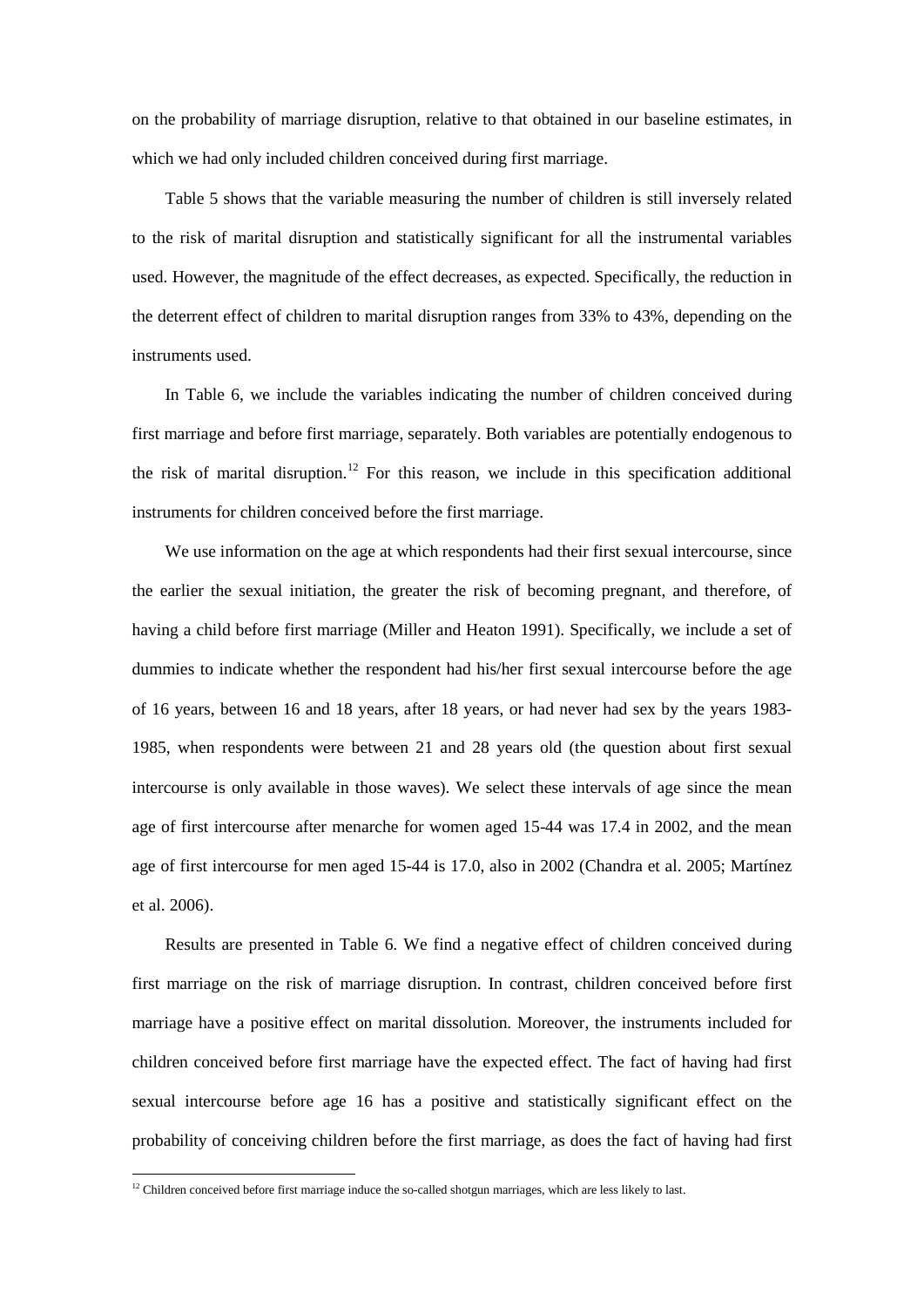sexual intercourse between ages 16 and 18, and later than 18 years old, with respect to those who never had sex, though this last effect is smaller is size.

Table 7 presents results of our estimation of the main model with additional covariates, namely other personal and family characteristics, that may contribute to a determination of the probability of marital disruption. These elements were excluded from our baseline estimates because of endogeneity concerns.<sup>[13](#page-11-0)</sup> Column (1) shows our baseline estimates.<sup>[14](#page-12-0)</sup> Since members of those couples with a higher risk of marital disruption may work longer hours to increase their income, in anticipation of a possible future divorce (Johnson and Skinner 1986), including variables for family income may bias our results due to endogeneity concerns. We use the "OECD modified equivalized scale" income indicator in our estimates, along with its square, in Column  $(2)$ .<sup>[15](#page-12-1)</sup> This equivalized income indicator shows a U-shaped relationship to the probability of marital disruption, indicating that as the family income indicator increases, the risk of marital dissolution decreases, but at some point this relationship turns and the probability of marital disruption begins to increase. Prior research has shown that higher incomes decrease the risk of marital dissolution, especially in the case of males (Burgess et al. 2003). We can see that the effect of the number of children conceived during first marriage on the risk of marital disruption remains negative and statistically significant.

In Column (3), we include variables indicating the religion under which the respondent was raised (Vaaler et al. 2009). Since religion establishes behaviors that are morally accepted, or rejected, if there is a process that jointly determines personal religious beliefs and the propensity to break up one´s marriage, then including controls for religious attitudes may bias our results. It turns out that the results are robust to these inclusions.

In Column (4), we add as an additional control a dummy for residing in an urban or in a rural area. Thus, again, if there is a process that simultaneously affects the probability of living in a rural or in an urban area and a propensity to marital disruption, including a dummy

1

 $<sup>13</sup>$  Here, we use as instrumental variables dummies for the number of siblings of the respondents and a dummy indicating the</sup> presence of a multiple birth simultaneously, due to space constraints. We have shown that using these sets of instruments separately does not affect the main conclusions from our model. Results using both sets of instruments separately are very similar.<br><sup>14</sup> This column shows the specification with both sets of instruments simultaneously, to facilitate

<span id="page-12-2"></span><span id="page-12-1"></span><span id="page-12-0"></span><sup>&</sup>lt;sup>15</sup> This indicator takes into account not only the family income, but also the number and the age of each member of the household. This indicator assigns a value of 1 to the respondent, a value of 0.5 to each additional member aged 14 or older, and a value of 0.3 to each household member under age 14 (thus, the coefficient attributed to a two-parent family with two small children is 2.1)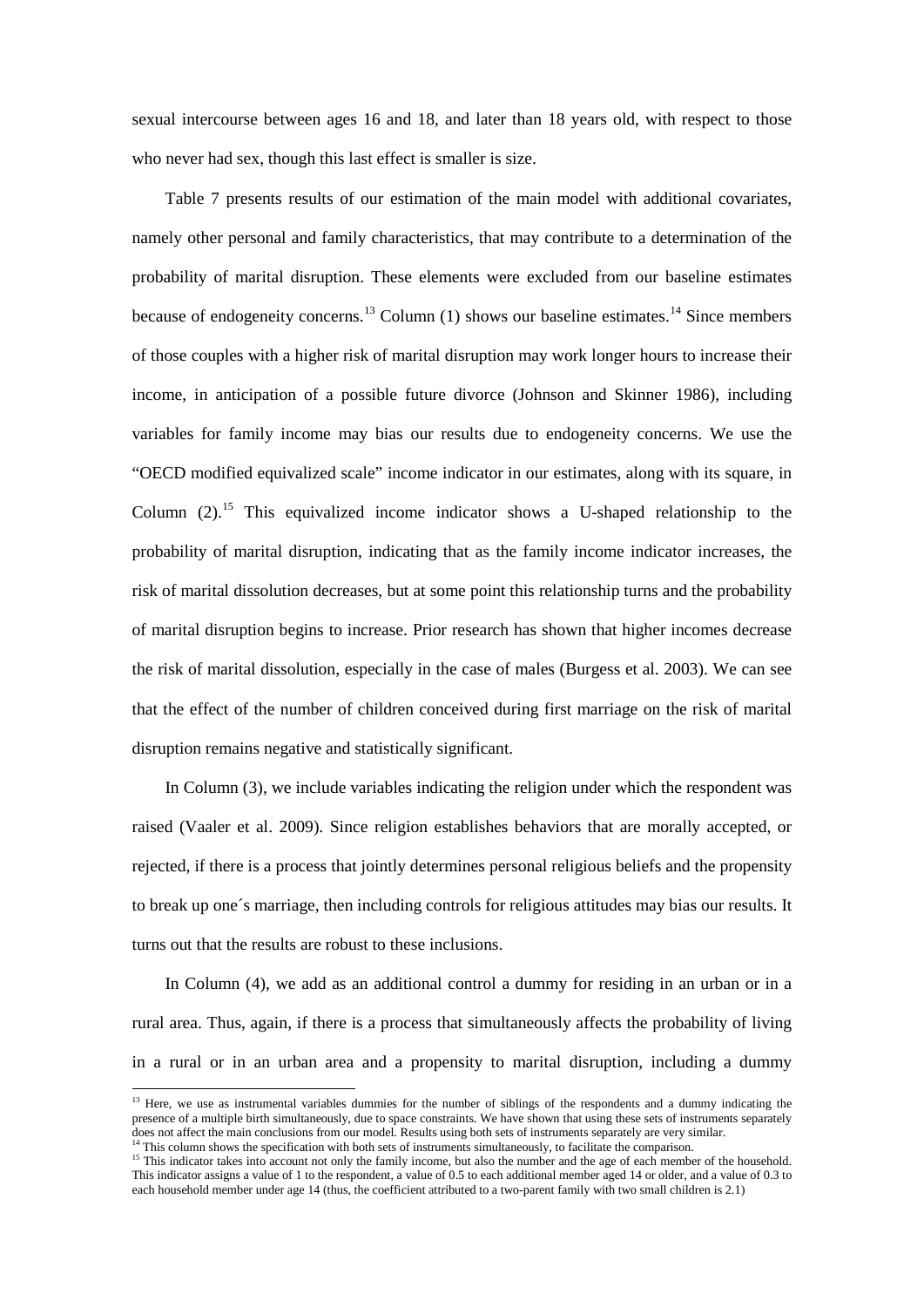indicating whether the individual lives in a rural or in an urban setting may bias our results. Our estimates show that the number of children conceived during first marriage maintains its negative effect on marital instability. Living in an urban area has a positive effect on the risk of marital disruption as expected, but it is not statistically significant.

Column (5) includes controls for the employment of the respondent and his/her spouse, which we do not include in our baseline model due to endogeneity concerns. As stated above, members of couples with higher probabilities of divorce may change their labor force participation in the years prior to a marital disruption (Johnson and Skinner 1986). The results of the estimation indicate that the fact that both the respondent and their partner are working is related to a decrease in the probability of marital disruption. Again, the effect of children conceived during first marriage on marital disruption remains negative and statistically significant.

In Column (6), we show the results of estimating a model in which we include all these additional controls, to conclude that our results are robust to these inclusions. In particular, the negative impact of children conceived during first marriage on the risk of marriage break-up is comparable in size to that from our main specification (Column (1)), and statistically significant.

#### HETEROGENEITY OF RESPONSES BY LEVEL OF EDUCATION

Children conceived during first marriage are marriage-specific investments, increasing the value of the marriage and making it more valuable and therefore more difficult to break (Becker 1981). It has been shown that there exists a mechanism of inter-generational transmission of human capital from parents to their offspring (Black et al. 2005; Currie and Moretti 2003). Thus, we would expect that the investment made by parents with a higher level of human capital would be greater than that made by other couples, assuming positive assortative mating, which is generally plausible. Consequently, the relationship between fertility and marital disruption may be very different as a function of parental education.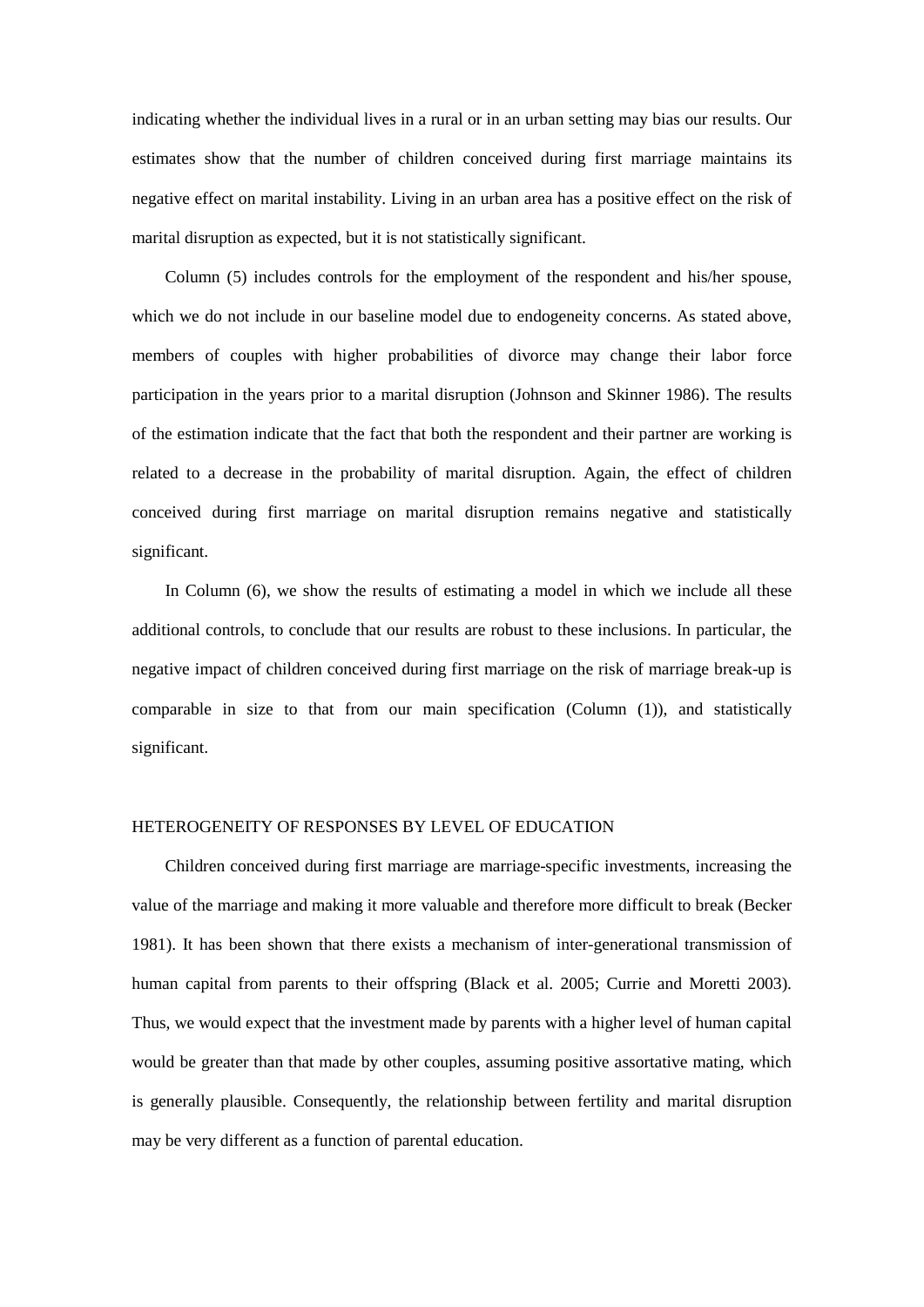To test this hypothesis, we re-estimate the model, splitting the sample according to the level of education of the respondent (see Table 8). We find no evidence of the deterrent effect of children on marital disruption for the subsample of respondents with the lowest level of education. We do find evidence of a decrease in the risk of marital disruption for any additional child for respondents with intermediate and higher levels of education. The decrease in the risk of marital disruption is 13% more for the highest educated respondents than for those with an intermediate level of education.

Thus, we conclude that the negative effect on marital disruption of children conceived during first marriage is not homogeneous with the parent´s education. Those couples with greater human capital - as measured by their educational level - seem to make a greater investment in child marriage-specific capital than couples with lower human capital.<sup>[16](#page-12-2)</sup>

We also show both Random Effects and Fixed Effects specifications for the model of marital disruption by level of education (see Table B in Appendix A). Under either approach, children conceived during first marriage have no effect on the risk of marital disruption for individuals with the lowest level of education in the sample. On the contrary, children have a negative and statistically significant effect on the risk of marital dissolution of respondents with intermediate or higher levels of education. Furthermore, for the highest educated subsample, the negative impact of the number of children on the probability of marital disruption is between 33% and 54% greater than for the subsample of respondents with an intermediate educational level.

We also present in Table C of Appendix A an alternative robustness check. There, we show the results of estimations applying Random Effects and Fixed Effects, rather than using our main model of Instrumental Variables. We find that the effect of the number of children conceived during first marriage on the risk of marital disruption is negative and statistically significant. Furthermore, the magnitude of this impact is the same in Columns  $(1)$ ,  $(2)$  and  $(3)$ , which show results using Random Effects, and in Column (4), which shows results from

**.** 

<span id="page-14-0"></span><sup>&</sup>lt;sup>16</sup> Since one may argue that financial difficulties might also come into play here, we have re-estimated the model including a measure of household income according to the "OECD modified equivalized scale". The results are very comparable.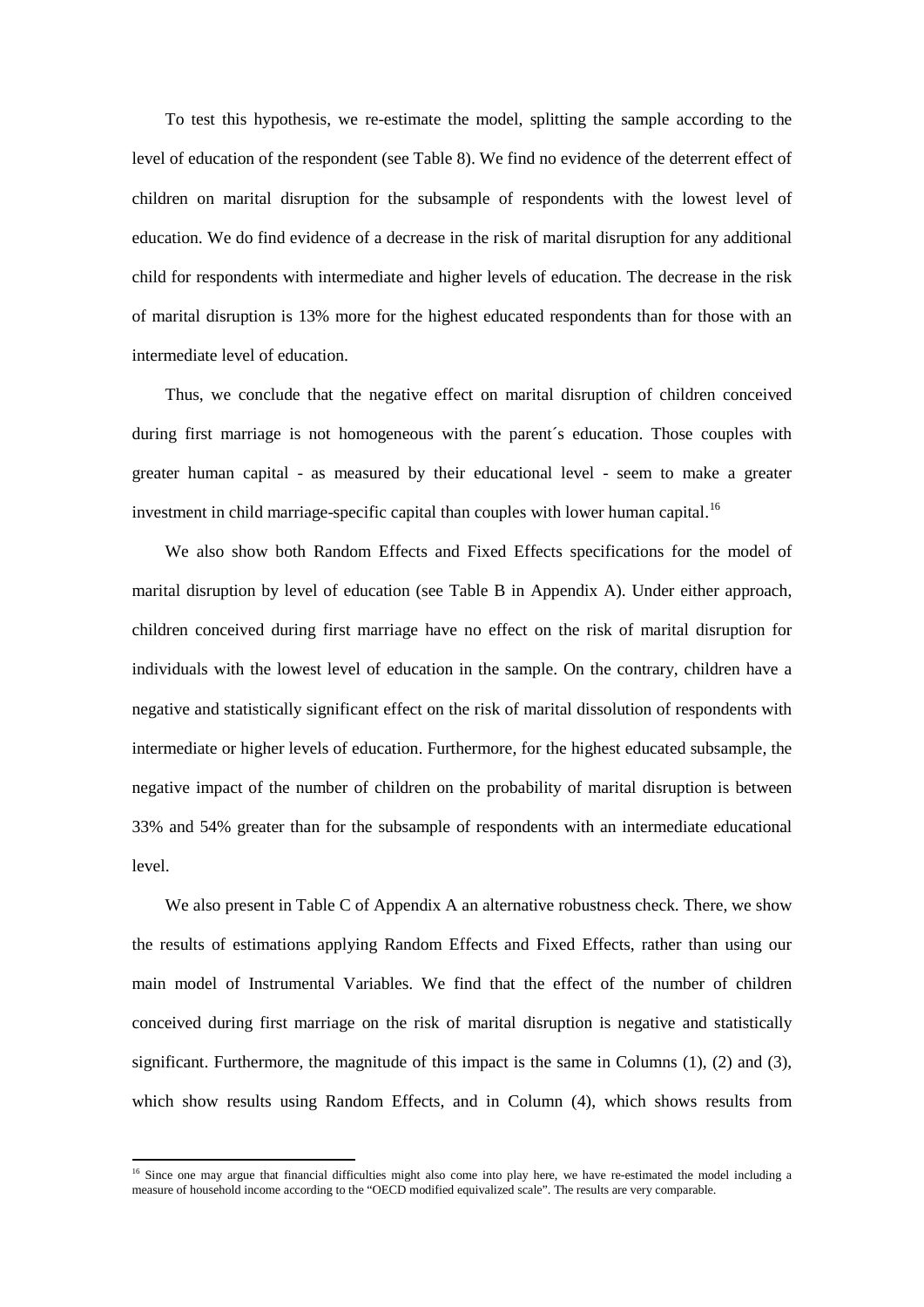applying a Fixed Effects model.<sup>[17](#page-14-0)</sup> This result is in the same line as our baseline estimates using an Instrumental Variable approach.

This result, again, supports prior studies that found that the presence of children has a deterrent effect on the likelihood of marriage dissolution, both in the US (South 2001; Weiss and Willis 1997) and in several European countries (Andersson 1997; Jalovaara 2001) and contradicts studies that found a positive effect or no effect (see Section 2 for a discussion). According to the Fixed Effects model, each additional child conceived during first marriage produces a decrease of 0.015 in the probability of marital disruption. Considering that the probability of marital disruption in the sample of first marriages is 0.37 (Table 1.1), having a child would imply a decrease in the risk of marital disruption of 4 percentage points.

As far as the other explanatory variables go, men are slightly less likely to divorce or separate than women - this is perhaps in line with findings by sociologists, who find that women more often initiate divorce. We find a U-shaped inverse relationship between the age of the respondent and the risk of marital dissolution, indicating that younger and older couples have a lower risk of divorce than middle-aged couples. The risk of divorce increases with the age difference between the spouses. We also find that lower levels of education result in a higher probability of marital disruption. The presence of the father in the household in 1979 - rather than being deceased or living elsewhere - when the respondent was aged between 14 and 22, reduces the probability of the respondent's marital disruption. The respondent charged with some illegal activity during their youth also has a higher probability of marriage break-up. The younger the individual is at first marriage, the greater the probability that the marriage ends in divorce. Individuals who already had children before the first marriage are also more likely to divorce. Finally, black individuals have a higher probability of marital disruption than white individuals (the reference group here). Many of these findings confirm earlier conclusions in the literature. The novelty of our study is that we exploit the NLSY wealth of information to instrument children in the marriage break-up model.

 $\overline{\phantom{a}}$ 

 $17$  According to the Hausman test (Hausman 1978) the use of Fixed Effects is recommended. We also present the estimates using Random Effects as this allows us to estimate the effect of variables that do not vary over time on the probability of marital disruption.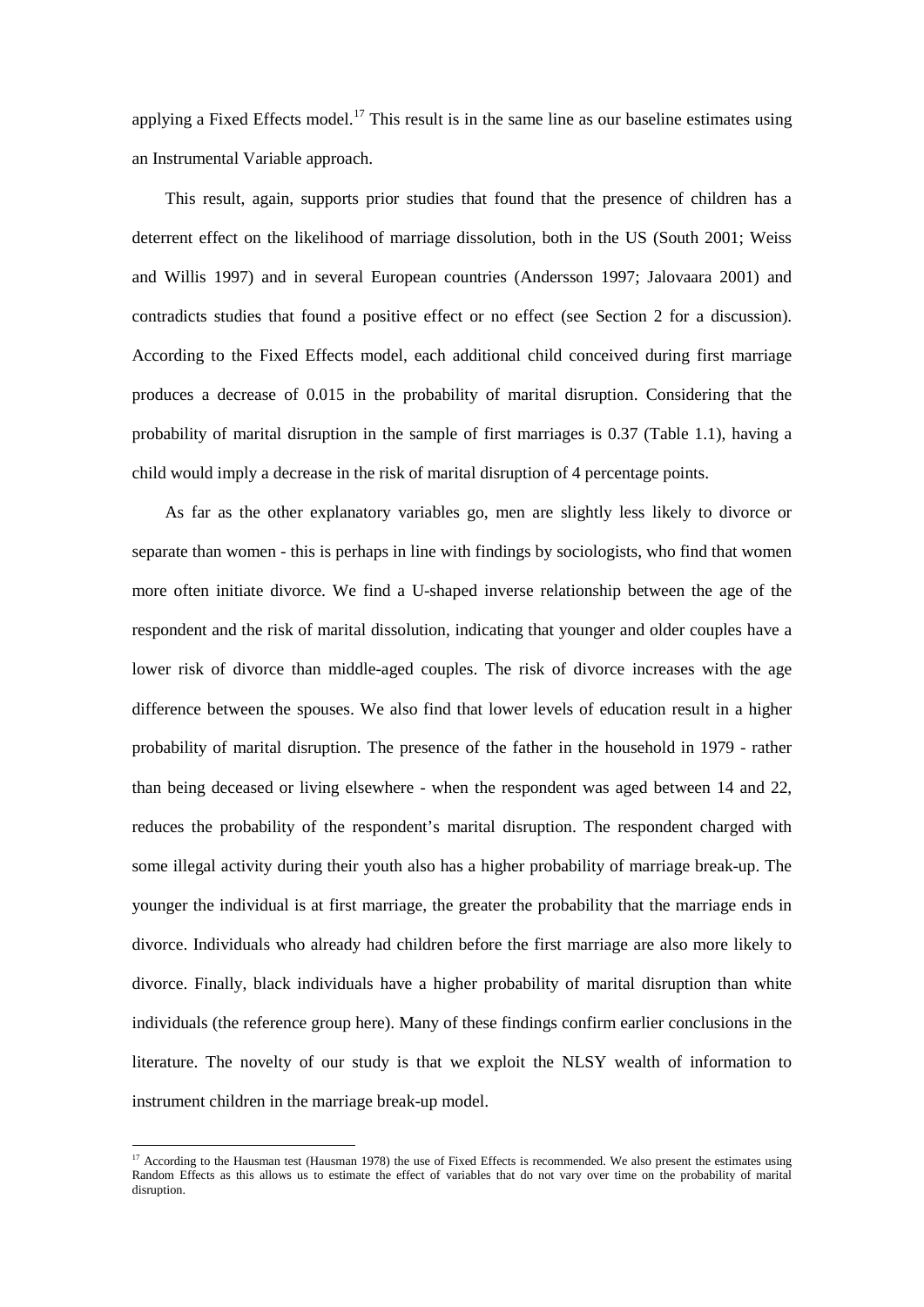As a final check on the robustness of our findings, we implement a discrete time duration model of marital disruption (see Jenkins 2005 for more details). Equations (4) and (5) show the logistic and complementary log-log discrete time hazard functions, respectively:

$$
p(t) = [1 + \exp(-z(t))]^{-1}
$$
 (4)

$$
p(t) = 1 - \exp[-\exp(z(t))]
$$
 (5)

where  $z(t) = c(t) + \beta' X$  for a representative individual in year t,  $c(t)$  is the baseline hazard function, and β′X includes an intercept term. We also estimate the complementary clog-log model including unobserved heterogeneity, assuming normal distributed errors.

We present the results of these estimates in Table 9. Columns (1), (2) and (3) display results of using the complementary log-log, logistic, and log-log with unobserved heterogeneity models, respectively.

The first thing that stands out is that the effect on the risk of marital disruption of children conceived during first marriage is very similar to our main specification results, both in terms of the sign of the effect and in terms of statistical significance. With respect to the other covariates, we find no important differences from the results obtained in our baseline model estimates. Only the variables related to age at first marriage are now less statistically significant, although the direction of their impact does not change, which is logical since the variable 'age' in the main model also captures marriage duration indirectly (since age at first marriage is also included among the covariates). As in the main specification, we find a U-shaped inverse relationship between age and the risk of marital disruption, and a positive effect of a large age gap between spouses on the probability of marital disruption. Lower levels of education imply higher probabilities of marital dissolution, as do having been charged with illegal activity in youth, having had a child before first marriage, and being black, while the presence of the father in the household during the youth of the respondent reduces the risk of marital disruption.

#### 6. - CONCLUSIONS

We study the impact that children conceived during first marriage have on marital stability. This issue is important, since it has been shown that divorce has an adverse effect on the divorcees'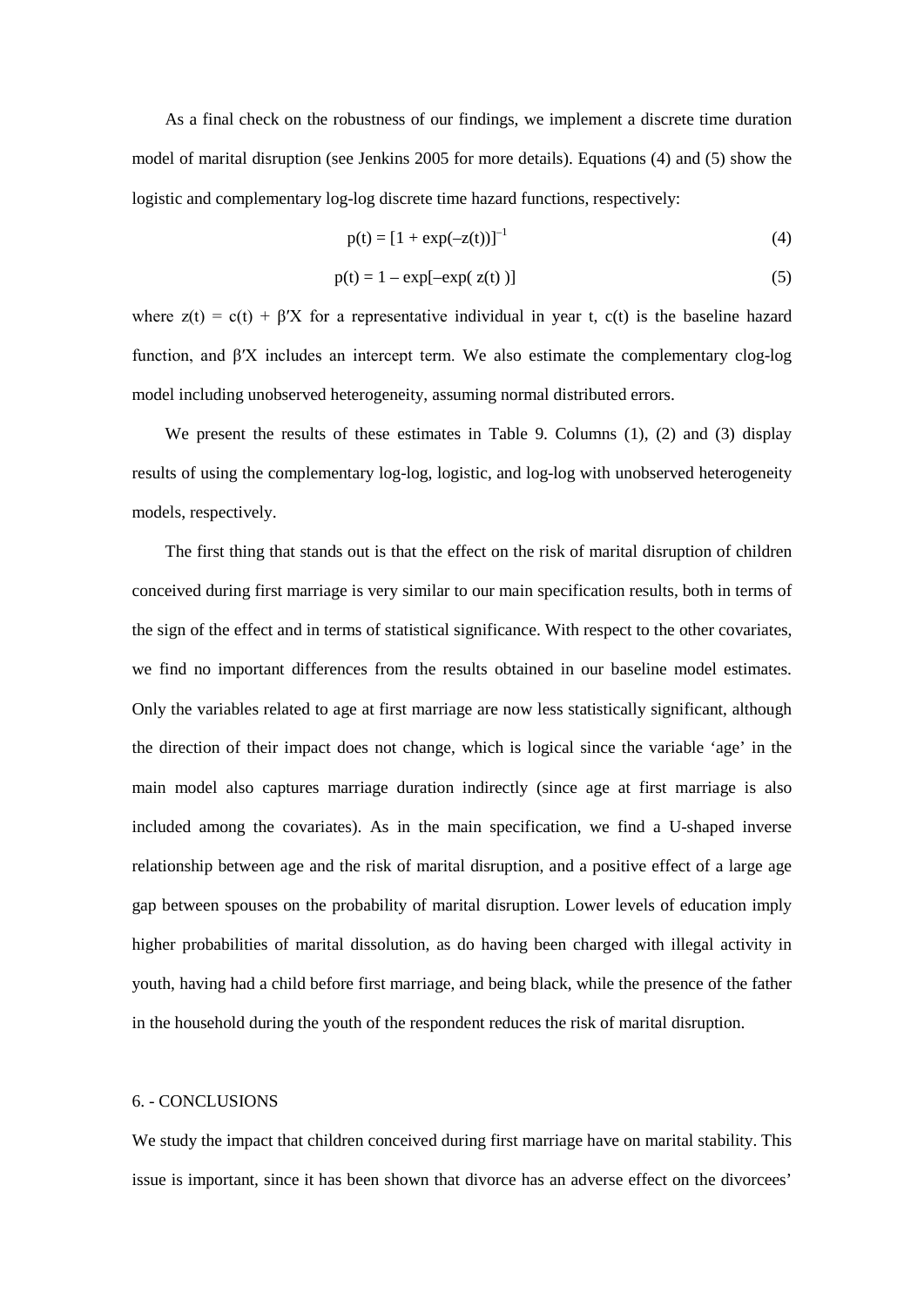and on their children's well-being. Since happier couples may have more children than others, it is important to account for the potential endogeneity of fertility decisions in a model of marriage break-up. We add to the literature in this area by exploiting the rich information on pre- and post-marital histories of the participants in the NLSY, with twenty-four waves available to date. Earlier studies come to controversial conclusions concerning the direction of the effect of the number and the age of children on marital stability.

We take an instrumental variable approach by exploiting the information on the number of siblings of the respondent and, alternatively, the presence of a multiple birth during the first marriage, to instrument the number of children conceived during first marriage by the respondent. We find a significant deterrent effect of children conceived during first marriage on the risk of marital disruption.

Our conclusions are robust to several specification tests. We also conclude that the younger the children, the greater their negative effect on the risk of marital disruption. Moreover, we find that children conceived before first marriage have a destabilizing effect. Finally, we conclude that the higher the level of education of the parents, the greater the negative effect of their children on marital instability, suggesting that parental education increases the child marriagespecific investment, in line with the theoretical predictions of Becker. In particular, fertility has no significant effect on the marriage stability of individuals with less than intermediate education.

#### REFERENCES

Amato, P. (2004) The Consequences of Divorce for Adults and Children, *Journal of Marriage and Family*, **62**, 1269-1287.

Ananat, E. and Michaels, G. (2008) The Effect of Marital Breakup on the Income Distribution of Women with Children, *Journal of Human Resources*, **43**, 611-629.

Andersson, G. (1997) The Impact of Children on Divorce Risks of Swedish Women, *European Journal of Population*, **13**, 109–145.

Axinn, W., Clarkberg, M. and Thornton, A. (1994) Family Influences on Family Size Preferences, *Demography*, **31**, 65-79.

Becker, G. (1981) A Treatise on the Family, Harvard University Press, Cambridge.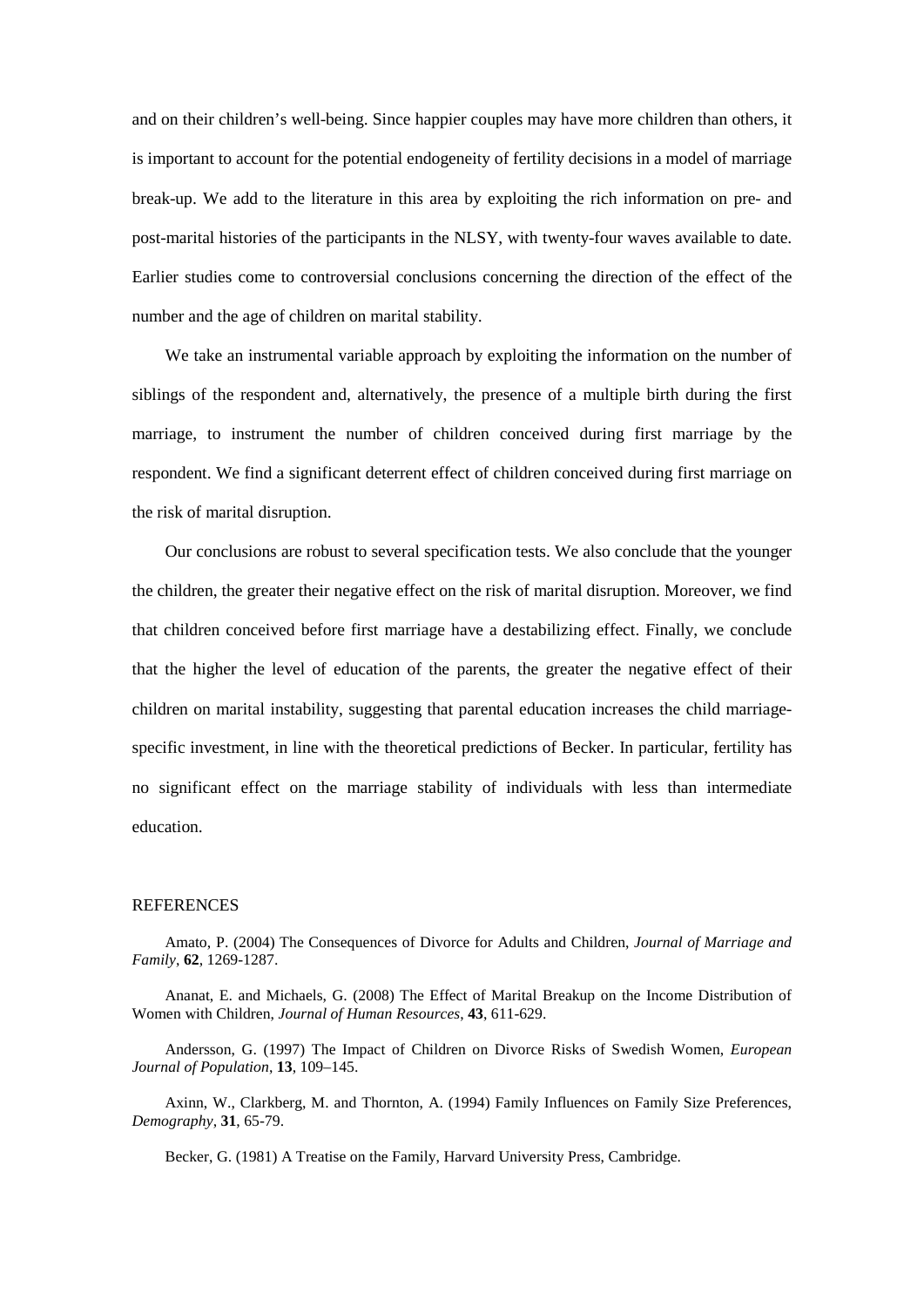Black, S., Devereux, P. and Salvanes, K. (2005) Why the Apple Doesn't Fall Far: Understanding Intergenerational Transmission of Human Capital, *The American Economic Review,* **95**, 437-449.

Booth, A. and Kee, H. (2006) Intergenerational Transmission of Fertility Patterns in Britain, *IZA DP Nº 2437.*

Burgess, S., Propper, C. and Aassve, A. (2003) The Role of Income in Marriage and Divorce Transitions among Young Americans, *[Journal of Population Economics](http://search.proquest.com.roble.unizar.es:9090/pubidlinkhandler/sng/pubtitle/Journal+of+Population+Economics/$N/31526/DocView/230419478/fulltextwithgraphics/13D53FFD80B3658AD3F/13?accountid=14795)*, **16**, 455-475.

Cáceres-Delpiano, J. (2012) [Impacts of Family Size on the Family as a Whole: Evidence from the](http://ideas.repec.org/a/bpj/bejeap/v12y2012i1n17.html)  [Developing World,](http://ideas.repec.org/a/bpj/bejeap/v12y2012i1n17.html) *[The B.E. Journal of Economic Analysis & Policy](http://ideas.repec.org/s/bpj/bejeap.html)*, **12**, 1-34.

Cáceres-Delpiano, J. and Giolito, E. (2008) How Unilateral Divorce Affects Children, *[IZA DP Nº](http://papers.ssrn.com/sol3/papers.cfm?abstract_id=1100985##) [3342](http://papers.ssrn.com/sol3/papers.cfm?abstract_id=1100985##)*.

Chan, T. and Halpin, B. (2002) Children and Marital Instability in the UK, *Manuscript, Department of Sociology, University of Oxford*.

Chandra, A., Martinez, G., Mosher, W., Abma, J. and Jones, J. (2005) Fertility, Family Planning, and Reproductive Health of U.S. Women: Data from the 2002 National Survey of Family Growth, *National Center for Health Statistics, Vital Health Stat,* **23***.* Downloaded from: http://www.cdc.gov/nchs/data/series/sr\_23/sr23\_025.pdf

Cherlin, A. (1977) The Effect of Children on Marital Dissolution, *Demography*, **14**, 265-272.

Currie, J. and Moretti, E. (2003) Mother's Education and the Intergenerational Transmission of Human Capital: Evidence from College Openings, *The Quarterly Journal of Economics*, **118**, 1495-1532.

Evenhouse, E. and Reilly, S. (2004) A Sibling Study of Stepchild Well-Being, *Journal of Human Resources*, **39**, 248-276.

Friedberg, L. (1998) Did Unilateral Divorce Raise Divorce Rates? Evidence from Panel Data, *The American Economic Review*, **88**, 608-627.

Fronstin, P., Greenberg, D. and Robins, P. (2001) Parental Disruption and the Labour Market Performance of Children When They Reach Adulthood, *Journal of Population Economics*, **14**, 137-172.

Gruber, J. (2004) Is Making Divorce Easier Bad for Children? The Long-Run Implications of Unilateral Divorce, *Journal of Labor Economics*, **22**, 799-833.

Hausman, J. (1978) Specification Tests in Econometrics, *Econometrica*, **46**, 1251–1271.

Jacobsen, J., Pearce III, J. and Rosenbloom, J. (2001) The Effects of Child-bearing on Women's Marital Status: Using Twin Births as a Natural Experiment, *Economics Letters*, **70**, 133-138.

Jalovaara, M. (2001) Socio-Economic Status and Divorce in First Marriages in Finland 1991–93, *Population Studies*, **55**, 119–133.

Jenkins, S. (2005) Survival Analysis. Institute for Social and Economic Research, University of Essex. Download from:

[https://www.iser.essex.ac.uk/files/teaching/stephenj/ec968/pdfs/ec968lnotesv6.pdf.](https://www.iser.essex.ac.uk/files/teaching/stephenj/ec968/pdfs/ec968lnotesv6.pdf)

Johnson, W. and Skinner, J. (1986) Labor Supply and Marital Separation, *The American Economic Review*, **76**, 455-469.

Koo, H. and [Janowitz,](http://link.springer.com/search?facet-author=%22Barbara+K.+Janowitz%22) B. (1983) Interrelationships between Fertility and Marital Dissolution: Results of a Simultaneous Logit Model, *Demography*, **20**, 129-145.

Martínez, G., Chandra, A., Abma, J., Jones, J. and Mosher, W. (2006) Fertility, Contraception, and Fatherhood: Data on Men and Women from Cycle 6 (2002) of the National Survey of Family Growth,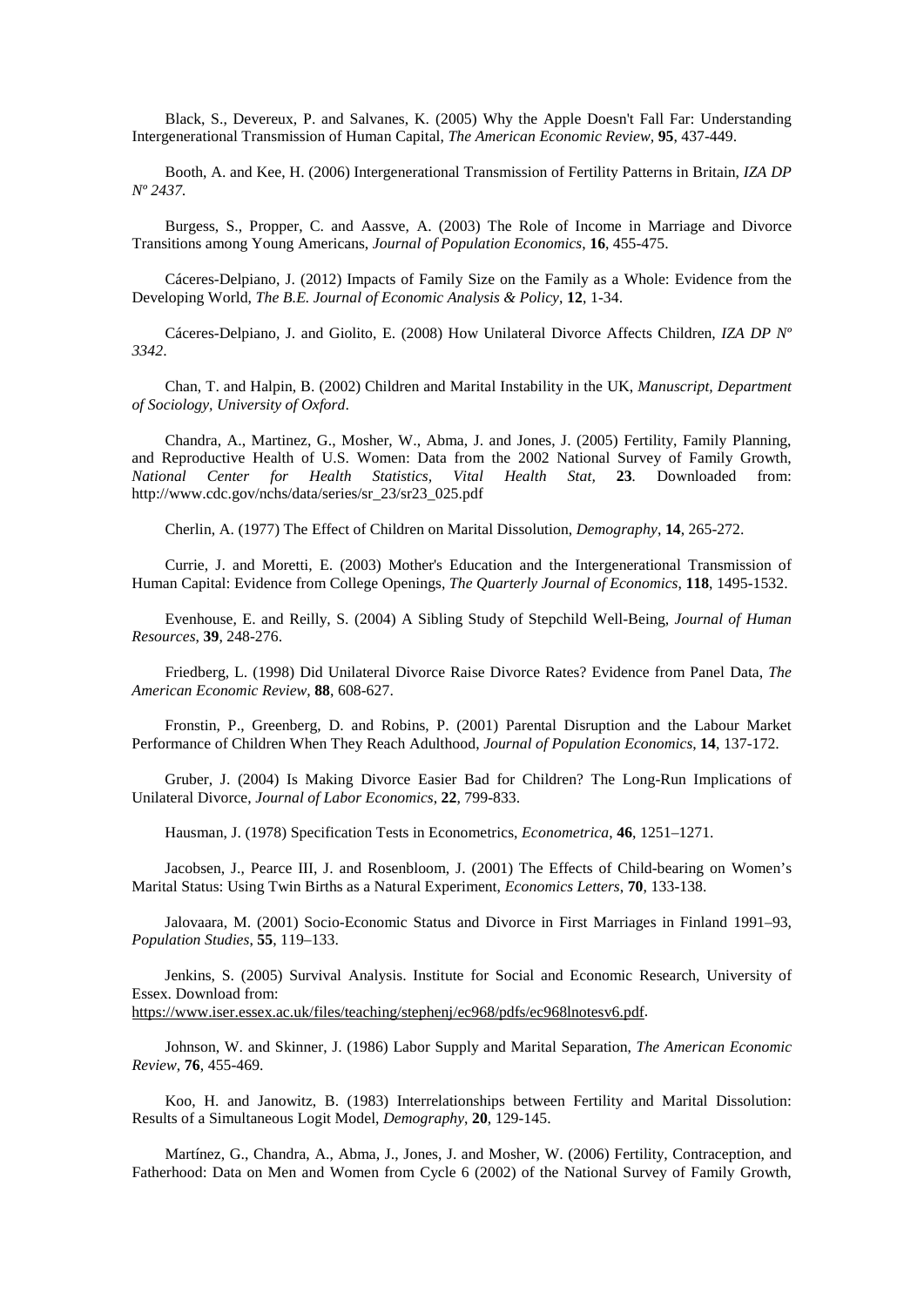*National Center for Health Statistics, Vital Health Stat,* **23**. Downloaded from: http://www.cdc.gov/nchs/data/series/sr\_23/sr23\_026.pdf

Miller, B. and Heaton, T. (1991) Age at First Sexual Intercourse and the Timing of Marriage and Childbirth, *Journal of Marriage and the Family*, **53**, 719-732.

Myers, S. (1997) Marital Uncertainty and Childbearing, *Social Forces*, **75**, 1271-1289.

South, S. (2001) Time-Dependent Effects of Wives' Employment on Marital Dissolution, *American Sociological Review*, **66**, 226-245.

[Steele,](http://link.springer.com/search?facet-author=%22Fiona+Steele%22) F., [Kallis,](http://link.springer.com/search?facet-author=%22Constantinos+Kallis%22) C., [Goldstein,](http://link.springer.com/search?facet-author=%22Harvey+Goldstein%22) H. and [Joshi,](http://link.springer.com/search?facet-author=%22Heather+Joshi%22) H. (2005) The Relationship between Childbearing and Transitions from Marriage and Cohabitation in Britain, *Demography*, **42**, 647-673.

Svarer, M. and Verner, M. (2008) Do Children Stabilize Relationships in Denmark?, *[Journal of](http://link.springer.com/journal/148)  [Population Economics](http://link.springer.com/journal/148)*, **21**, 395-417.

Vaaler, M., Ellison, C. and Powers, D. (2009) Religious Influences on the Risk of Marital Dissolution, *Journal of Marriage and Family*, **71**, 917-934.

Vuri, D. (2001) Fertility and Divorce, European University Institute, *Working Paper ECO 2001/5*.

Waite, L. and Lillard, L. (1991) Children and Marital Disruption, *American Journal of Sociology, 96,* 930-953.

Waite, L. and Lillard, L. (1993) A Joint Model of Marital Childbearing and Marital Disruption, *Demography*, **30**, 653-681.

Weiss, Y. and Willis R. (1997) Match Quality, New Information and Marital Dissolution, *Journal of Labor Economics*, **15**, S293–S329.

Williams, K. and Dunne-Bryant, A. (2006) Divorce and Adult Psychological Well-Being: Clarifying the Role of Gender and Child Age, *Journal of Marriage and Family*, **68**, 1178–1196.

Wolfers, J. (2006) Did Unilateral Divorce Laws Raise Divorce Rates? A Reconciliation and New Results, *American Economic Review*, **96**, 1802-1820.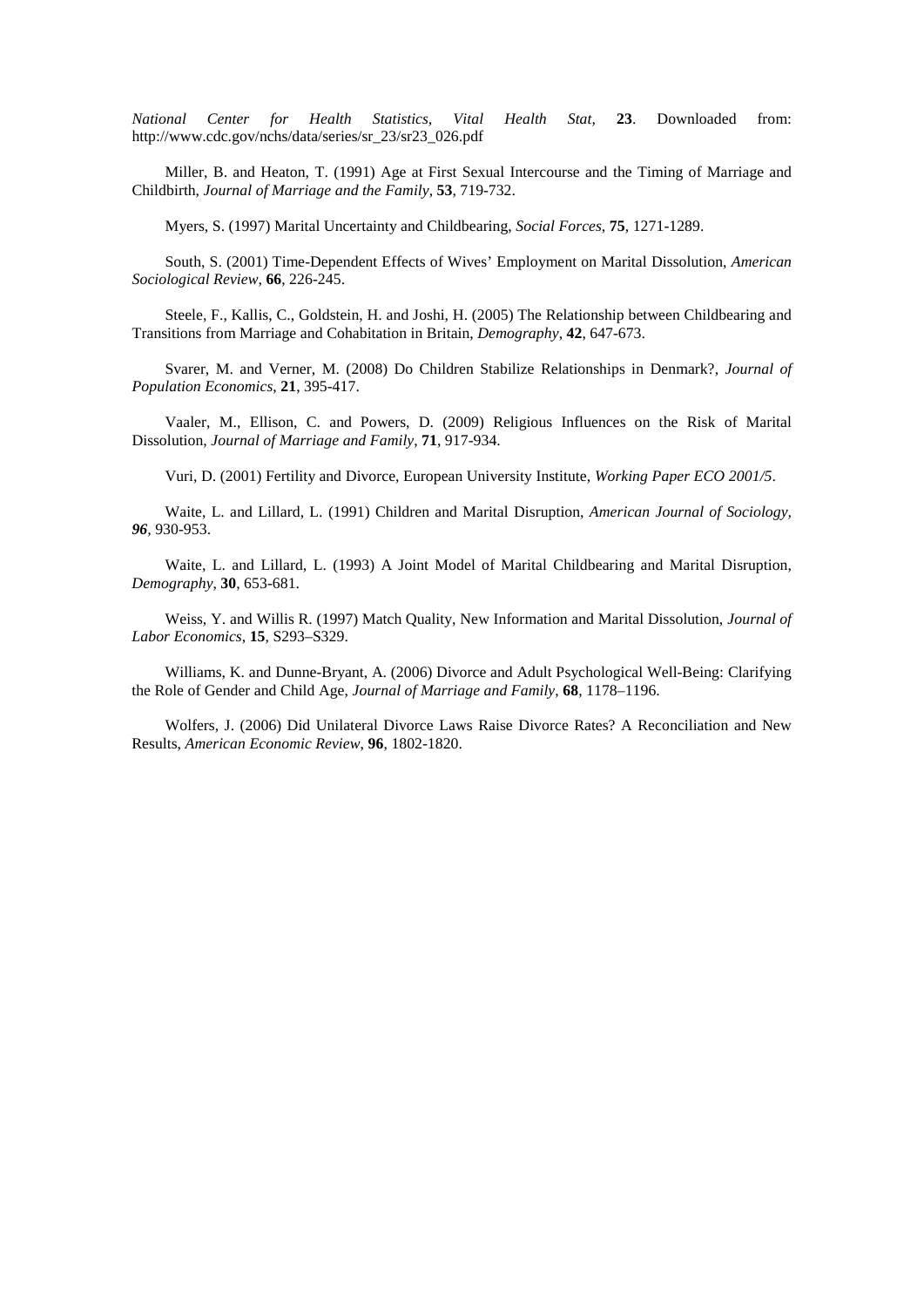

 Figure 1: Crude Divorce Rate/Average Population Under 18

Note: Data from UN Demographic Yearbook, OECD and Census Bureau

NOTES: Data on Crude Divorce Rate come from the UN Demographic Yearbook (several issues) and from the OECD (Organization for Economic Co-operation and Development). Crude Divorce Rate is defined as the annual number of divorces per 1,000 mid-year population. Data on the average population under 18 per 10 households and per 10 families come from United States Census Bureau [\(http://www.census.gov/population/socdemo/hh-fam/hh6.xls\)](http://www.census.gov/population/socdemo/hh-fam/hh6.xls).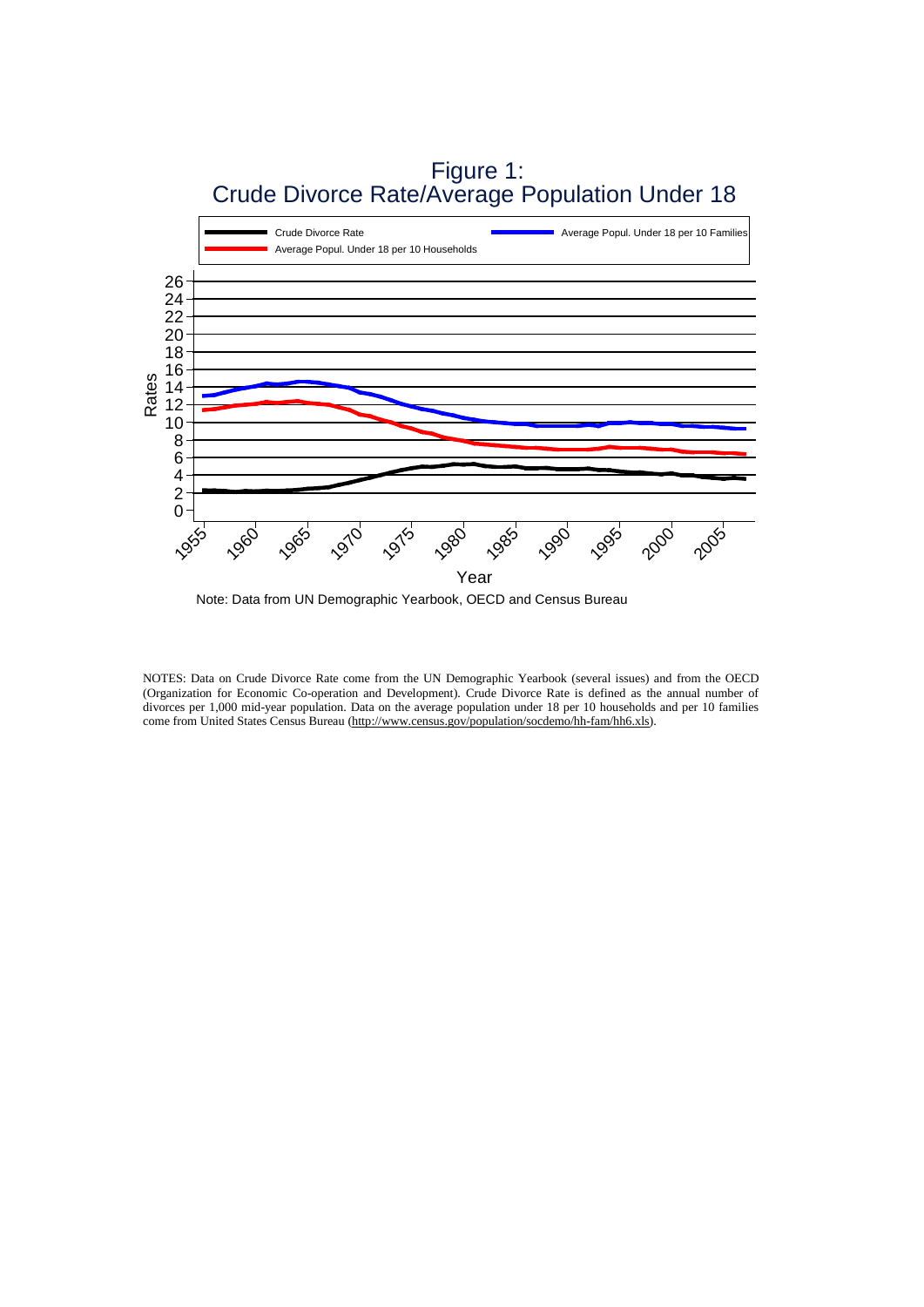| (Variables Used in our Baseline Regression)   |            |                |          |         |  |  |
|-----------------------------------------------|------------|----------------|----------|---------|--|--|
| Variables                                     | Mean       | Std. Deviation | Minimum  | Maximum |  |  |
| Divorce                                       | 0.046      | 0.209          | $\Omega$ |         |  |  |
| Children conceived within marriage            | 1.090      | 1.085          | 0        | 10      |  |  |
| Gender                                        | 0.534      | 0.499          | 0        | 1       |  |  |
| Age                                           | 33.161     | 7.039          | 21       | 51      |  |  |
| Age squared                                   | 1,149.228  | 497.113        | 441      | 2,601   |  |  |
| Wife five years older                         | 0.034      | 0.180          | $\Omega$ |         |  |  |
| Husband five years older                      | 0.191      | 0.393          | $\Omega$ |         |  |  |
| Same age                                      | 0.775      | 0.417          | 0        |         |  |  |
| Highest educ.: lowest level                   | 0.074      | 0.262          | 0        |         |  |  |
| Highest educ.: high school level              | 0.369      | 0.483          | $\Omega$ |         |  |  |
| Highest educ.: college level                  | 0.247      | 0.431          | 0        |         |  |  |
| Highest educ.: more than college level        | 0.309      | 0.462          | 0        |         |  |  |
| Highest educ. spouse: lowest level            | 0.087      | 0.282          | $\Omega$ |         |  |  |
| Highest educ. spouse: high school level       | 0.386      | 0.487          | 0        |         |  |  |
| Highest educ. spouse: college level           | 0.237      | 0.425          | 0        |         |  |  |
| Highest educ. spouse: more than college level | 0.289      | 0.453          | 0        |         |  |  |
| Father in household in 1979                   | 0.679      | 0.467          | 0        |         |  |  |
| Without father figure in 1979                 | 0.010      | 0.102          | 0        |         |  |  |
| Father out household in 1979                  | 0.311      | 0.463          | $\Omega$ |         |  |  |
| Charged illegal by 1980                       | 0.073      | 0.261          | 0        | 1       |  |  |
| Age first marriage                            | 24.925     | 3.893          | 21       | 49      |  |  |
| Child before marriage                         | 0.154      | 0.361          | $\Omega$ | 1       |  |  |
| Race: Hispanic                                | 0.163      | 0.370          | $\Omega$ |         |  |  |
| Race: black                                   | 0.191      | 0.393          | $\Omega$ | 1       |  |  |
| Race: other                                   | 0.646      | 0.478          | 0        | 1       |  |  |
| <b>Observations / Respondents</b>             | 45632/5622 |                |          |         |  |  |

| <b>Table 1. - Summary Statistics</b> |  |
|--------------------------------------|--|
|--------------------------------------|--|

Notes: This table contains the main summary statistics of variables in our baseline estimates, including the dependent variable, our variable of interest, and the rest of the covariates included in our analysis.

#### **Table 1.1 - Summary Statistics**

| (People Divorced at Anytime/People Never Divorced)   |                           |                           |  |  |  |
|------------------------------------------------------|---------------------------|---------------------------|--|--|--|
| Variables                                            | Those Divorced at Anytime | <b>Those Not Divorced</b> |  |  |  |
| Observations / Respondents                           | 11,240 / 2,094            | 34, 392 / 3, 528          |  |  |  |
| Mean age at divorce                                  | 31.80                     |                           |  |  |  |
| Mean age at first marriage.                          | 24.47                     | 25.07                     |  |  |  |
| Mean number children conceived during first marriage | 0.77                      | 1.19                      |  |  |  |
| % with lowest level of education                     | 10.62                     | 6.39                      |  |  |  |
| % with high level of education                       | 44.72                     | 34.41                     |  |  |  |
| % with college level of education                    | 26.21                     | 24.22                     |  |  |  |
| % with more than college level of education          | 18.44                     | 34.98                     |  |  |  |
| % with spouse lowest level of education              | 12.15                     | 7.58                      |  |  |  |
| % with spouse high level of education                | 46.62                     | 36.05                     |  |  |  |
| % with spouse college level of education             | 23.83                     | 23.65                     |  |  |  |
| % with spouse more than college level of education   | 17.39                     | 32.72                     |  |  |  |
| % with father in household in 1979                   | 61.81                     | 69.88                     |  |  |  |
| % without father figure in 1979                      | 1.37                      | 0.94                      |  |  |  |
| % with father out household in 1979                  | 36.81                     | 29.18                     |  |  |  |
| % with child before marriage                         | 22.39                     | 13.09                     |  |  |  |
| % race: black                                        | 26.41                     | 16.71                     |  |  |  |
| % race: Hispanic                                     | 17.90                     | 15.84                     |  |  |  |
| % race: other                                        | 55.69                     | 67.46                     |  |  |  |

Notes: This table contains the main summary statistics, dividing the sample between those who were divorced at any time, Column (1), and those who do not divorce, Column (2).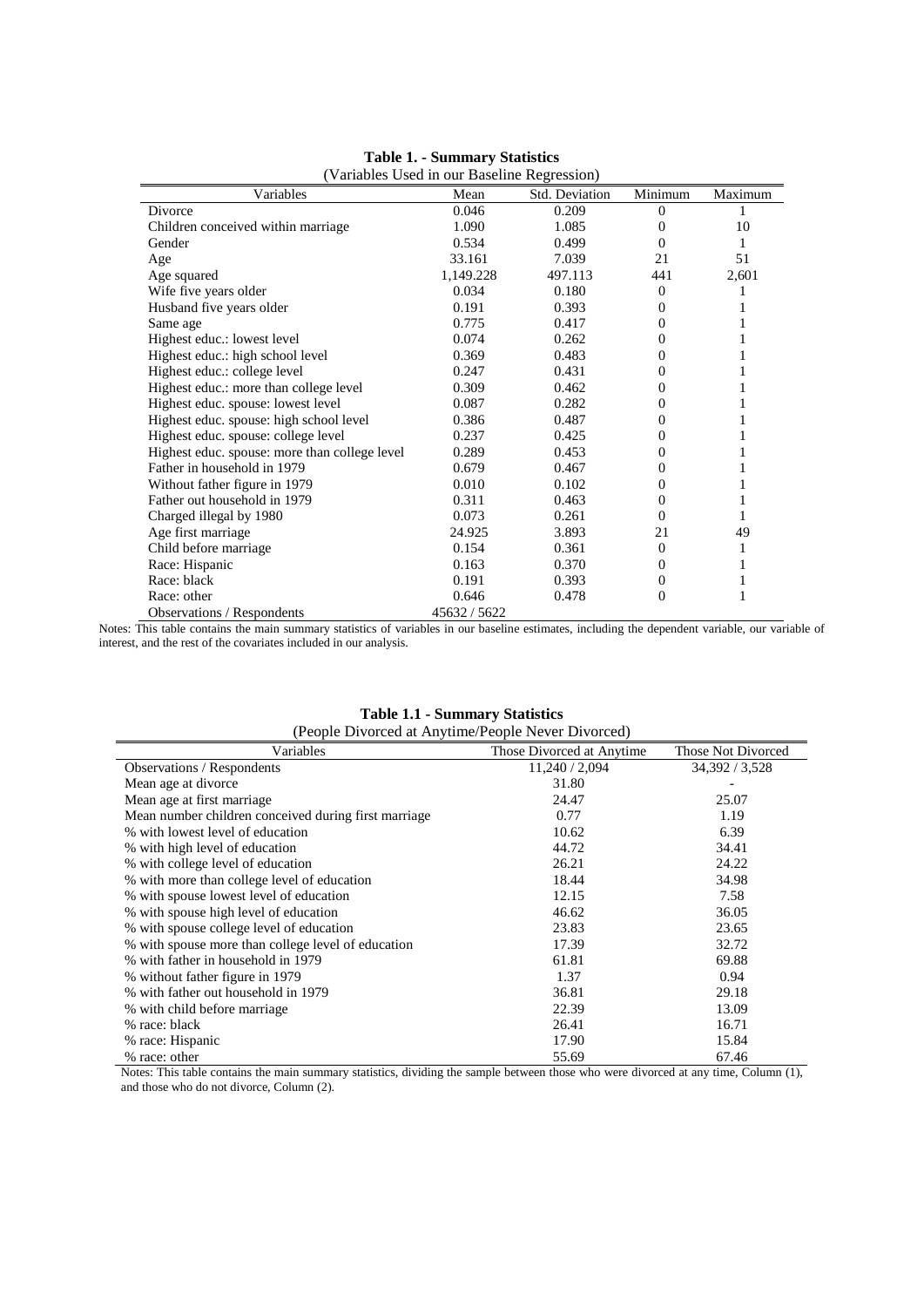| $(Depenach$ , and $P$ . Rok of Manual Dissolution, |             |             |             |
|----------------------------------------------------|-------------|-------------|-------------|
|                                                    | (1)         | (2)         | (3)         |
| Number children conceived within marriage          | $-0.237***$ | $-0.075***$ | $-0.104***$ |
|                                                    | (0.074)     | (0.020)     | (0.020)     |
| Gender                                             | $-0.009$    | $-0.008**$  | $-0.008*$   |
|                                                    | (0.007)     | (0.004)     | (0.004)     |
| Age                                                | $0.125***$  | $0.045***$  | $0.059***$  |
|                                                    | (0.032)     | (0.009)     | (0.009)     |
| Age squared                                        | $-0.001***$ | $-0.001***$ | $-0.001***$ |
|                                                    | (0.0004)    | (0.0001)    | (0.0001)    |
| Wife five years older                              | $-0.033$    | 0.005       | $-0.002$    |
|                                                    | (0.028)     | (0.012)     | (0.012)     |
| Husband five years older                           | 0.013       | $0.013***$  | $0.013***$  |
|                                                    | (0.008)     | (0.005)     | (0.005)     |
| Highest education: lowest level                    | $0.076***$  | $0.044***$  | $0.049***$  |
|                                                    | (0.016)     | (0.008)     | (0.008)     |
| Highest education: high school level               | $0.048***$  | $0.033***$  | $0.035***$  |
|                                                    | (0.009)     | (0.005)     | (0.005)     |
| Highest education: college level                   | $0.027***$  | $0.024***$  | $0.025***$  |
|                                                    | (0.007)     | (0.005)     | (0.005)     |
| Highest education spouse: lowest level             | $0.024**$   | $0.025***$  | $0.025***$  |
|                                                    | (0.010)     | (0.007)     | (0.007)     |
| Highest education spouse: high school level        | $-0.001$    | 0.008       | 0.006       |
|                                                    | (0.008)     | (0.005)     | (0.005)     |
| Highest education spouse: college level            | $-0.003$    | 0.006       | 0.004       |
|                                                    | (0.008)     | (0.005)     | (0.005)     |
| Father in household in 1979                        | $-0.020***$ | $-0.020***$ | $-0.020***$ |
|                                                    | (0.008)     | (0.004)     | (0.005)     |
| Without father figure in 1979                      | $-0.026$    | $-0.017$    | $-0.018$    |
|                                                    | (0.029)     | (0.017)     | (0.019)     |
| Charged illegal by 1980                            | $0.034***$  | $0.032***$  | $0.033***$  |
|                                                    | (0.012)     | (0.007)     | (0.007)     |
| Age first marriage                                 | $-0.035***$ | $-0.013***$ | $-0.017***$ |
|                                                    | (0.009)     | (0.003)     | (0.002)     |
| Child before marriage                              | 0.002       | $0.021***$  | $0.018**$   |
|                                                    | (0.017)     | (0.007)     | (0.007)     |
| Race: hispanic                                     | $0.022*$    | 0.003       | 0.006       |
|                                                    | (0.013)     | (0.006)     | (0.007)     |
| Race: black                                        | $0.039***$  | $0.034***$  | $0.035***$  |
|                                                    | (0.010)     | (0.005)     | (0.006)     |
| Constant                                           | $-1.278***$ | $-0.422***$ | $-0.572***$ |
|                                                    | (0.346)     | (0.093)     | (0.092)     |
| Region FE                                          | YES         | <b>YES</b>  | <b>YES</b>  |
| <b>Cohort FE</b>                                   | <b>YES</b>  | <b>YES</b>  | <b>YES</b>  |
| <b>Observations</b>                                | 45,632      | 45,632      | 45,632      |
| Number of respondents                              | 5,622       | 5,622       | 5,622       |
|                                                    |             |             |             |

**Table 2. - Children Conceived During First Marriage and Risk of Marital Dissolution: Instrumental Variable Approach** (Dependent Variable: Risk of Marital Dissolution)

Notes: Children conceived during first marriage include only those children who were born during or after the ninth month of marriage. The sample consists of men and women who were at least 21 years old when they first married. Column (1) shows results using dummies for the number of siblings of respondent as instruments. Column (2) uses as instruments a dummy indicating whether the respondent has experienced a multiple birth. Column (3) presents results after using both sets of instruments simultaneously. \*\*\* Significant at the 1% level, \*\* Significant at the 5% level, \* Significant at the 10% level.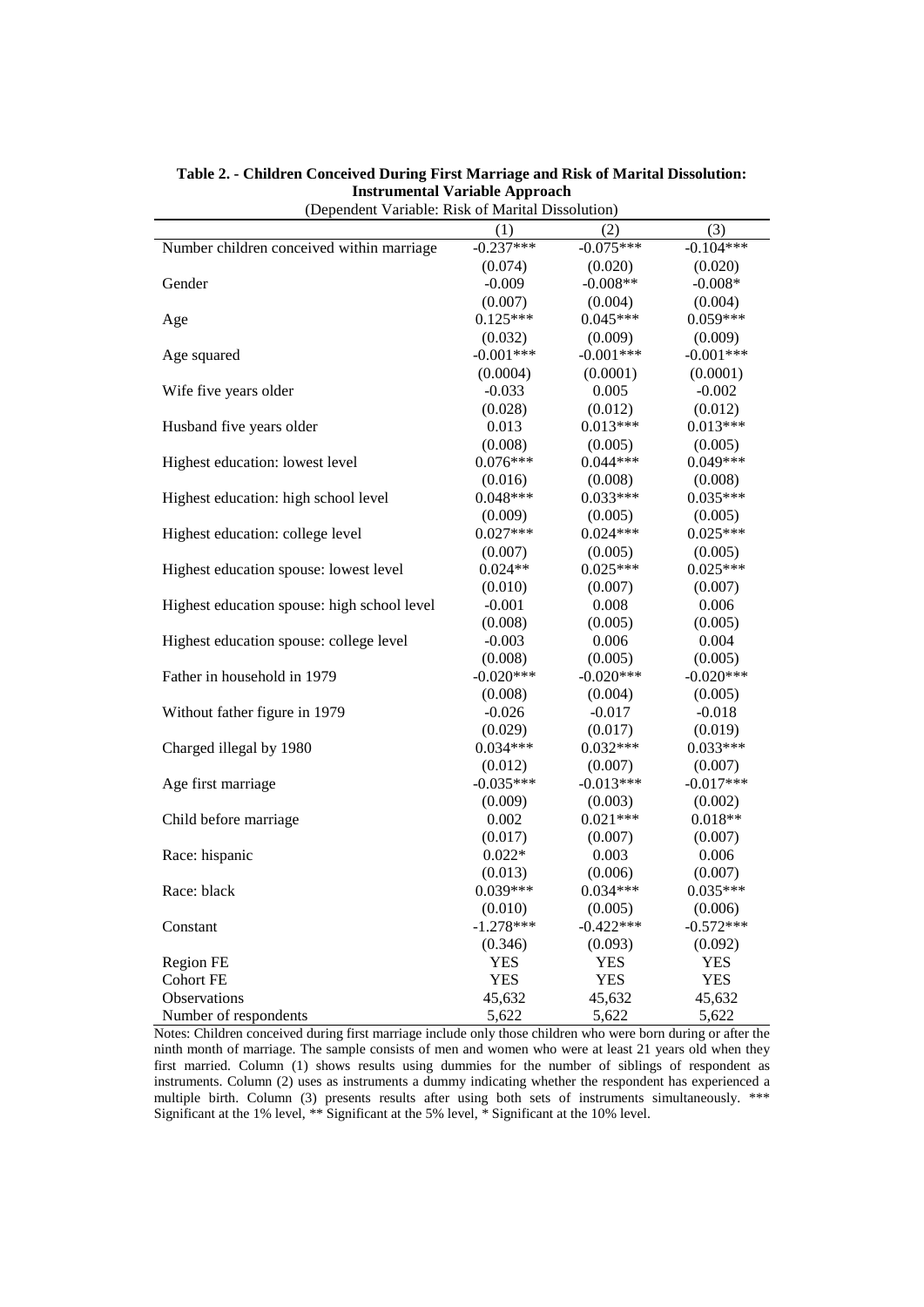| (3)<br>(1)<br>(2)                                                              |  |
|--------------------------------------------------------------------------------|--|
| $-0.227***$<br>$-0.092***$                                                     |  |
| Number children conceived within marriage<br>$-0.067***$                       |  |
| (0.069)<br>(0.017)<br>(0.016)<br>$-0.018***$<br>$-0.011***$<br>$-0.010***$     |  |
| Gender                                                                         |  |
| (0.006)<br>(0.004)<br>(0.003)                                                  |  |
| $0.046***$<br>$0.104***$<br>$0.035***$<br>Age                                  |  |
| (0.006)<br>(0.025)<br>(0.006)                                                  |  |
| $-0.001***$<br>$-0.001***$<br>$-0.0004***$<br>Age squared                      |  |
| (0.0003)<br>(0.00007)<br>(0.0001)                                              |  |
| Wife five years older<br>$-0.026$<br>0.009<br>0.004                            |  |
| (0.011)<br>(0.026)<br>(0.011)                                                  |  |
| $0.011***$<br>$0.011**$<br>Husband five years older<br>$0.013*$                |  |
| (0.007)<br>(0.004)<br>(0.005)                                                  |  |
| $0.115***$<br>$0.062***$<br>$0.069***$<br>Highest education: lowest level      |  |
| (0.008)<br>(0.022)<br>(0.007)                                                  |  |
| $0.037***$<br>$0.052***$<br>$0.035***$<br>Highest education: high school level |  |
| (0.009)<br>(0.005)<br>(0.005)                                                  |  |
| $0.021***$<br>$0.021***$<br>Highest education: college level<br>$0.016**$      |  |
| (0.008)<br>(0.005)<br>(0.005)                                                  |  |
| 0.009<br>$0.019***$<br>$0.018***$<br>Highest education spouse: lowest level    |  |
| (0.009)<br>(0.006)<br>(0.006)                                                  |  |
| 0.005<br>0.003<br>Highest education spouse: high school level<br>$-0.011$      |  |
| (0.009)<br>(0.005)<br>(0.005)                                                  |  |
| Highest education spouse: college level<br>$-0.011$<br>0.005<br>0.003          |  |
| (0.009)<br>(0.005)<br>(0.005)                                                  |  |
| Father in household in 1979<br>$-0.025***$<br>$-0.021***$<br>$-0.021***$       |  |
| (0.006)<br>(0.004)<br>(0.004)                                                  |  |
| Without father figure in 1979<br>$-0.016$<br>$-0.007$<br>$-0.009$              |  |
| (0.025)<br>(0.014)<br>(0.015)                                                  |  |
| $0.045***$<br>$0.042***$<br>$0.043***$<br>Charged illegal by 1980              |  |
| (0.011)<br>(0.006)<br>(0.006)                                                  |  |
| $-0.035***$<br>$-0.013***$<br>$-0.017***$<br>Age first marriage                |  |
| (0.008)<br>(0.002)<br>(0.002)                                                  |  |
| $0.020***$<br>$0.017***$<br>0.001<br>Child before marriage                     |  |
| (0.016)<br>(0.006)<br>(0.006)                                                  |  |
| $0.023*$<br>Race: Hispanic<br>$-0.001$<br>0.003                                |  |
| (0.013)<br>(0.005)<br>(0.006)                                                  |  |
| $0.039***$<br>$0.030***$<br>$0.032***$<br>Race: black                          |  |
| (0.008)<br>(0.005)<br>(0.005)                                                  |  |
| $-0.842***$<br>$-0.229***$<br>$-0.322***$<br>Constant                          |  |
| (0.221)<br>(0.053)<br>(0.052)                                                  |  |
| Region FE<br>YES<br>YES<br>YES                                                 |  |
| <b>YES</b><br><b>YES</b><br><b>Cohort FE</b><br><b>YES</b>                     |  |
| Observations<br>69,042<br>69,042<br>69,042                                     |  |
| 8.303<br>8,303<br>8.303<br>Number of respondents                               |  |

**Table 3. - Children Conceived During First Marriage and Risk of Marital Dissolution: Sample of Individuals of All Ages at Marriage** (Dependent Variable: Risk of Marital Dissolution)

Notes: Children conceived during first marriage include only those children who were born during or after the ninth month of marriage. The sample consists of men and women who were married, irrespective of the age at which they first married. Column (1) shows results using dummies for the number of siblings of the respondent as instruments for the respondent´s own children conceived during first marriage. Column (2) uses as instruments a dummy indicating whether the respondent has experienced a multiple birth during first marriage. Column (3) presents results using both sets of instruments. \*\*\* Significant at the 1% level, \*\* Significant at the 5% level, \* Significant at the 10% level.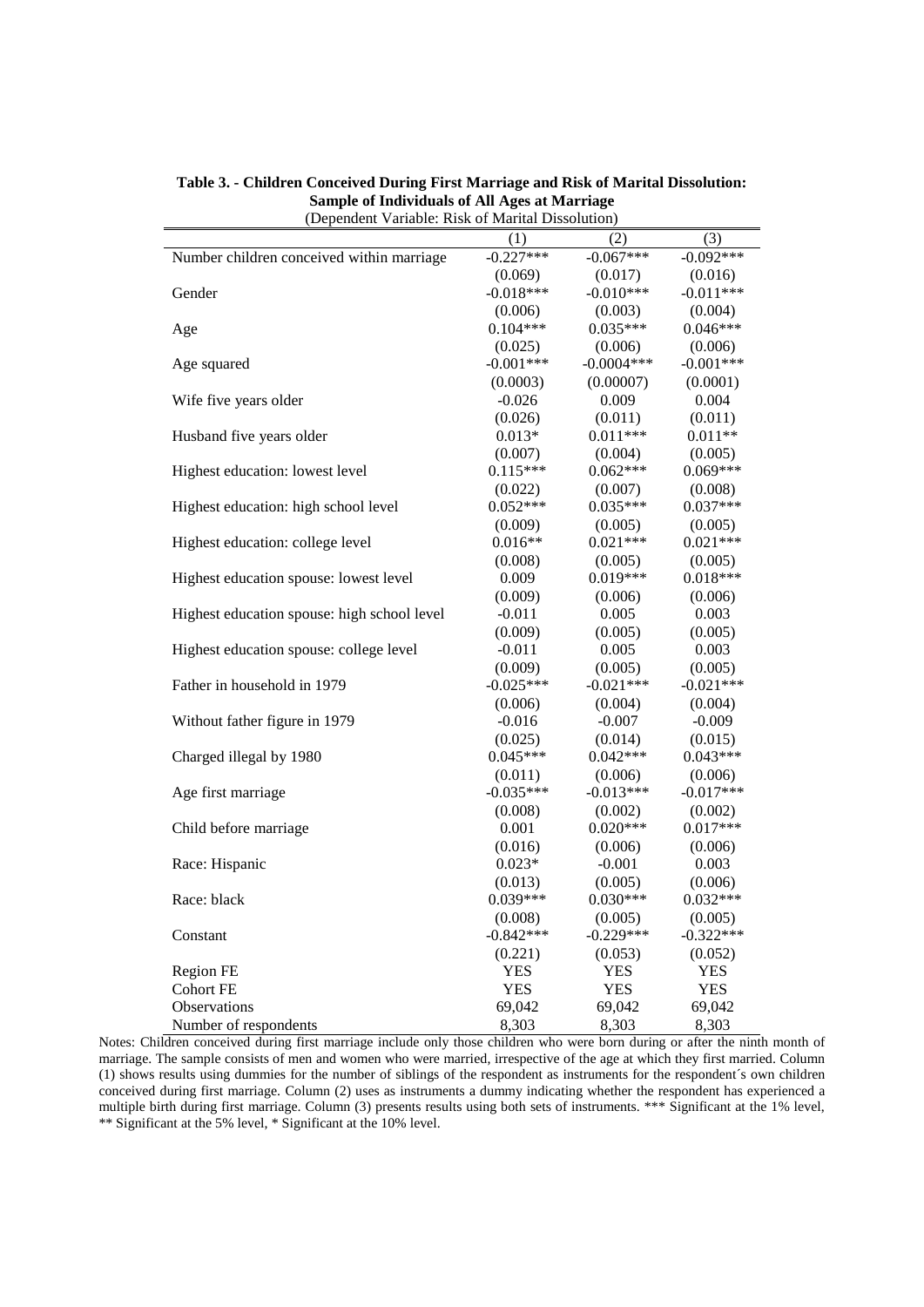| (Dependent Variable: Risk of Marital Dissolution)  |             |             |             |             |              |             |
|----------------------------------------------------|-------------|-------------|-------------|-------------|--------------|-------------|
|                                                    | (1)         | (2)         | (3)         | (4)         | (5)          | (6)         |
| Number children conceived within marriage under 6  | $-0.300***$ |             | $-0.115***$ |             | $-0.157***$  |             |
|                                                    | (0.107)     |             | (0.032)     |             | (0.031)      |             |
| Number children conceived within marriage under 10 |             | $-0.268***$ |             | $-0.091***$ |              | $-0.125***$ |
|                                                    |             | (0.093)     |             | (0.025)     |              | (0.024)     |
| Gender                                             | $-0.007$    | $-0.009$    | $-0.007*$   | $-0.008**$  | $-0.007$     | $-0.008*$   |
|                                                    | (0.008)     | (0.008)     | (0.004)     | (0.004)     | (0.004)      | (0.004)     |
| Age                                                | $0.130***$  | $0.176***$  | $0.053***$  | $0.063***$  | $0.070***$   | $0.084***$  |
|                                                    | (0.038)     | (0.053)     | (0.011)     | (0.014)     | (0.011)      | (0.014)     |
| Age squared                                        | $-0.002***$ | $-0.002***$ | $-0.001***$ | $-0.001***$ | $-0.001***$  | $-0.001***$ |
|                                                    | (0.001)     | (0.001)     | (0.0002)    | (0.0002)    | (0.0002)     | (0.0002)    |
| Wife five years older                              | $-0.024$    | $-0.032$    | 0.004       | 0.004       | $-0.003$     | $-0.004$    |
|                                                    | (0.030)     | (0.031)     | (0.012)     | (0.012)     | (0.013)      | (0.012)     |
| Husband five years older                           | $0.018*$    | 0.013       | $0.014***$  | $0.013***$  | $0.015***$   | $0.013**$   |
|                                                    | (0.010)     | (0.009)     | (0.005)     | (0.005)     | (0.005)      | (0.005)     |
| Highest education: lowest level                    | $0.033**$   | $0.055***$  | $0.037***$  | $0.041***$  | $0.037***$   | $0.044***$  |
|                                                    | (0.015)     | (0.014)     | (0.008)     | (0.008)     | (0.009)      | (0.009)     |
| Highest education: high school level               | $0.031***$  | $0.036***$  | $0.030***$  | $0.031***$  | $0.031***$   | $0.032***$  |
|                                                    | (0.010)     | (0.009)     | (0.005)     | (0.005)     | (0.006)      | (0.006)     |
| Highest education: college level                   | 0.008       | 0.015       | $0.020***$  | $0.022***$  | $0.018***$   | $0.021***$  |
|                                                    | (0.012)     | (0.010)     | (0.005)     | (0.005)     | (0.006)      | (0.005)     |
| Highest education spouse: lowest level             | 0.016       | $0.023**$   | $0.024***$  | $0.025***$  | $0.023***$   | $0.025***$  |
|                                                    | (0.012)     | (0.012)     | (0.007)     | (0.007)     | (0.008)      | (0.008)     |
| Highest education spouse: high school level        | $-0.007$    | $-0.001$    | 0.006       | 0.007       | 0.003        | 0.005       |
|                                                    | (0.011)     | (0.009)     | (0.005)     | (0.005)     | (0.006)      | (0.006)     |
| Highest education spouse: college level            | $-0.009$    | $-0.005$    | 0.003       | 0.005       | 0.0004       | 0.002       |
|                                                    | (0.011)     | (0.009)     | (0.005)     | (0.005)     | (0.006)      | (0.005)     |
| Father in household in 1979                        | $-0.017*$   | $-0.020**$  | $-0.018***$ | $-0.019***$ | $-0.018***$  | $-0.019***$ |
|                                                    | (0.009)     | (0.009)     | (0.004)     | (0.004)     | (0.005)      | (0.005)     |
| Without father figure in 1979                      | $-0.018$    | $-0.024$    | $-0.015$    | $-0.016$    | $-0.016$     | $-0.018$    |
|                                                    | (0.034)     | (0.034)     | (0.017)     | (0.017)     | (0.019)      | (0.019)     |
| Charged illegal by 1980                            | $0.030**$   | $0.033**$   | $0.029***$  | $0.031***$  | $0.028***$   | $0.031***$  |
|                                                    | (0.015)     | (0.014)     | (0.007)     | (0.007)     | (0.008)      | (0.008)     |
| Age first marriage                                 | $-0.011***$ | $-0.019***$ | $-0.006***$ | $-0.008***$ | $-0.007$ *** | $-0.010***$ |
|                                                    | (0.002)     | (0.005)     | (0.001)     | (0.001)     | (0.001)      | (0.001)     |
| Child before marriage                              | 0.013       | 0.002       | $0.021***$  | $0.019***$  | $0.017**$    | $0.015**$   |
|                                                    | (0.017)     | (0.019)     | (0.007)     | (0.007)     | (0.007)      | (0.008)     |
| Race: Hispanic                                     | 0.024       | 0.022       | 0.004       | 0.003       | 0.008        | 0.006       |
|                                                    | (0.016)     | (0.015)     | (0.006)     | (0.006)     | (0.007)      | (0.007)     |
| Race: black                                        | $0.041***$  | $0.039***$  | $0.033***$  | $0.033***$  | $0.034***$   | $0.033***$  |
|                                                    | (0.011)     | (0.011)     | (0.006)     | (0.005)     | (0.006)      | (0.006)     |
| Constant                                           | $-1.609***$ | $-2.272***$ | $-0.615***$ | $-0.766***$ | $-0.833***$  | $-1.049***$ |
|                                                    | (0.511)     | (0.730)     | (0.151)     | (0.190)     | (0.147)      | (0.186)     |
| Region FE                                          | <b>YES</b>  | <b>YES</b>  | <b>YES</b>  | <b>YES</b>  | <b>YES</b>   | <b>YES</b>  |
| <b>Cohort FE</b>                                   | <b>YES</b>  | <b>YES</b>  | <b>YES</b>  | <b>YES</b>  | <b>YES</b>   | <b>YES</b>  |
| Observations                                       | 45,632      | 45,632      | 45,632      | 45,632      | 45,632       | 45,632      |
| Number of respondents                              | 5,622       | 5,622       | 5,622       | 5,622       | 5,622        | 5,622       |

### **Table 4. - Children Conceived During First Marriage and Risk of Marital Dissolution: Effect of Children Under 10 and under 6 Years Old**

Notes: Children conceived during first marriage under 6 and 10 include only those children who were born during or after the ninth month of marriage and who are under 6 and 10 years old, respectively. The sample consists of men and women who were at least 21 years old when they first married. Columns (1) and (2) show results using dummies for the number of siblings of the respondent as instruments for the respondent´s own children during first marriage. Columns (3) and (4) use as instruments a dummy indicating whether the respondent has experienced a multiple birth during first marriage. Columns  $(5)$  and  $(6)$  present results using both sets of instruments. \*\*\* Significant at the 1% level, \*\* Significant at the 5% level, \* Significant at the 10% level.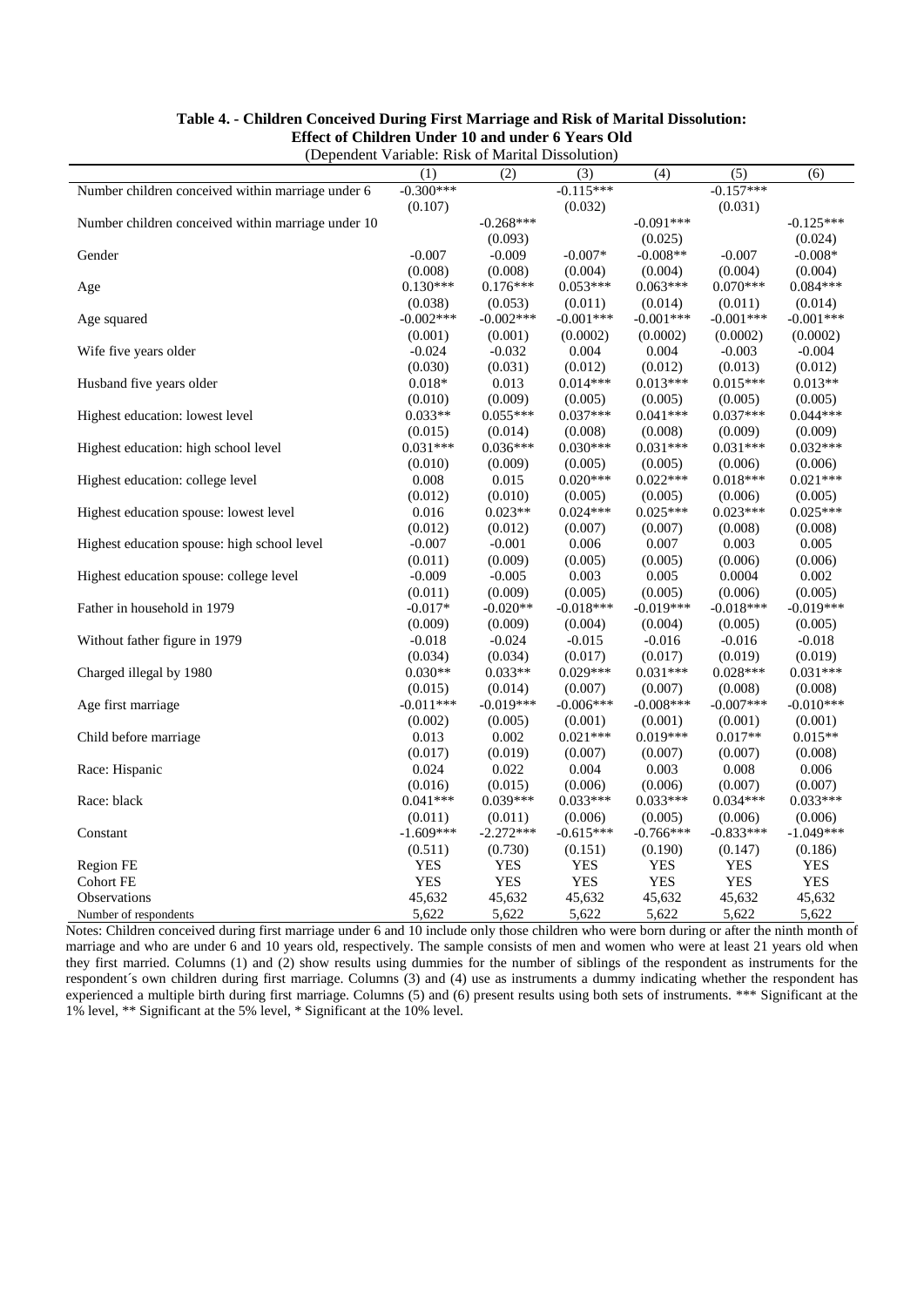| (2)<br>(3)<br>(1)<br>$-0.134***$<br>Number children of the respondent<br>$-0.050***$<br>$-0.065***$<br>(0.035)<br>(0.013)<br>(0.012)<br>$-0.011**$<br>$-0.009**$<br>$-0.009**$<br>Gender<br>(0.005)<br>(0.004)<br>(0.004)<br>$0.076***$<br>$0.034***$<br>$0.041***$<br>Age<br>(0.015)<br>(0.006)<br>(0.005)<br>$-0.001***$<br>$-0.0004***$<br>$-0.0005***$<br>Age squared<br>(0.0002)<br>(0.0001)<br>(0.0001)<br>$-0.013$<br>0.010<br>0.006<br>Wife five years older<br>(0.018)<br>(0.011)<br>(0.011)<br>$0.014***$<br>$0.014***$<br>$0.014**$<br>Husband five years older<br>(0.005)<br>(0.006)<br>(0.005)<br>$0.082***$<br>$0.052***$<br>$0.057***$<br>Highest education: lowest level<br>(0.008)<br>(0.014)<br>(0.008)<br>0.039***<br>$0.052***$<br>$0.037***$<br>Highest education: high school level<br>(0.005)<br>(0.008)<br>(0.005)<br>$0.027***$<br>$0.033***$<br>$0.026***$<br>Highest education: college level<br>(0.006)<br>(0.005)<br>(0.005)<br>$0.040***$<br>$0.032***$<br>$0.034***$<br>Highest education spouse: lowest level<br>(0.010)<br>(0.007)<br>(0.007)<br>$0.011**$<br>Highest education spouse: high school level<br>$0.012**$<br>0.010<br>(0.006)<br>(0.005)<br>(0.005)<br>$0.009**$<br>Highest education spouse: college level<br>$0.009*$<br>0.007<br>(0.005)<br>(0.006)<br>(0.005) |
|-----------------------------------------------------------------------------------------------------------------------------------------------------------------------------------------------------------------------------------------------------------------------------------------------------------------------------------------------------------------------------------------------------------------------------------------------------------------------------------------------------------------------------------------------------------------------------------------------------------------------------------------------------------------------------------------------------------------------------------------------------------------------------------------------------------------------------------------------------------------------------------------------------------------------------------------------------------------------------------------------------------------------------------------------------------------------------------------------------------------------------------------------------------------------------------------------------------------------------------------------------------------------------------------------------------------|
|                                                                                                                                                                                                                                                                                                                                                                                                                                                                                                                                                                                                                                                                                                                                                                                                                                                                                                                                                                                                                                                                                                                                                                                                                                                                                                                 |
|                                                                                                                                                                                                                                                                                                                                                                                                                                                                                                                                                                                                                                                                                                                                                                                                                                                                                                                                                                                                                                                                                                                                                                                                                                                                                                                 |
|                                                                                                                                                                                                                                                                                                                                                                                                                                                                                                                                                                                                                                                                                                                                                                                                                                                                                                                                                                                                                                                                                                                                                                                                                                                                                                                 |
|                                                                                                                                                                                                                                                                                                                                                                                                                                                                                                                                                                                                                                                                                                                                                                                                                                                                                                                                                                                                                                                                                                                                                                                                                                                                                                                 |
|                                                                                                                                                                                                                                                                                                                                                                                                                                                                                                                                                                                                                                                                                                                                                                                                                                                                                                                                                                                                                                                                                                                                                                                                                                                                                                                 |
|                                                                                                                                                                                                                                                                                                                                                                                                                                                                                                                                                                                                                                                                                                                                                                                                                                                                                                                                                                                                                                                                                                                                                                                                                                                                                                                 |
|                                                                                                                                                                                                                                                                                                                                                                                                                                                                                                                                                                                                                                                                                                                                                                                                                                                                                                                                                                                                                                                                                                                                                                                                                                                                                                                 |
|                                                                                                                                                                                                                                                                                                                                                                                                                                                                                                                                                                                                                                                                                                                                                                                                                                                                                                                                                                                                                                                                                                                                                                                                                                                                                                                 |
|                                                                                                                                                                                                                                                                                                                                                                                                                                                                                                                                                                                                                                                                                                                                                                                                                                                                                                                                                                                                                                                                                                                                                                                                                                                                                                                 |
|                                                                                                                                                                                                                                                                                                                                                                                                                                                                                                                                                                                                                                                                                                                                                                                                                                                                                                                                                                                                                                                                                                                                                                                                                                                                                                                 |
|                                                                                                                                                                                                                                                                                                                                                                                                                                                                                                                                                                                                                                                                                                                                                                                                                                                                                                                                                                                                                                                                                                                                                                                                                                                                                                                 |
|                                                                                                                                                                                                                                                                                                                                                                                                                                                                                                                                                                                                                                                                                                                                                                                                                                                                                                                                                                                                                                                                                                                                                                                                                                                                                                                 |
|                                                                                                                                                                                                                                                                                                                                                                                                                                                                                                                                                                                                                                                                                                                                                                                                                                                                                                                                                                                                                                                                                                                                                                                                                                                                                                                 |
|                                                                                                                                                                                                                                                                                                                                                                                                                                                                                                                                                                                                                                                                                                                                                                                                                                                                                                                                                                                                                                                                                                                                                                                                                                                                                                                 |
|                                                                                                                                                                                                                                                                                                                                                                                                                                                                                                                                                                                                                                                                                                                                                                                                                                                                                                                                                                                                                                                                                                                                                                                                                                                                                                                 |
|                                                                                                                                                                                                                                                                                                                                                                                                                                                                                                                                                                                                                                                                                                                                                                                                                                                                                                                                                                                                                                                                                                                                                                                                                                                                                                                 |
|                                                                                                                                                                                                                                                                                                                                                                                                                                                                                                                                                                                                                                                                                                                                                                                                                                                                                                                                                                                                                                                                                                                                                                                                                                                                                                                 |
|                                                                                                                                                                                                                                                                                                                                                                                                                                                                                                                                                                                                                                                                                                                                                                                                                                                                                                                                                                                                                                                                                                                                                                                                                                                                                                                 |
|                                                                                                                                                                                                                                                                                                                                                                                                                                                                                                                                                                                                                                                                                                                                                                                                                                                                                                                                                                                                                                                                                                                                                                                                                                                                                                                 |
|                                                                                                                                                                                                                                                                                                                                                                                                                                                                                                                                                                                                                                                                                                                                                                                                                                                                                                                                                                                                                                                                                                                                                                                                                                                                                                                 |
|                                                                                                                                                                                                                                                                                                                                                                                                                                                                                                                                                                                                                                                                                                                                                                                                                                                                                                                                                                                                                                                                                                                                                                                                                                                                                                                 |
|                                                                                                                                                                                                                                                                                                                                                                                                                                                                                                                                                                                                                                                                                                                                                                                                                                                                                                                                                                                                                                                                                                                                                                                                                                                                                                                 |
|                                                                                                                                                                                                                                                                                                                                                                                                                                                                                                                                                                                                                                                                                                                                                                                                                                                                                                                                                                                                                                                                                                                                                                                                                                                                                                                 |
|                                                                                                                                                                                                                                                                                                                                                                                                                                                                                                                                                                                                                                                                                                                                                                                                                                                                                                                                                                                                                                                                                                                                                                                                                                                                                                                 |
|                                                                                                                                                                                                                                                                                                                                                                                                                                                                                                                                                                                                                                                                                                                                                                                                                                                                                                                                                                                                                                                                                                                                                                                                                                                                                                                 |
| $-0.028***$<br>$-0.023***$<br>$-0.023***$<br>Father in household in 1979                                                                                                                                                                                                                                                                                                                                                                                                                                                                                                                                                                                                                                                                                                                                                                                                                                                                                                                                                                                                                                                                                                                                                                                                                                        |
| (0.006)<br>(0.004)<br>(0.004)                                                                                                                                                                                                                                                                                                                                                                                                                                                                                                                                                                                                                                                                                                                                                                                                                                                                                                                                                                                                                                                                                                                                                                                                                                                                                   |
| $-0.017$<br>$-0.015$<br>$-0.015$<br>Without father figure in 1979                                                                                                                                                                                                                                                                                                                                                                                                                                                                                                                                                                                                                                                                                                                                                                                                                                                                                                                                                                                                                                                                                                                                                                                                                                               |
| (0.022)<br>(0.017)<br>(0.017)                                                                                                                                                                                                                                                                                                                                                                                                                                                                                                                                                                                                                                                                                                                                                                                                                                                                                                                                                                                                                                                                                                                                                                                                                                                                                   |
| $0.042***$<br>$0.035***$<br>$0.036***$<br>Charged illegal by 1980                                                                                                                                                                                                                                                                                                                                                                                                                                                                                                                                                                                                                                                                                                                                                                                                                                                                                                                                                                                                                                                                                                                                                                                                                                               |
| (0.009)<br>(0.007)<br>(0.007)                                                                                                                                                                                                                                                                                                                                                                                                                                                                                                                                                                                                                                                                                                                                                                                                                                                                                                                                                                                                                                                                                                                                                                                                                                                                                   |
| $-0.009***$<br>$-0.020***$<br>$-0.011***$<br>Age first marriage                                                                                                                                                                                                                                                                                                                                                                                                                                                                                                                                                                                                                                                                                                                                                                                                                                                                                                                                                                                                                                                                                                                                                                                                                                                 |
| (0.004)<br>(0.002)<br>(0.001)                                                                                                                                                                                                                                                                                                                                                                                                                                                                                                                                                                                                                                                                                                                                                                                                                                                                                                                                                                                                                                                                                                                                                                                                                                                                                   |
| $0.212***$<br>$0.098***$<br>$0.118***$<br>Child before marriage                                                                                                                                                                                                                                                                                                                                                                                                                                                                                                                                                                                                                                                                                                                                                                                                                                                                                                                                                                                                                                                                                                                                                                                                                                                 |
| (0.045)<br>(0.018)<br>(0.017)                                                                                                                                                                                                                                                                                                                                                                                                                                                                                                                                                                                                                                                                                                                                                                                                                                                                                                                                                                                                                                                                                                                                                                                                                                                                                   |
| 0.014<br>0.001<br>0.003<br>Race: Hispanic                                                                                                                                                                                                                                                                                                                                                                                                                                                                                                                                                                                                                                                                                                                                                                                                                                                                                                                                                                                                                                                                                                                                                                                                                                                                       |
| (0.009)<br>(0.006)<br>(0.006)                                                                                                                                                                                                                                                                                                                                                                                                                                                                                                                                                                                                                                                                                                                                                                                                                                                                                                                                                                                                                                                                                                                                                                                                                                                                                   |
| $0.058***$<br>$0.042***$<br>$0.044***$<br>Race: black                                                                                                                                                                                                                                                                                                                                                                                                                                                                                                                                                                                                                                                                                                                                                                                                                                                                                                                                                                                                                                                                                                                                                                                                                                                           |
| (0.008)<br>(0.006)<br>(0.005)                                                                                                                                                                                                                                                                                                                                                                                                                                                                                                                                                                                                                                                                                                                                                                                                                                                                                                                                                                                                                                                                                                                                                                                                                                                                                   |
| $-0.795***$<br>$-0.323***$<br>$-0.400***$<br>Constant                                                                                                                                                                                                                                                                                                                                                                                                                                                                                                                                                                                                                                                                                                                                                                                                                                                                                                                                                                                                                                                                                                                                                                                                                                                           |
| (0.173)<br>(0.064)<br>(0.068)                                                                                                                                                                                                                                                                                                                                                                                                                                                                                                                                                                                                                                                                                                                                                                                                                                                                                                                                                                                                                                                                                                                                                                                                                                                                                   |
| <b>YES</b><br><b>YES</b><br><b>YES</b><br><b>Region FE</b>                                                                                                                                                                                                                                                                                                                                                                                                                                                                                                                                                                                                                                                                                                                                                                                                                                                                                                                                                                                                                                                                                                                                                                                                                                                      |
| <b>Cohort FE</b><br><b>YES</b><br><b>YES</b><br><b>YES</b>                                                                                                                                                                                                                                                                                                                                                                                                                                                                                                                                                                                                                                                                                                                                                                                                                                                                                                                                                                                                                                                                                                                                                                                                                                                      |
| Observations<br>45,632<br>45,632<br>45,632                                                                                                                                                                                                                                                                                                                                                                                                                                                                                                                                                                                                                                                                                                                                                                                                                                                                                                                                                                                                                                                                                                                                                                                                                                                                      |
| Number of respondents<br>5,622<br>5,622<br>5,622                                                                                                                                                                                                                                                                                                                                                                                                                                                                                                                                                                                                                                                                                                                                                                                                                                                                                                                                                                                                                                                                                                                                                                                                                                                                |

#### **Table 5. - Children Conceived and Risk of Marital Dissolution: Sample Including All Children Conceived**

Notes: Children of the respondents include also children conceived before the first marriage (see Section 4 for more details). The sample consists of men and women who were at least 21 years old when they first married. Column (1) shows results using dummies for the number of siblings of respondent as instruments for the number of children of the respondent. Column (2) uses as instruments a dummy indicating whether the respondent has experienced a multiple birth during the first marriage. Column (3) presents results using both sets of instruments. \*\*\* Significant at the 1% level, \*\* Significant at the 5% level, \* Significant at the 10% level.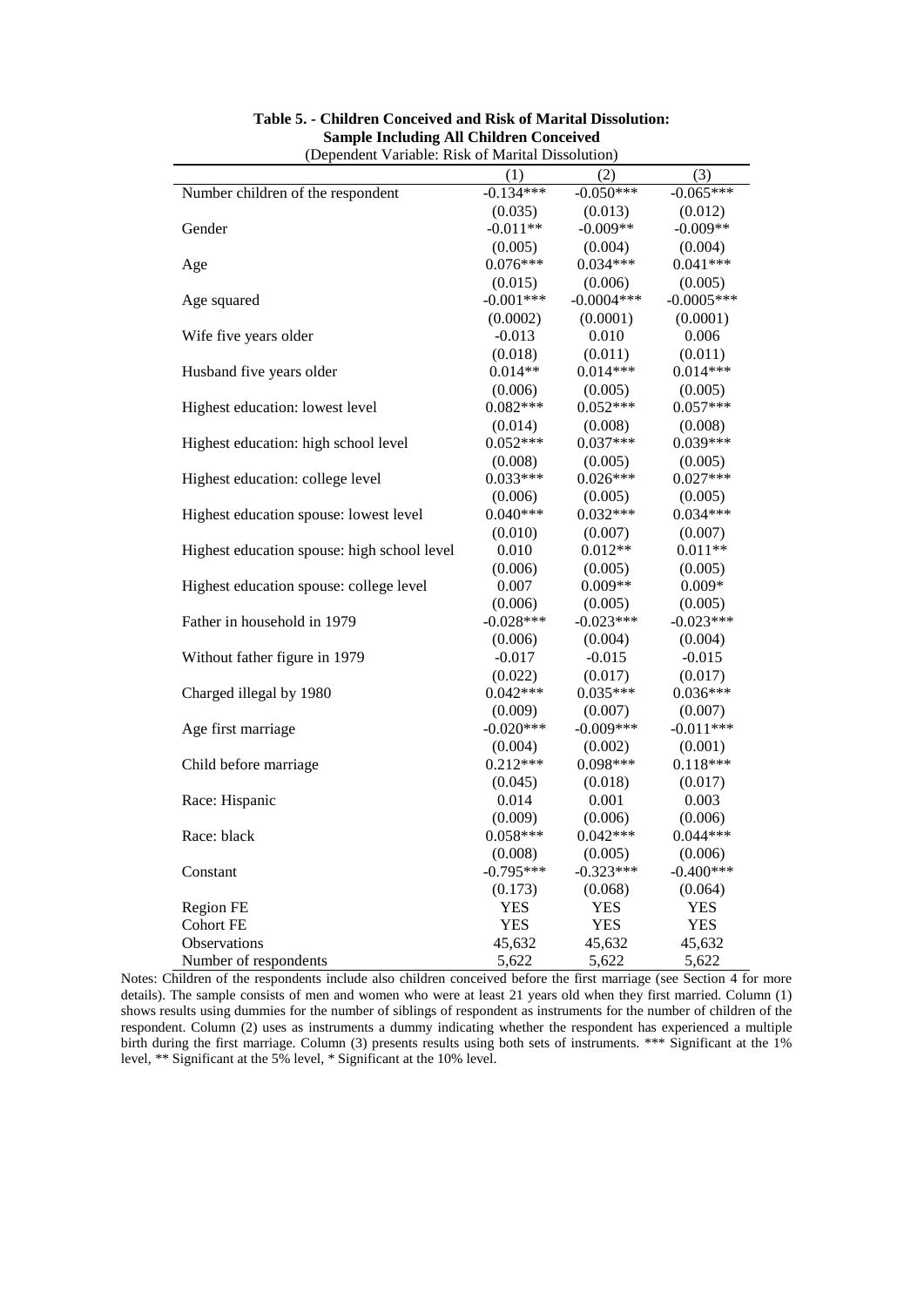| (Dependent Variable: Risk of Marital Dissolution) |             |             |             |
|---------------------------------------------------|-------------|-------------|-------------|
|                                                   | (1)         | (2)         | (3)         |
| Number children conceived within marriage         | $-0.336***$ | $-0.159***$ | $-0.193***$ |
|                                                   | (0.080)     | (0.026)     | (0.027)     |
| Number children conceived before marriage         | $0.080***$  | $0.122***$  | $0.100***$  |
|                                                   | (0.030)     | (0.020)     | (0.020)     |
| Gender                                            | 0.001       | 0.004       | 0.002       |
|                                                   | (0.009)     | (0.005)     | (0.006)     |
| Age                                               | $0.170***$  | $0.085***$  | $0.102***$  |
|                                                   | (0.035)     | (0.011)     | (0.012)     |
| Age squared                                       | $-0.002***$ | $-0.001***$ | $-0.001***$ |
|                                                   | (0.000)     | (0.000)     | (0.000)     |
| Wife five years older                             | $-0.050$    | 0.001       | $-0.011$    |
|                                                   | (0.032)     | (0.015)     | (0.016)     |
| Husband five years older                          | 0.010       | $0.013**$   | $0.012*$    |
|                                                   | (0.010)     | (0.006)     | (0.007)     |
| Highest education: lowest level                   | $0.054**$   | $-0.007$    | 0.010       |
|                                                   | (0.025)     | (0.014)     | (0.015)     |
| Highest education: high school level              | $0.033**$   | 0.006       | 0.014       |
|                                                   | (0.013)     | (0.008)     | (0.009)     |
| Highest education: college level                  | $0.017*$    | 0.011       | $0.014**$   |
|                                                   | (0.009)     | (0.006)     | (0.007)     |
| Highest education spouse: lowest level            | 0.006       | $-0.006$    | $-0.000$    |
|                                                   | (0.014)     | (0.010)     | (0.010)     |
| Highest education spouse: high school level       | $-0.015$    | $-0.012*$   | $-0.011$    |
|                                                   | (0.010)     | (0.007)     | (0.007)     |
| Highest education spouse: college level           | $-0.012$    | $-0.006$    | $-0.007$    |
|                                                   | (0.009)     | (0.006)     | (0.006)     |
| Father in household in 1979                       | $-0.005$    | $-0.003$    | $-0.006$    |
|                                                   | (0.011)     | (0.006)     | (0.007)     |
| Without father figure in 1979                     | $-0.048$    | $-0.040*$   | $-0.039$    |
|                                                   | (0.037)     | (0.022)     | (0.024)     |
| Charged illegal by 1980                           | 0.018       | $0.018*$    | $0.020*$    |
|                                                   | (0.016)     | (0.009)     | (0.010)     |
| Age first marriage                                | $-0.051***$ | $-0.029***$ | $-0.033***$ |
|                                                   | (0.010)     | (0.003)     | (0.004)     |
| Race: hispanic                                    | 0.018       | $-0.004$    | 0.002       |
|                                                   | (0.016)     | (0.008)     | (0.009)     |
| Race: black                                       | $-0.023$    | $-0.042***$ | $-0.029*$   |
|                                                   | (0.023)     | (0.015)     | (0.016)     |
| Constant                                          | $-1.692***$ | $-0.742***$ | $-0.937***$ |
|                                                   | (0.378)     | (0.116)     | (0.121)     |
| <b>Region FE</b>                                  | <b>YES</b>  | <b>YES</b>  | <b>YES</b>  |
| <b>Cohort FE</b>                                  | <b>YES</b>  | <b>YES</b>  | <b>YES</b>  |
| Observations                                      | 45,445      | 45,445      | 45,445      |
| Number of respondents                             | 5,577       | 5,577       | 5,577       |

### **Table 6. - Children Conceived Before and During First Marriage and Risk of Marital Dissolution: Children Conceived Before-During Marriage**

Notes: Children conceived during first marriage include only those children who were born during or after the ninth month of marriage. Children conceived before marriage includes only those children who were born before and during the first eight months of marriage. The sample consists of men and women who were at least 21 years old when they first married. Columns (1), (2) and (3) show results using as instruments for children conceived during first marriage, dummies for the number of siblings of respondent, a dummy indicating whether the respondent has experienced a multiple birth, and both sets of instruments simultaneously, respectively. Columns (1), (2) and (3) show results using as instruments for children conceived before first marriage, dummies indicating whether interviewees had their first sex before 16 years old, between 16 and 18 years old, at more than 18 years old, or had not had sex, by the years 1983-1985, when respondents were between 21 and 28 years old. \*\*\* Significant at the 1% level, \*\* Significant at the 5% level, \* Significant at the 10% level.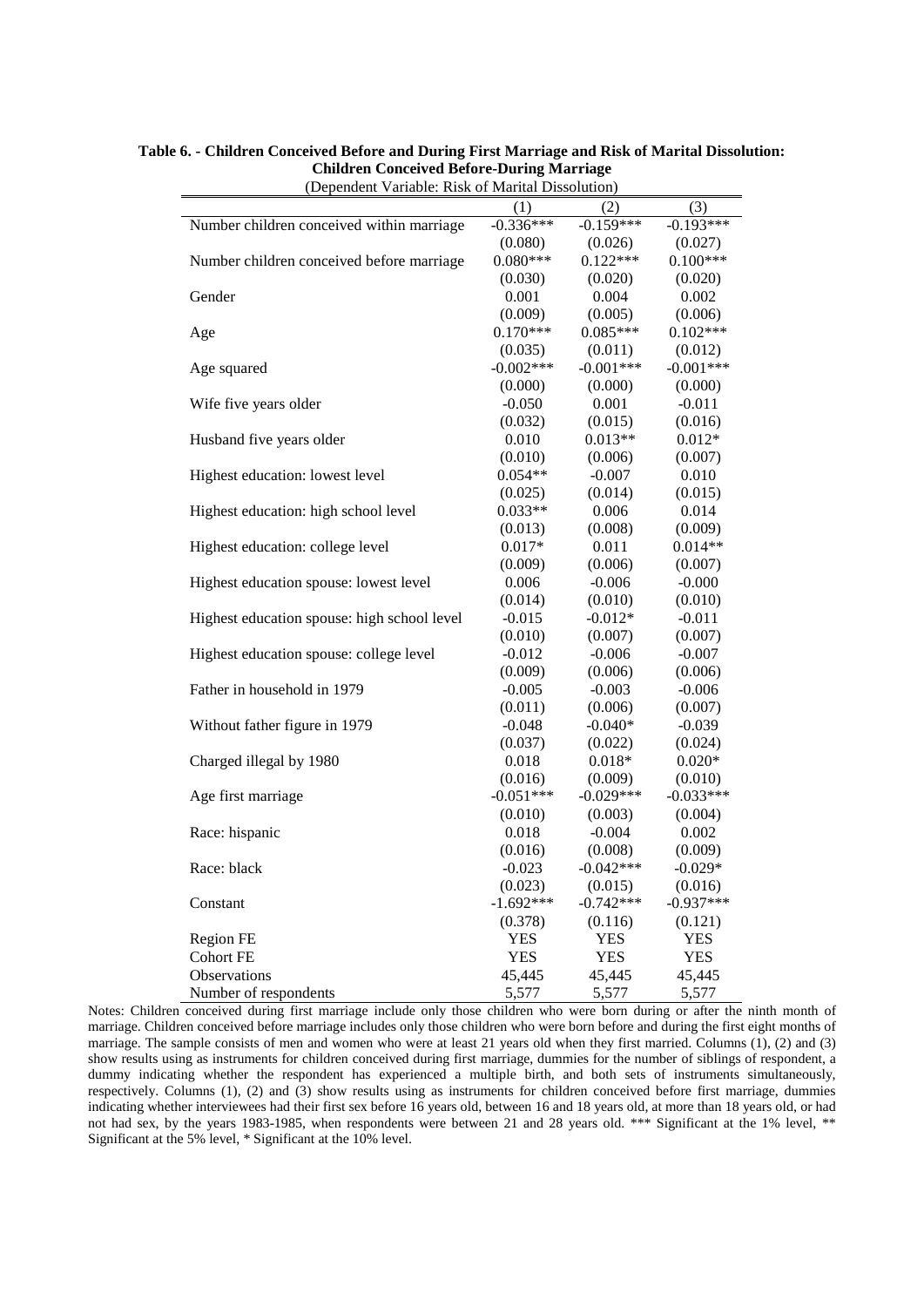|                                             | (1)                    | (2)                    | (3)                    | (4)                    | (5)                    | (6)                    |
|---------------------------------------------|------------------------|------------------------|------------------------|------------------------|------------------------|------------------------|
| Children conceived within marriage          | $-0.104***$            | $-0.121***$            | $-0.104***$            | $-0.093***$            | $-0.166***$            | $-0.157***$            |
|                                             | (0.020)                | (0.023)                | (0.020)                | (0.019)                | (0.032)                | (0.031)                |
| Gender                                      | $-0.008*$              | $-0.006$               | $-0.008*$              | $-0.007*$              | $-0.007$               | $-0.004$               |
| Age                                         | (0.004)<br>$0.059***$  | (0.005)<br>$0.068***$  | (0.004)<br>$0.059***$  | (0.004)<br>$0.053***$  | (0.006)<br>$0.097***$  | (0.005)<br>$0.091***$  |
|                                             | (0.009)                | (0.010)                | (0.009)                | (0.008)                | (0.016)                | (0.016)                |
| Age squared                                 | $-0.001***$            | $-0.001***$            | $-0.001***$            | $-0.001***$            | $-0.001***$            | $-0.001***$            |
|                                             | (0.0001)               | (0.0001)               | (0.0001)               | (0.0001)               | (0.0002)               | (0.0002)               |
| Wife five years older                       | $-0.002$               | $-0.021$               | $-0.003$               | $-0.00002$             | 0.011                  | 0.004                  |
|                                             | (0.012)                | (0.014)                | (0.012)                | (0.012)                | (0.016)                | (0.016)                |
| Husband five years older                    | $0.013***$             | $0.016***$             | $0.014***$             | $0.012**$              | $0.016**$              | $0.016**$              |
|                                             | (0.005)                | (0.006)                | (0.005)                | (0.005)                | (0.007)                | (0.007)                |
| Highest education: lowest level             | $0.049***$<br>(0.008)  | $0.039***$<br>(0.009)  | $0.048***$<br>(0.009)  | $0.049***$<br>(0.008)  | $0.055***$<br>(0.011)  | $0.048***$<br>(0.011)  |
| Highest education: high school level        | $0.035***$             | $0.029***$             | $0.035***$             | $0.033***$             | $0.038***$             | $0.031***$             |
|                                             | (0.005)                | (0.006)                | (0.005)                | (0.005)                | (0.007)                | (0.007)                |
| Highest education: college level            | $0.025***$             | $0.019***$             | $0.025***$             | $0.023***$             | $0.031***$             | $0.026***$             |
|                                             | (0.005)                | (0.006)                | (0.005)                | (0.005)                | (0.007)                | (0.007)                |
| Highest education spouse: lowest level      | $0.025***$             | $0.024***$             | $0.023***$             | $0.025***$             | $0.027***$             | $0.020**$              |
|                                             | (0.007)                | (0.008)                | (0.007)                | (0.007)                | (0.010)                | (0.010)                |
| Highest education spouse: high school level | 0.006                  | 0.002                  | 0.006                  | 0.008                  | 0.008                  | 0.005                  |
| Highest education spouse: college level     | (0.005)<br>0.004       | (0.006)<br>$-0.003$    | (0.005)<br>0.004       | (0.005)<br>0.005       | (0.007)<br>0.008       | (0.007)<br>0.007       |
|                                             | (0.005)                | (0.006)                | (0.005)                | (0.005)                | (0.007)                | (0.007)                |
| Father in household in 1979                 | $-0.020***$            | $-0.016***$            | $-0.020***$            | $-0.018***$            | $-0.021***$            | $-0.017***$            |
|                                             | (0.005)                | (0.005)                | (0.005)                | (0.005)                | (0.006)                | (0.006)                |
| Without father figure in 1979               | $-0.018$               | $-0.029$               | $-0.018$               | $-0.012$               | $-0.029$               | $-0.023$               |
|                                             | (0.019)                | (0.020)                | (0.018)                | (0.019)                | (0.025)                | (0.026)                |
| Charged illegal by 1980                     | $0.033***$             | $0.035***$             | $0.033***$             | $0.033***$             | $0.029***$             | $0.030***$             |
| Age first marriage                          | (0.007)<br>$-0.017***$ | (0.008)<br>$-0.020***$ | (0.007)<br>$-0.017***$ | (0.007)<br>$-0.015***$ | (0.010)<br>$-0.032***$ | (0.010)<br>$-0.030***$ |
|                                             | (0.002)                | (0.003)                | (0.003)                | (0.002)                | (0.005)                | (0.005)                |
| Child before marriage                       | $0.018**$              | 0.007                  | $0.019***$             | $0.016**$              | $0.016*$               | 0.013                  |
|                                             | (0.007)                | (0.008)                | (0.007)                | (0.007)                | (0.010)                | (0.010)                |
| Race: Hispanic                              | 0.006                  | 0.008                  | 0.008                  | 0.007                  | 0.009                  | 0.009                  |
|                                             | (0.007)                | (0.007)                | (0.007)                | (0.006)                | (0.009)                | (0.009)                |
| Race: black                                 | $0.035***$             | $0.026***$             | $0.034***$             | $0.038***$             | $0.036***$             | $0.037***$             |
|                                             | (0.006)                | (0.007)<br>$-0.054***$ | (0.006)                | (0.006)                | (0.008)                | (0.008)<br>$-0.056***$ |
| Family income indicator                     |                        | (0.011)                |                        |                        |                        | (0.012)                |
| Family income indicator squared             |                        | $0.009***$             |                        |                        |                        | $0.009***$             |
|                                             |                        | (0.002)                |                        |                        |                        | (0.002)                |
| Religion raised: protestant                 |                        |                        | $-0.007$               |                        |                        | $-0.013$               |
|                                             |                        |                        | (0.011)                |                        |                        | (0.015)                |
| Religion raised: roman catholic             |                        |                        | $-0.007$               |                        |                        | $-0.009$               |
|                                             |                        |                        | (0.012)                |                        |                        | (0.016)                |
| Religion raised: jewish                     |                        |                        | $-0.001$<br>(0.021)    |                        |                        | $-0.012$<br>(0.028)    |
| Religion raised: other religion             |                        |                        | $-0.004$               |                        |                        | $-0.005$               |
|                                             |                        |                        | (0.013)                |                        |                        | (0.016)                |
| Living urban                                |                        |                        |                        | 0.002                  |                        | 0.005                  |
|                                             |                        |                        |                        | (0.003)                |                        | (0.005)                |
| Employed                                    |                        |                        |                        |                        | $-0.033***$            | $-0.032***$            |
|                                             |                        |                        |                        |                        | (0.008)                | (0.008)                |
| Spouse employed                             |                        |                        |                        |                        | $-0.037***$            | $-0.034***$            |
| Constant                                    | $-0.572***$            | $-0.634***$            | $-0.560***$            | $-0.514***$            | (0.009)<br>$-0.815***$ | (0.009)<br>$-0.768***$ |
|                                             | (0.092)                | (0.105)                | (0.096)                | (0.088)                | (0.145)                | (0.154)                |
| Region FE                                   | <b>YES</b>             | YES                    | YES                    | YES                    | YES                    | YES                    |
| Cohort FE                                   | <b>YES</b>             | YES                    | YES                    | YES                    | <b>YES</b>             | YES                    |
| <b>Observations</b>                         | 45,632                 | 39,764                 | 45,535                 | 43,491                 | 31,303                 | 29,937                 |
| Number of respondents                       | 5,622                  | 5,395                  | 5,604                  | 5,404                  | 5,190                  | 4,950                  |

**Table 7. - Children Conceived During First Marriage and Risk of Marital Dissolution: New Covariates** (Dependent Variable: Risk of Marital Dissolution)

Notes: Children conceived during first marriage include only those children who were born during or after the ninth month of marriage. The sample consists of men and women who were at least 21 years old when they first married. All Columns show results using as instruments dummies for the number of siblings of respondent and a dummy indicating whether the respondent has experienced a multiple birth, simultaneously. Column (1) includes our baseline estimates using these instruments (Table 2, Column (3)). Columns (2), (3), (4) and (5) incorporate controls for the family income and its square, the religion under which the interviewee were raised, whether the interviewee's current residence is urban or rural, and whether the interviewee and his/her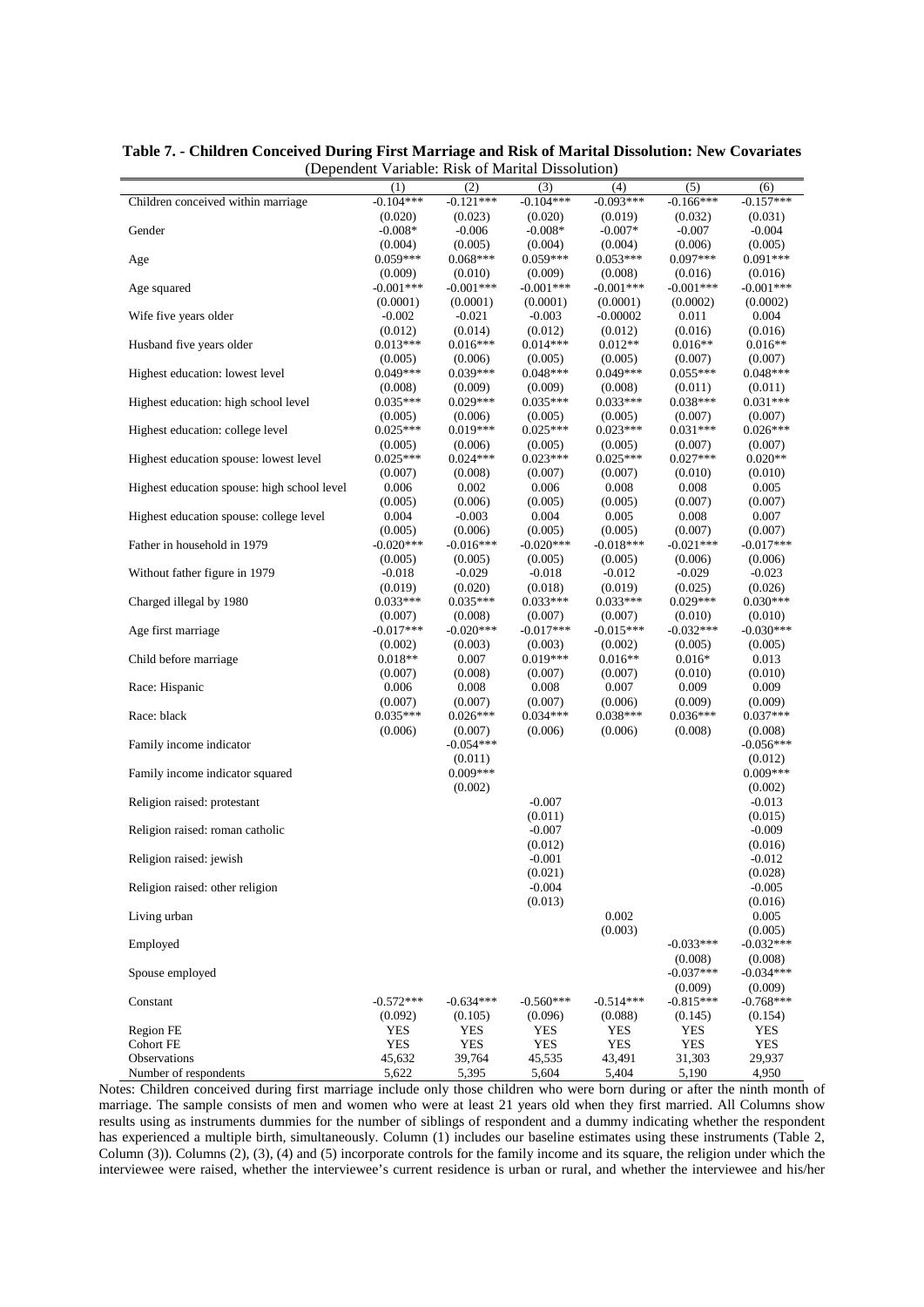spouse are employed, respectively. Column (6) includes all controls at the same time. \*\*\* Significant at the 1% level, \*\* Significant at the 5% level, \* Significant at the 10% level.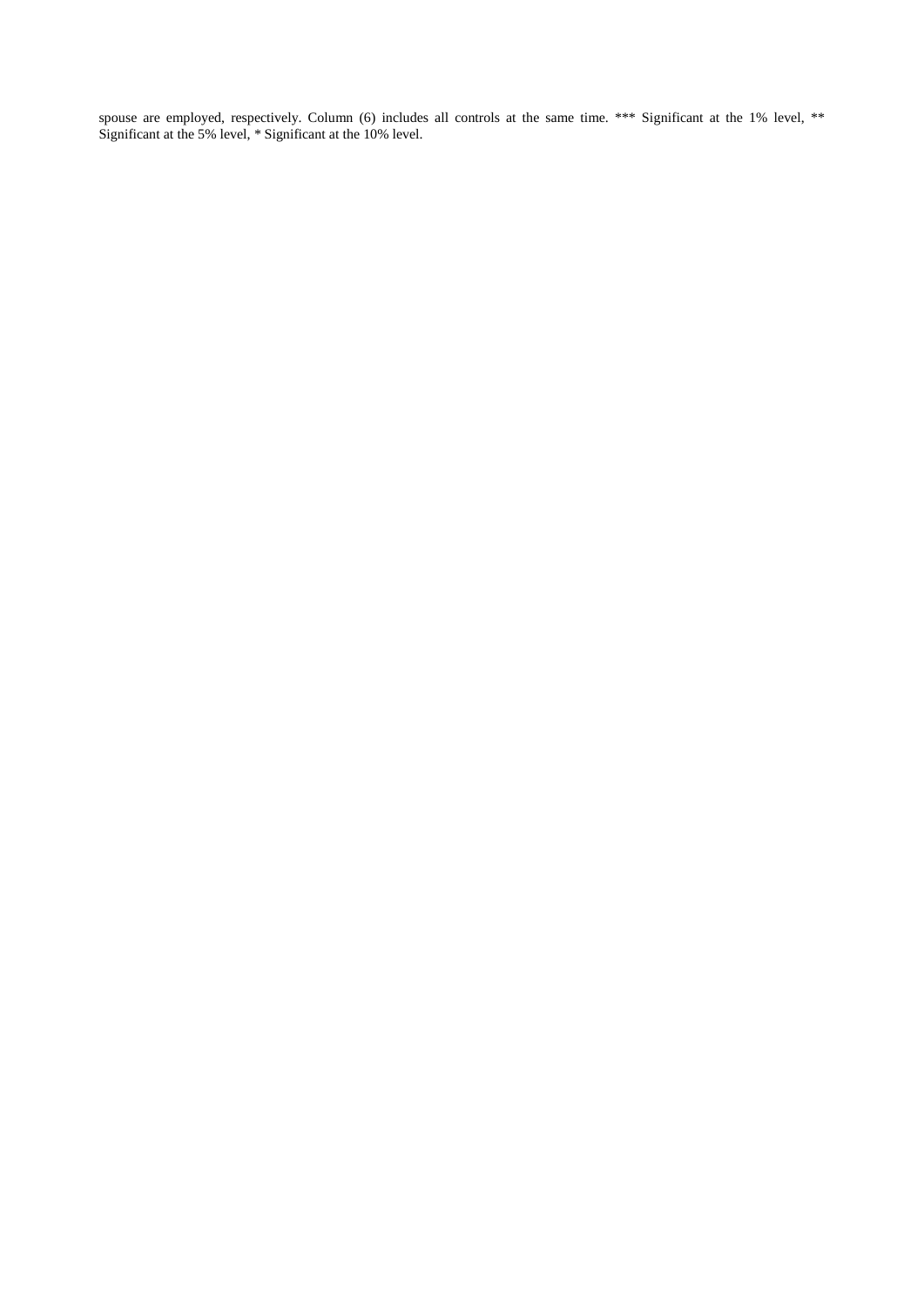|                                      | (1)         | (2)         | (3)         |
|--------------------------------------|-------------|-------------|-------------|
| Children conceived within marriage   | $-0.314$    | $-0.091***$ | $-0.105***$ |
|                                      | (0.208)     | (0.033)     | (0.023)     |
| Gender                               | $-0.003$    | $-0.002$    | $-0.009*$   |
|                                      | (0.042)     | (0.007)     | (0.005)     |
| Age                                  | $0.134*$    | $0.054***$  | $0.061***$  |
|                                      | (0.072)     | (0.014)     | (0.011)     |
| Age squared                          | $-0.002*$   | $-0.001***$ | $-0.001***$ |
|                                      | (0.001)     | (0.0002)    | (0.0001)    |
| Wife five years older                | $-0.075$    | 0.006       | $-0.013$    |
|                                      | (0.103)     | (0.018)     | (0.016)     |
| Husband five years older             | $0.059*$    | 0.005       | $0.018***$  |
|                                      | (0.033)     | (0.009)     | (0.007)     |
| Father in household in 1979          | $-0.059***$ | $-0.028***$ | $-0.007$    |
|                                      | (0.023)     | (0.008)     | (0.006)     |
| Without father figure in 1979        | $-0.005$    | $-0.033$    | 0.006       |
|                                      | (0.079)     | (0.027)     | (0.031)     |
| Charged illegal by 1980              | 0.040       | $0.032***$  | $0.020*$    |
|                                      | (0.032)     | (0.011)     | (0.012)     |
| Age first marriage                   | $-0.041*$   | $-0.015***$ | $-0.017***$ |
|                                      | (0.022)     | (0.004)     | (0.003)     |
| Child before marriage                | $-0.068$    | $0.027**$   | $0.023**$   |
|                                      | (0.053)     | (0.011)     | (0.010)     |
| Race: hispanic                       | 0.051       | 0.007       | $0.015*$    |
|                                      | (0.061)     | (0.011)     | (0.008)     |
| Race: black                          | $0.082**$   | $0.030***$  | $0.031***$  |
|                                      | (0.034)     | (0.010)     | (0.007)     |
| Same education                       | 0.041       | $-0.005$    | $-0.014***$ |
|                                      | (0.048)     | (0.007)     | (0.005)     |
| Respondent more educated than spouse |             | $0.020*$    |             |
|                                      |             | (0.010)     |             |
| Constant                             | $-1.197$    | $-0.448***$ | $-0.604***$ |
|                                      | (0.746)     | (0.143)     | (0.129)     |
| Region FE                            | <b>YES</b>  | <b>YES</b>  | <b>YES</b>  |
| <b>Cohort FE</b>                     | <b>YES</b>  | <b>YES</b>  | <b>YES</b>  |
| Observations                         | 3,391       | 16,860      | 25,381      |
| Number of respondents                | 576         | 2,394       | 2,945       |

**Table 8. - Children Conceived During First Marriage and Risk of Marital Dissolution: Analysis by Educational Level: Instrumental Variables** (Dependent Variable: Risk of Marital Dissolution)

Notes: Children conceived during first marriage include only those children who were born during or after the ninth month of marriage. The sample consists of men and women who were at least 21 years old when they first married. All Columns show results using as instruments dummies for the number of siblings of respondent and a dummy indicating whether the respondent has experienced a multiple birth, simultaneously. In addition, Column (1) shows results for the less educated interviewees, Column (2) shows results for the interviewees with an intermediate level of education, and Column (3) shows results for the interviewees with the highest level of education. \*\*\* Significant at the 1% level, \*\* Significant at the 5% level, \* Significant at the 10% level.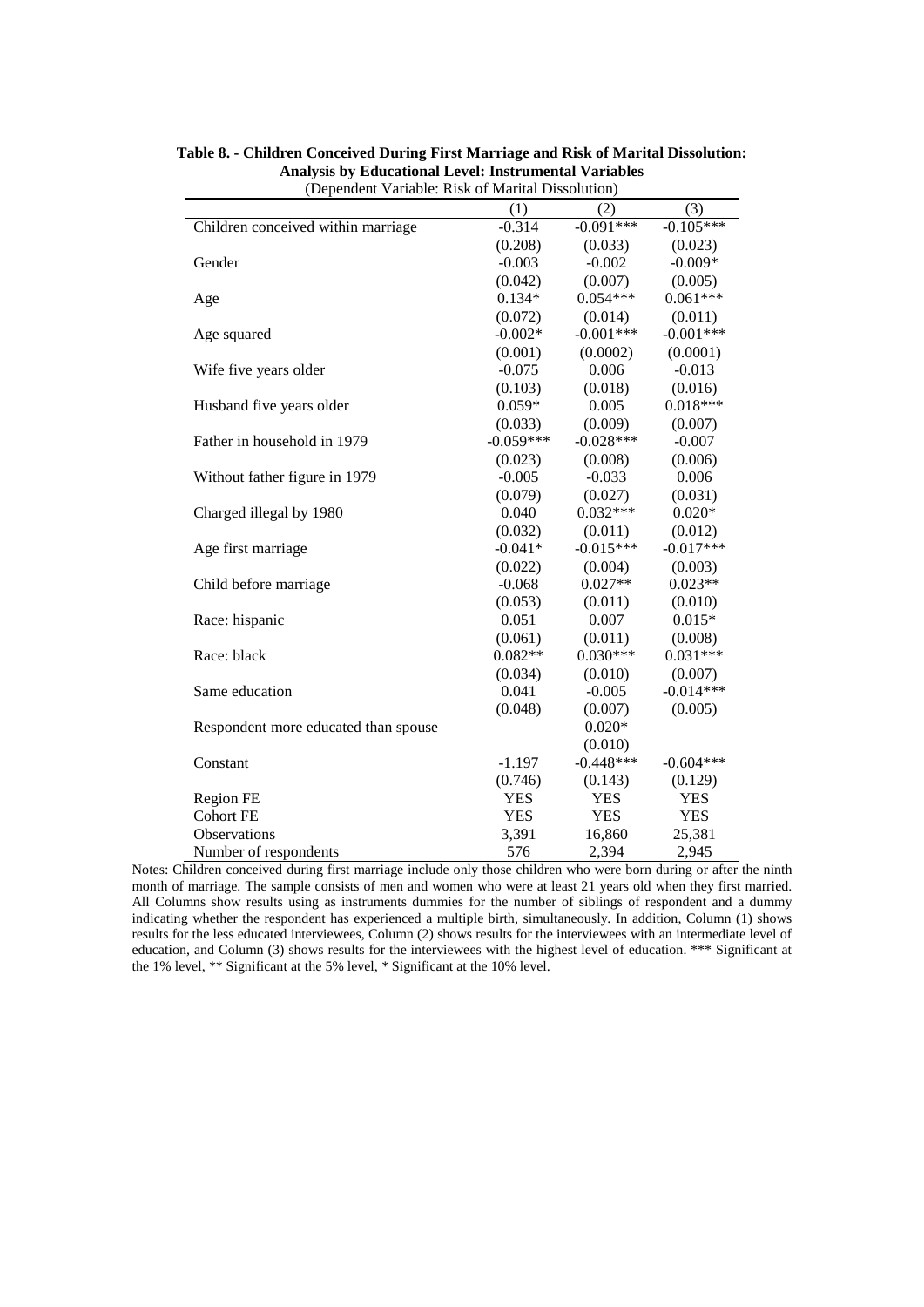| $\mu_{\rm D}$ , belonger to a the contract of the contraction of $\mu_{\rm D}$ |             |             |             |
|--------------------------------------------------------------------------------|-------------|-------------|-------------|
|                                                                                | (1)         | (2)         | (3)         |
| Children conceived within marriage                                             | $-0.229***$ | $-0.236***$ | $-0.288***$ |
|                                                                                | (0.031)     | (0.032)     | (0.035)     |
| Gender                                                                         | $-0.085*$   | $-0.087*$   | $-0.111**$  |
|                                                                                | (0.046)     | (0.048)     | (0.056)     |
| Age                                                                            | $0.066*$    | $0.069**$   | $0.196***$  |
|                                                                                | (0.034)     | (0.035)     | (0.049)     |
| Age squared                                                                    | $-0.001**$  | $-0.001**$  | $-0.002***$ |
|                                                                                | (0.0005)    | (0.0005)    | (0.001)     |
| Wife five years older                                                          | $0.229**$   | $0.237**$   | $0.287**$   |
|                                                                                | (0.107)     | (0.112)     | (0.132)     |
| Husband five years older                                                       | $0.206***$  | $0.216***$  | $0.248***$  |
|                                                                                | (0.055)     | (0.056)     | (0.067)     |
| Highest education: lowest level                                                | $0.582***$  | $0.594***$  | $0.680***$  |
|                                                                                | (0.101)     | (0.104)     | (0.121)     |
| Highest education: high school level                                           | $0.516***$  | $0.526***$  | $0.609***$  |
|                                                                                | (0.074)     | (0.076)     | (0.089)     |
| Highest education: college level                                               | $0.422***$  | $0.430***$  | $0.508***$  |
|                                                                                | (0.075)     | (0.076)     | (0.088)     |
| Highest education spouse: lowest level                                         | $0.384***$  | $0.397***$  | $0.468***$  |
|                                                                                | (0.097)     | (0.100)     | (0.112)     |
| Highest education spouse: high school level                                    | $0.256***$  | $0.262***$  | $0.296***$  |
|                                                                                | (0.074)     | (0.075)     | (0.085)     |
| Highest education spouse: college level                                        | $0.239***$  | $0.244***$  | $0.271***$  |
|                                                                                | (0.076)     | (0.077)     | (0.085)     |
| Father in household in 1979                                                    | $-0.276***$ | $-0.285***$ | $-0.324***$ |
|                                                                                | (0.049)     | (0.051)     | (0.061)     |
| Without father figure in 1979                                                  | $-0.237$    | $-0.241$    | $-0.238$    |
|                                                                                | (0.181)     | (0.189)     | (0.226)     |
| Charged illegal by 1980                                                        | $0.341***$  | $0.353***$  | $0.414***$  |
|                                                                                | (0.072)     | (0.075)     | (0.092)     |
| Age first marriage                                                             | $-0.001$    | $-0.002$    | $-0.048***$ |
|                                                                                | (0.007)     | (0.008)     | (0.014)     |
| Child before marriage                                                          | $0.233***$  | $0.245***$  | $0.316***$  |
|                                                                                | (0.062)     | (0.064)     | (0.076)     |
| Race: hispanic                                                                 | $-0.027$    | $-0.028$    | $-0.045$    |
|                                                                                | (0.069)     | (0.071)     | (0.081)     |
| Race: black                                                                    | $0.343***$  | $0.355***$  | $0.436***$  |
|                                                                                | (0.062)     | (0.064)     | (0.076)     |
| Constant                                                                       | $-4.133***$ | $-4.140***$ | $-5.849***$ |
|                                                                                | (0.553)     | (0.571)     | (0.744)     |
| Region FE                                                                      | <b>YES</b>  | <b>YES</b>  | <b>YES</b>  |
| <b>Cohort FE</b>                                                               | <b>YES</b>  | <b>YES</b>  | <b>YES</b>  |
| <b>Observations</b>                                                            | 45,632      | 45,632      | 45,632      |
| Number of respondents                                                          |             |             | 5,622       |

**Table 9. - Children Conceived During First Marriage and Risk of Marital Dissolution: Survival Analysis** (Dependent Variable: Risk of Marital Dissolution)

Notes: Children conceived during first marriage include only those children who were born during or after the ninth month of marriage. The sample consists of men and women who were at least 21 years old when they first married. Columns (1), (2) and (3) display results from using the complementary log-log, logistic and log-log with unobserved heterogeneity models, respectively. \*\*\* Significant at the 1% level, \*\* Significant at the 5% level, \* Significant at the 10% level.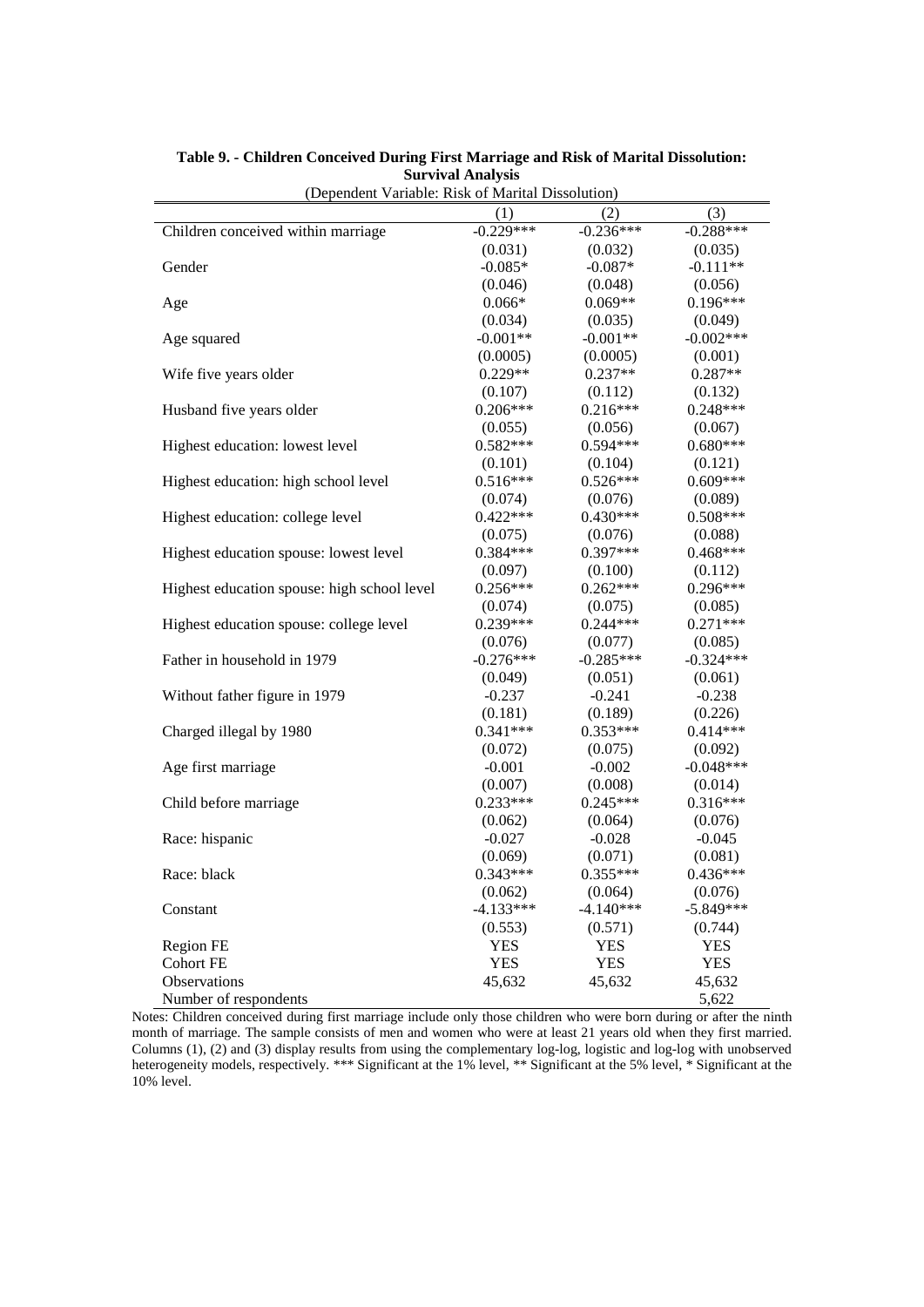#### APPENDIX A

|                                             |             | (Dependent Variable, ivuniber of Children Concerved During First Marriage) |             |
|---------------------------------------------|-------------|----------------------------------------------------------------------------|-------------|
|                                             | (1)         | (2)                                                                        | (3)         |
| One sibling                                 | 0.013       |                                                                            | 0.014       |
|                                             | (0.049)     |                                                                            | (0.036)     |
| Two siblings                                | 0.055       |                                                                            | $0.064*$    |
|                                             | (0.048)     |                                                                            | (0.035)     |
| Three siblings                              | 0.074       |                                                                            | $0.081**$   |
|                                             | (0.048)     |                                                                            | (0.036)     |
| Four or more siblings                       | $0.132***$  |                                                                            | $0.145***$  |
|                                             | (0.047)     |                                                                            | (0.035)     |
| Multiple birth                              |             | $0.582***$                                                                 | $0.570***$  |
|                                             |             | (0.035)                                                                    | (0.037)     |
| Gender                                      | 0.020       | $0.025**$                                                                  | $0.026**$   |
|                                             | (0.016)     | (0.011)                                                                    | (0.012)     |
| Age                                         | $0.433***$  | $0.423***$                                                                 | $0.425***$  |
|                                             | (0.004)     | (0.004)                                                                    | (0.004)     |
| Age squared                                 | $-0.005***$ | $-0.005***$                                                                | $-0.005***$ |
|                                             | (0.00005)   | (0.00006)                                                                  | (0.00006)   |
| Wife five years older                       | $-0.308***$ | $-0.306***$                                                                | $-0.301***$ |
|                                             | (0.038)     | (0.028)                                                                    | (0.029)     |
| Husband five years older                    | $-0.025$    | $-0.017$                                                                   | $-0.020$    |
|                                             | (0.019)     | (0.014)                                                                    | (0.014)     |
| Highest education: lowest level             | $0.123***$  | $0.065***$                                                                 | $0.054**$   |
|                                             | (0.029)     | (0.023)                                                                    | (0.024)     |
| Highest education: high school level        | $0.041**$   | 0.018                                                                      | 0.010       |
|                                             |             |                                                                            |             |
|                                             | (0.019)     | (0.015)                                                                    | (0.016)     |
| Highest education: college level            | $-0.021$    | $-0.011$                                                                   | $-0.018$    |
|                                             | (0.017)     | (0.014)                                                                    | (0.014)     |
| Highest education spouse: lowest level      | 0.011       | 0.002                                                                      | $-0.006$    |
|                                             | (0.024)     | (0.021)                                                                    | (0.021)     |
| Highest education spouse: high school level | $-0.056***$ | $-0.069***$                                                                | $-0.071***$ |
|                                             | (0.017)     | (0.014)                                                                    | (0.015)     |
| Highest education spouse: college level     | $-0.061***$ | $-0.067***$                                                                | $-0.069***$ |
|                                             | (0.016)     | (0.014)                                                                    | (0.014)     |
| Father in household in 1979                 | $0.031*$    | $0.029**$                                                                  | $0.030**$   |
|                                             | (0.017)     | (0.012)                                                                    | (0.013)     |
| Without father figure in 1979               | $-0.067$    | $-0.077$                                                                   | $-0.075$    |
|                                             | (0.069)     | (0.050)                                                                    | (0.052)     |
| Charged illegal by 1980                     | $-0.048$    | $-0.035*$                                                                  | $-0.037$    |
|                                             | (0.028)     | (0.020)                                                                    | (0.021)     |
| Age first marriage                          | $-0.121***$ | $-0.124***$                                                                | $-0.123***$ |
|                                             | (0.002)     | (0.001)                                                                    | (0.001)     |
| Child before marriage                       | $-0.203***$ | $-0.196***$                                                                | $-0.206***$ |
|                                             | (0.023)     | (0.016)                                                                    | (0.017)     |
| Race: hispanic                              | $0.102***$  | $0.127***$                                                                 | $0.107***$  |
|                                             | (0.023)     | (0.016)                                                                    | (0.017)     |
| Race: black                                 | $-0.057**$  | $-0.049***$                                                                | $-0.070***$ |
|                                             | (0.022)     | (0.016)                                                                    | (0.017)     |
| Constant                                    | $-4.697***$ | $-4.358***$                                                                | $-4.478$    |
|                                             | (0.095)     | (0.079)                                                                    | (0.086)     |
| Region FE                                   | <b>YES</b>  | <b>YES</b>                                                                 | <b>YES</b>  |
| <b>Cohort FE</b>                            | <b>YES</b>  | <b>YES</b>                                                                 | <b>YES</b>  |
| Observations                                | 45,632      | 45,632                                                                     | 45,632      |
| Number of respondents                       | 5,622       | 5,622                                                                      | 5,622       |

**Table A. - Instrumental Variables, First Step of Results Shown in Table 2** (Dependent Variable: Number of Children Conceived During First Marriage)

Notes: Children conceived during first marriage include only those children who were born during or after the ninth month of marriage. The sample consists of men and women who were at least 21 years old when they first married. Column (1) shows results using dummies for the number of siblings of respondent as covariates. Column (2) includes as covariate a dummy indicating whether the respondent has experienced a multiple birth. Column (3) presents results after using both sets of variables simultaneously as covariates. \*\*\* Significant at the 1% level, \*\* Significant at the 5% level, \* Significant at the 10% level.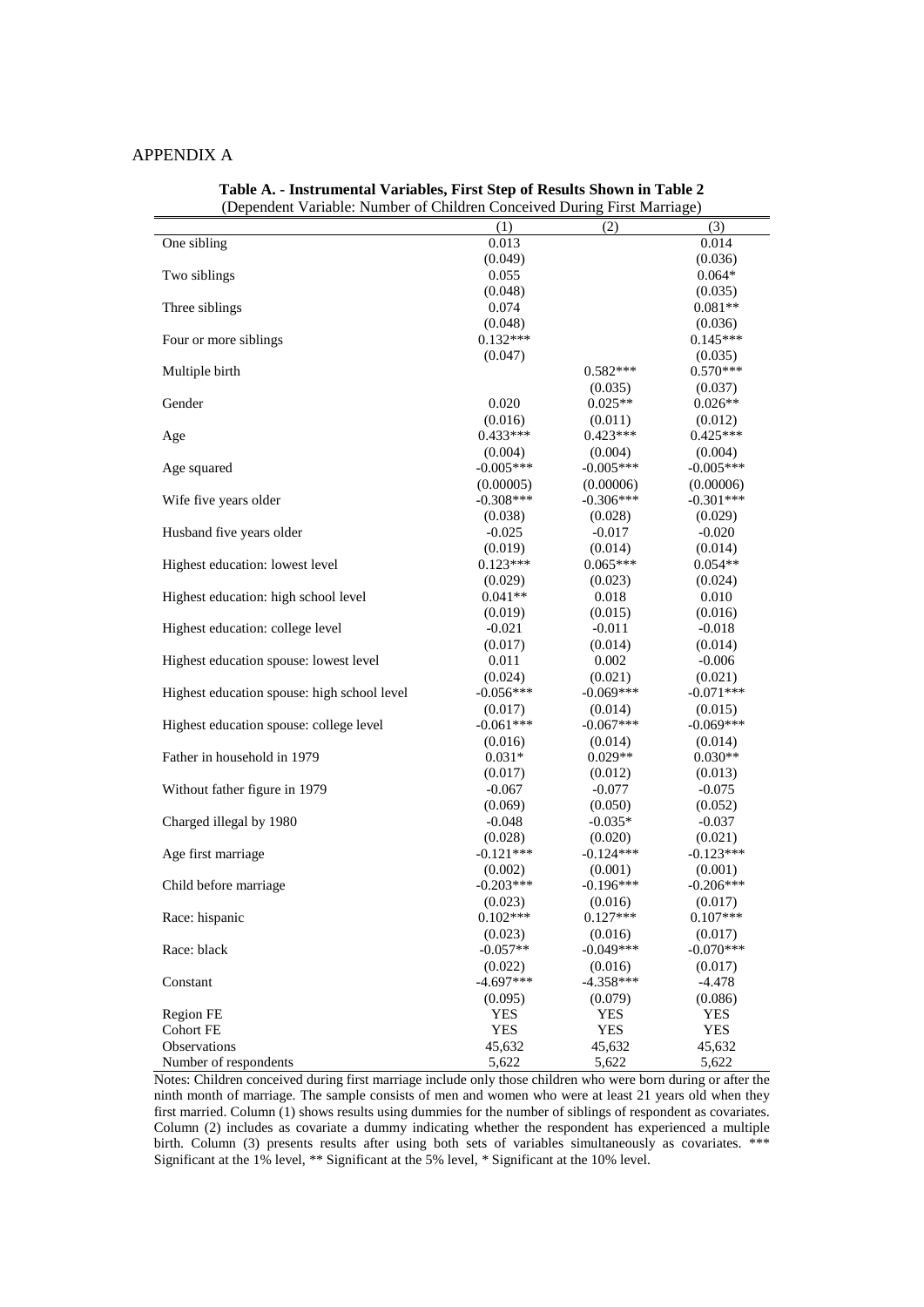|                                           | (1)         | (4)         | A dindrive rubic of maintain phosonation<br>(2) | (5)         | (3)          | (6)          |
|-------------------------------------------|-------------|-------------|-------------------------------------------------|-------------|--------------|--------------|
| Number children conceived within marriage | $-0.008$    | $-0.008$    | $-0.012***$                                     | $-0.011***$ | $-0.016***$  | $-0.017***$  |
|                                           | (0.008)     | (0.009)     | (0.003)                                         | (0.004)     | (0.002)      | (0.002)      |
| Gender                                    | $-0.066***$ |             | $-0.008$                                        |             | $-0.015**$   |              |
|                                           | (0.025)     |             | (0.009)                                         |             | (0.006)      |              |
| Age                                       | $0.041***$  | $0.055***$  | $0.032***$                                      | $0.043***$  | $0.025***$   | $0.031***$   |
|                                           | (0.006)     | (0.007)     | (0.003)                                         | (0.003)     | (0.002)      | (0.002)      |
| Age squared                               | $-0.001***$ | $-0.001***$ | $-0.0004$ ***                                   | $-0.001***$ | $-0.0003***$ | $-0.0004***$ |
|                                           | (0.0001)    | (0.0001)    | (0.00004)                                       | (0.00004)   | (0.00003)    | (0.00003)    |
| Wife five years older                     | 0.079       |             | 0.034                                           |             | 0.019        |              |
|                                           | (0.050)     |             | (0.023)                                         |             | (0.021)      |              |
| Husband five years older                  | 0.025       |             | 0.009                                           |             | $0.026***$   |              |
|                                           | (0.024)     |             | (0.011)                                         |             | (0.009)      |              |
| Father in household in 1979               | $-0.056**$  |             | $-0.036***$                                     |             | $-0.012$     |              |
|                                           | (0.023)     |             | (0.010)                                         |             | (0.008)      |              |
| Without father figure in 1979             | $-0.056$    |             | $-0.015$                                        |             | $-0.007$     |              |
|                                           | (0.095)     |             | (0.040)                                         |             | (0.037)      |              |
| Charged illegal by 1980                   | $0.080***$  |             | $0.037**$                                       |             | $0.038**$    |              |
|                                           | (0.031)     |             | (0.015)                                         |             | (0.017)      |              |
| Age first marriage                        | $-0.011***$ |             | $-0.009***$                                     |             | $-0.008***$  |              |
|                                           | (0.003)     |             | (0.001)                                         |             | (0.001)      |              |
| Child before marriage                     | 0.001       |             | $0.053***$                                      |             | $0.042***$   |              |
|                                           | (0.025)     |             | (0.013)                                         |             | (0.014)      |              |
| Race: hispanic                            | $-0.035$    |             | $-0.006$                                        |             | 0.013        |              |
|                                           | (0.028)     |             | (0.013)                                         |             | (0.010)      |              |
| Race: black                               | $0.065**$   |             | $0.043***$                                      |             | $0.049***$   |              |
|                                           | (0.031)     |             | (0.014)                                         |             | (0.010)      |              |
| Same education                            | $-0.026$    | $-0.042$    | $-0.008$                                        | $-0.024**$  | $-0.010$     | 0.006        |
|                                           | (0.021)     | (0.035)     | (0.008)                                         | (0.012)     | (0.006)      | (0.009)      |
| Respondent more educated than spouse      |             |             | 0.008                                           | $-0.038*$   |              |              |
|                                           |             |             | (0.014)                                         | (0.021)     |              |              |
| Constant                                  | $-0.233*$   | $-0.880***$ | $-0.211***$                                     | $-0.737***$ | $-0.198***$  | $-0.580***$  |
|                                           | (0.122)     | (0.129)     | (0.051)                                         | (0.057)     | (0.036)      | (0.040)      |
| Region FE                                 | <b>YES</b>  | <b>YES</b>  | <b>YES</b>                                      | <b>YES</b>  | <b>YES</b>   | <b>YES</b>   |
| <b>Cohort FE</b>                          | <b>YES</b>  | <b>YES</b>  | <b>YES</b>                                      | <b>YES</b>  | <b>YES</b>   | <b>YES</b>   |
| Observations                              | 3,391       | 3,391       | 16,860                                          | 16,860      | 25,381       | 25,381       |
| Number of respondents                     | 576         | 576         | 2,394                                           | 2,394       | 2,945        | 2,945        |

#### **Table B. - Children Conceived During First Marriage and Risk of Marital Dissolution: Analysis by Educational Level: Random and Fixed Effects** (Dependent Variable: Risk of Marital Dissolution)

Notes: Children conceived during first marriage include only those children who were born during or after the ninth month of marriage. The sample consists of men and women who were at least 21 years old when they first married. Columns (1), (3) and (5) include our estimates using a Random Effects technique, and Columns (2), (4) and (6) show results using a Fixed Effects technique. In addition, Columns (1) and (2) show results for the less educated interviewees, Columns (3) and (4) show results for the interviewees with an intermediate level of education, and Columns (5) and (6) show results for the interviewees with the highest level of education. \*\*\* Significant at the 1% level, \*\* Significant at the 5% level, \* Significant at the 10% level.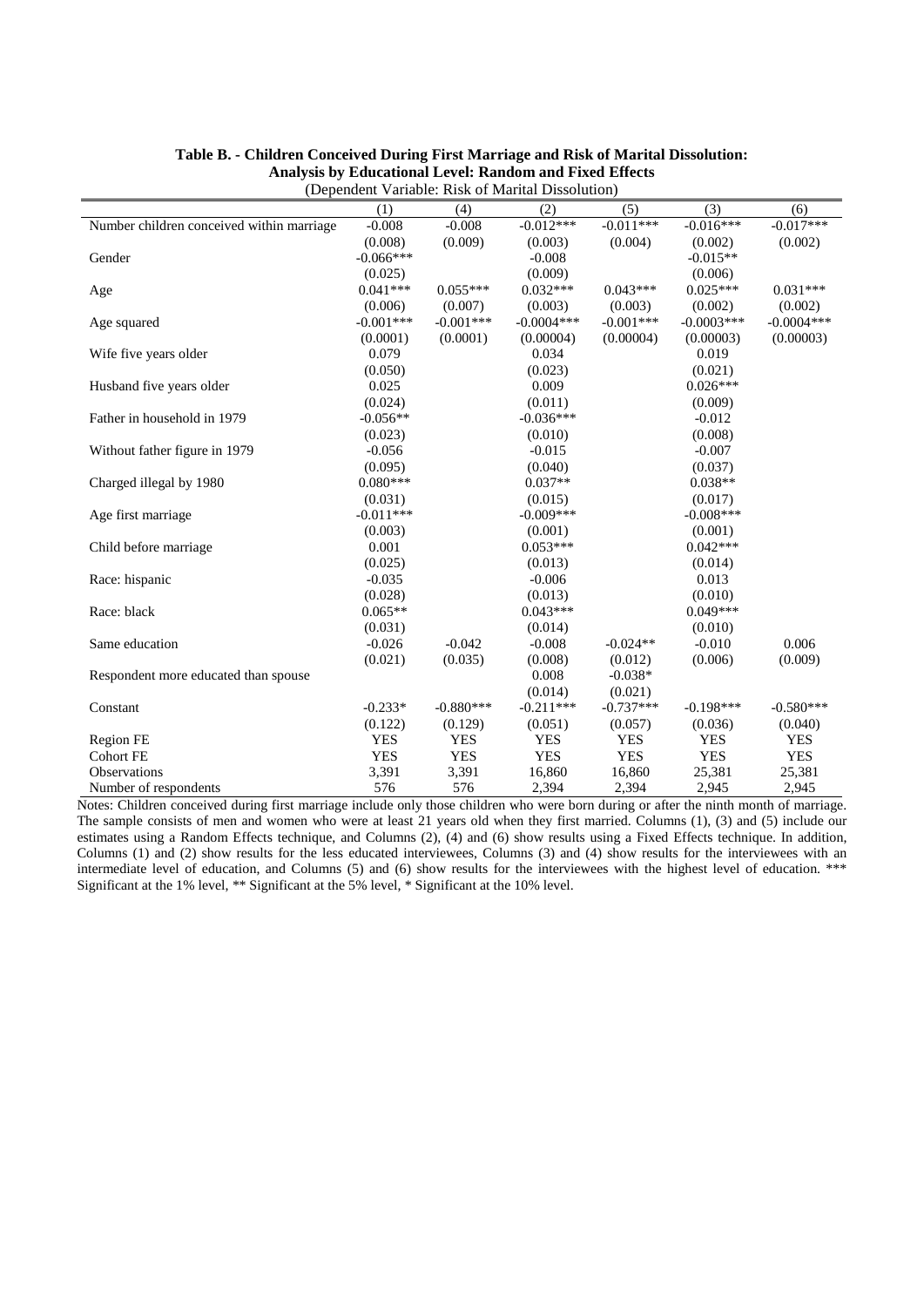| (Dependent Variable, Risk of Maritan Dissolution) |                |              |               |              |
|---------------------------------------------------|----------------|--------------|---------------|--------------|
|                                                   | (1)            | (2)          | (3)           | (4)          |
| Number of children conceived within marriage      | $-0.015***$    | $-0.015***$  | $-0.015***$   | $-0.015***$  |
|                                                   | (0.002)        | (0.002)      | (0.002)       | (0.002)      |
| Gender                                            | $-0.013**$     | $-0.013**$   | $-0.013**$    |              |
|                                                   | (0.005)        | (0.005)      | (0.005)       |              |
| Age                                               | $0.030***$     | $0.030***$   | $0.030***$    | $0.039***$   |
|                                                   | (0.002)        | (0.002)      | (0.002)       | (0.002)      |
| Age squared                                       | $-0.0003$ ***  | $-0.0003***$ | $-0.0003$ *** | $-0.0005***$ |
|                                                   | (0.00002)      | (0.00002)    | (0.00002)     | (0.00002)    |
| Wife five years older                             | $0.038**$      | $0.038**$    | $0.037**$     |              |
|                                                   | (0.015)        | (0.015)      | (0.015)       |              |
| Husband five years older                          | $0.018***$     | $0.018***$   | $0.018***$    |              |
|                                                   | (0.007)        | (0.007)      | (0.007)       |              |
| Highest education: lowest level                   | $0.046***$     | $0.045***$   | $0.044***$    | $-0.038*$    |
|                                                   | (0.011)        | (0.011)      | (0.011)       | (0.022)      |
| Highest education: high school level              | $0.037***$     | $0.037***$   | $0.036***$    | $-0.010$     |
|                                                   | (0.006)        | (0.006)      | (0.006)       | (0.013)      |
| Highest education: college level                  | $0.032***$     | $0.032***$   | $0.032***$    | $0.019**$    |
|                                                   | (0.005)        | (0.005)      | (0.005)       | (0.008)      |
| Highest education spouse: lowest level            | $0.019*$       | $0.019*$     | $0.018*$      | $-0.027*$    |
|                                                   | (0.010)        | (0.010)      | (0.010)       | (0.015)      |
| Highest education spouse: high school level       | $0.010*$       | $0.010*$     | $0.010*$      | $-0.012$     |
|                                                   | (0.006)        | (0.006)      | (0.006)       | (0.010)      |
| Highest education spouse: college level           | $0.010*$       | $0.010*$     | $0.010*$      | $-0.001$     |
|                                                   | (0.005)        | (0.005)      | (0.005)       | (0.008)      |
| Father in household in 1979                       | $-0.021***$    | $-0.021***$  | $-0.027***$   |              |
|                                                   | (0.006)        | (0.006)      | (0.006)       |              |
| Without father figure in 1979                     | $-0.006$       | $-0.007$     | $-0.010$      |              |
|                                                   | (0.029)        | (0.029)      | (0.029)       |              |
| Charged illegal by 1980                           | $0.045***$     | $0.044***$   | $0.046***$    |              |
|                                                   | (0.011)        | (0.011)      | (0.011)       |              |
| Age first marriage                                | $-0.008***$    | $-0.008***$  | $-0.008***$   |              |
|                                                   | (0.001)        | (0.001)      | (0.001)       |              |
| Child before marriage                             | $0.047***$     | $0.047***$   | $0.046***$    |              |
|                                                   | (0.009)        | (0.009)      | (0.009)       |              |
| Race: hispanic                                    | 0.000          | $-0.003$     | $-0.004$      |              |
|                                                   | (0.007)        | (0.008)      | (0.008)       |              |
| Race: black                                       | $0.051***$     | $0.051***$   | $0.049***$    |              |
|                                                   | (0.008)        | (0.008)      | (0.008)       |              |
| Constant                                          | $-0.287***$    | $-0.294***$  | $-0.258***$   | $-0.678***$  |
|                                                   | (0.028)        | (0.028)      | (0.030)       | (0.034)      |
| Region FE                                         | N <sub>O</sub> | <b>YES</b>   | <b>YES</b>    | <b>YES</b>   |
| Cohort FE                                         | NO             | NO           | <b>YES</b>    | <b>YES</b>   |
| Observations                                      | 45,632         | 45,632       | 45,632        | 45,632       |
| Number of respondents                             | 5,622          | 5,622        | 5,622         | 5,622        |

#### **Table C. - Children Conceived During First Marriage and Risk of Marital Dissolution: Random and Fixed Effects** (Dependent Variable: Risk of Marital Dissolution)

Notes: Children conceived during first marriage include only those children who were born during or after the ninth month of marriage. The sample consists of men and women who were at least 21 years old when they first married. Columns (1), (2) and (3) show results for the Random Effects methodology and Column (4) shows results for the Fixed Effects methodology. Column (1) includes controls for gender, age, and the age gap, the education of respondent and his/her spouse, family structure when young, risk activities when young, age at first marriage, whether there exists a child conceived before first marriage, and race. Column (2) adds controls for the region of current residence. Columns (3) and (4) also include controls for the cohort of respondent. \*\*\* Significant at the 1% level, \*\* Significant at the 5% level, \* Significant at the 10% level.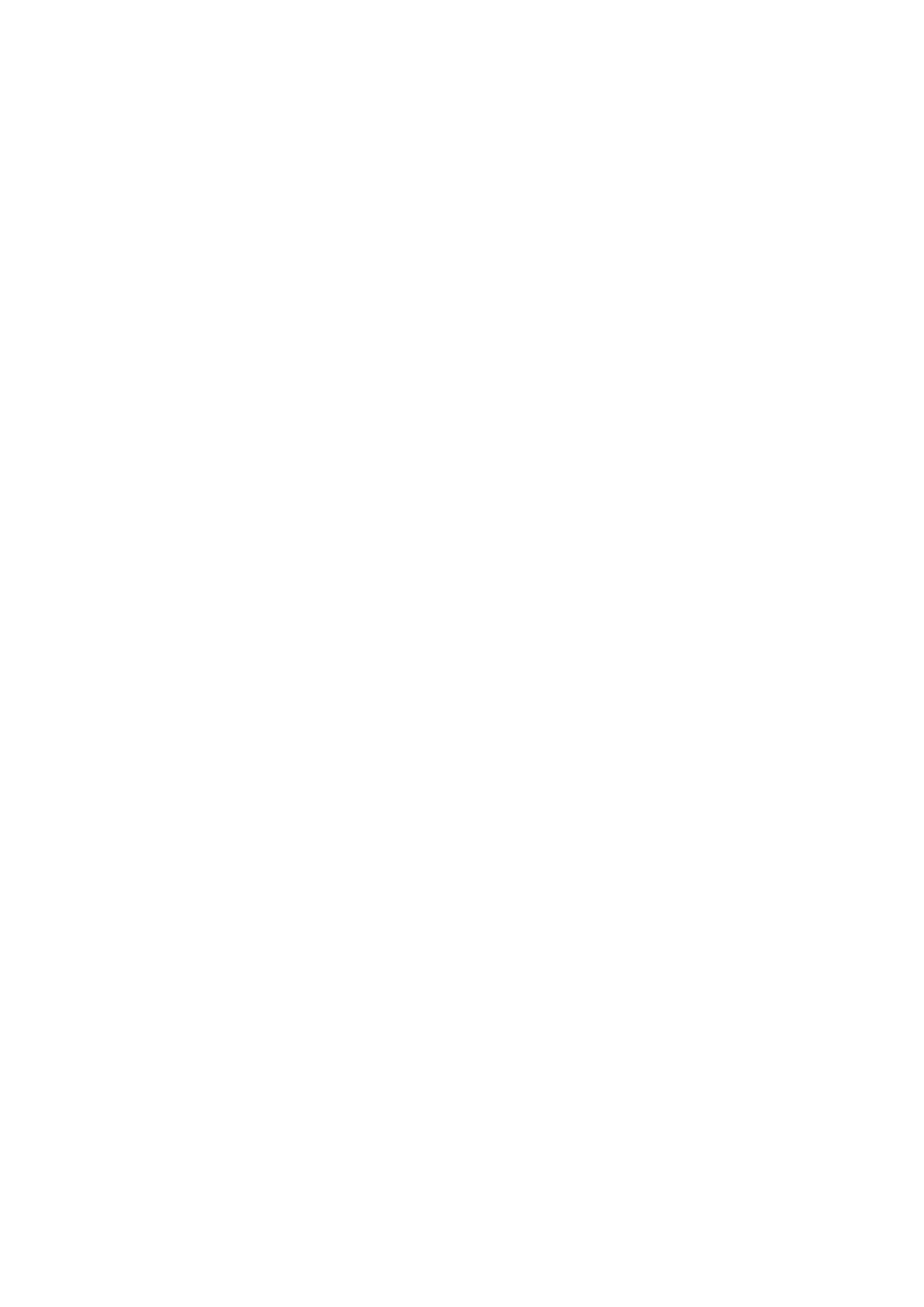### APPENDIX B**:**

| Variable                                          | Definition                                                                                                                                                       | Source |
|---------------------------------------------------|------------------------------------------------------------------------------------------------------------------------------------------------------------------|--------|
| <b>Dependent Variable</b>                         |                                                                                                                                                                  |        |
| Divorce                                           | This variable takes value 0 while the interviewee is married, and value 1 the year before the divorce occurs.                                                    | NLSY79 |
| Variables of Interest                             |                                                                                                                                                                  |        |
| Children conceived during marriage                | Number of children conceived during first marriage.                                                                                                              | NLSY79 |
| Children conceived during marriage Under 6        | Number of children conceived during first marriage who are six years old or younger.                                                                             | NLSY79 |
| Children conceived during marriage Under 10       | Number of children conceived during first marriage who are ten years old or younger.                                                                             | NLSY79 |
| All children conceived                            | Number of children conceived before and during first marriage.                                                                                                   | NLSY79 |
| Children conceived before marriage                | Number of children conceived before first marriage.                                                                                                              | NLSY79 |
| <b>Control Variables</b>                          |                                                                                                                                                                  |        |
| Gender                                            | This variable takes value 0 for women and value 1 for men.                                                                                                       | NLSY79 |
| Age                                               | Variable indicating the age of interviewee.                                                                                                                      | NLSY79 |
| Age squared                                       | Variable indicating the square of the age of interviewee.                                                                                                        | NLSY79 |
| Wife five years older                             | This variable takes value 1 if the wife is, at least, five years older than her husband and 0 otherwise.                                                         | NLSY79 |
| Husband five years older                          | This variable takes value 1 if the husband is, at least, five years older than his wife and 0 otherwise.                                                         | NLSY79 |
| Same age                                          | This variable takes value 1 if there is an age gap between spouses of less than five years and 0 otherwise.                                                      | NLSY79 |
| Highest education: lowest level                   | This variable takes value 1 if the highest level of education of the interviewee is lower than $12th$ grade and 0 otherwise.                                     | NLSY79 |
| Highest education: high school level              | This variable takes value 1 if the highest level of education of the interviewee is the $12th$ grade (completed high school) and 0 otherwise.                    | NLSY79 |
| Highest education: college level                  | This variable takes value 1 if the highest level of education of the interviewee is between the first and the third year of college and 0 otherwise.             | NLSY79 |
| Highest education: more than college level        | This variable takes value 1 if the highest level of education of the interviewee is the fourth year of college or more and 0 otherwise.                          | NLSY79 |
| Highest education spouse: lowest level            | This variable takes value 1 if the highest level of education of the interviewee's spouse is lower than $12th$ grade and 0 otherwise.                            | NLSY79 |
| Highest education spouse: high school level       | This variable takes value 1 if the highest level of education of the interviewee's spouse is the $12th$ grade (completed high school) and 0<br>otherwise.        | NLSY79 |
| Highest education spouse: college level           | This variable takes value 1 if the highest level of education of the interviewee's spouse is between the first and the third year of college and 0<br>otherwise. | NLSY79 |
| Highest education spouse: more than college level | This variable takes value 1 if the highest level of education of the interviewee's spouse is the fourth year of college or more and 0 otherwise.                 | NLSY79 |
| Father in household in 1979                       | This variable takes value 1 if respondent's father or stepfather is in household in 1979 and 0 otherwise.                                                        | NLSY79 |
| Father out household in 1979                      | This variable takes value 1 if respondent's father or stepfather is not in household in 1979 and 0 otherwise.                                                    | NLSY79 |
| Without father figure in 1979                     | This variable takes value 1 if respondent has no father figure in 1979 and 0 otherwise.                                                                          | NLSY79 |
| Charged illegal by 1980                           | This variable takes value 1 if respondent has ever been charged with illegal activity, excluding minor traffic offenses, by 1980 and 0 otherwise.                | NLSY79 |
| Age at first marriage                             | Variable indicating the age of respondent when first marriage began.                                                                                             | NLSY79 |
| Child before marriage                             | This variable takes value 1 if first children were conceived before first marriage and 0 otherwise.                                                              | NLSY79 |
| Race: Hispanic                                    | This variable takes value 1 if respondent's race is hispanic and 0 otherwise.                                                                                    | NLSY79 |
| Race: black                                       | This variable takes value 1 if respondent's race is black and 0 otherwise.                                                                                       | NLSY79 |
| Race: other                                       | This variable takes value 1 if respondent's race is other than black or hispanic and 0 otherwise.                                                                | NLSY79 |
| Region FE                                         | Dummy variables for the region of residence (North East (omitted), North Central, South, and West).                                                              | NLSY79 |
| <b>Cohort FE</b>                                  | Dummy variables for the cohort of respondent (from 1957 to 1964).                                                                                                | NLSY79 |

### **Table A. - Data Sources and Definition of Variables**

÷.